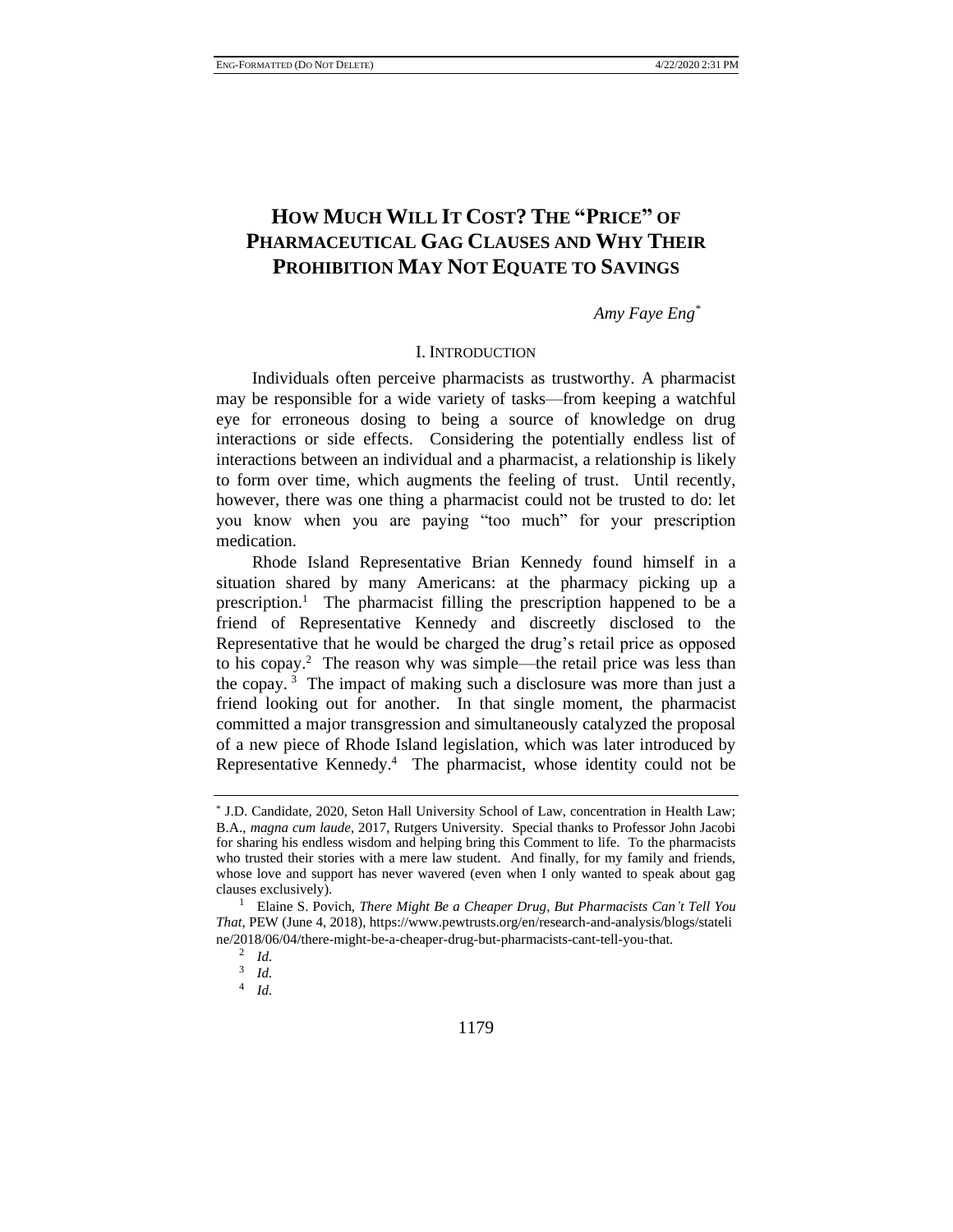shared due to the possibility of retaliation, had breached a "gag clause."<sup>5</sup>

The healthcare system in the United States is complex, and while there are many defining features that make it unlike any other, healthcare in the United States is arguably best known for being notoriously expensive.<sup>6</sup> Consequently, pharmaceutical spending comprises a large part.<sup>7</sup> To put it into perspective, "[t]he United States spends twice as much on healthcare as 10 other high-income nations," which includes countries such as the United Kingdom, Switzerland, Canada, and Japan.<sup>8</sup> Of all healthcare spending in the United States, the pharmaceutical sector compromises almost fifteen percent.<sup>9</sup> Moreover, prescription drug spending has been on the rise in the United States.<sup>10</sup> Needless to say, any conversation regarding healthcare automatically points to a discussion about the cost of pharmaceuticals.

The high cost of prescription drugs is a continuously raised issue, and the need for solutions is never-ending. Part of what makes the matter so pressing is the inability of many Americans to afford their medication.<sup>11</sup> In

8 Jessica Glenza, *Sky-high Prices of Everything Makes US Healthcare the World's Most Expensive*, GUARDIAN (Mar. 13, 2018, 4:29 PM), https://www.theguardian.com/usnews/2018/mar/13/us-healthcare-costs-causes-drug-prices-salaries. In 2018, healthcare spending reached 3.6 trillion dollars, which comes to \$11,172 per person. CMS.GOV: CTR. MEDICARE & MEDICAID SERV., https://www.cms.gov/Research-Statistics-Data-and-Systems/Statistics-Trends-and-

Reports/NationalHealthExpendData/NationalHealthAccountsHistorical.html (last visited Jan. 16, 2020); Bradley Sawyer & Cynthia Cox, *How Does Health Spending in the U.S. Compare to Other Countries?*, PETERSON KAISER: HEALTH SYS. TRACKER (Dec. 7, 2018),

https://www.healthsystemtracker.org/chart-collection/health-spending-u-s-comparecountries/#item-start. The next highest spending country was Switzerland at \$8009 per

person while every country after that spent roughly half, if not less, than the United States. *Id.*

<span id="page-1-0"></span><sup>5</sup> *Id.*

<sup>6</sup> *See* Margot Sanger-Katz, *Why is U.S. Health Care So Expensive? Some of the Reasons You've Heard Turn Out to Be Myths*, N.Y. TIMES (Mar. 13, 2018), https://www.nytimes.com/2018/03/13/upshot/united-states-health-care-resembles-rest-ofworld.html ("There were two areas where the United States was quite different: We pay substantially higher prices for medical services, including hospitalization, doctors' visits and prescription drugs. And our complex payment system causes us to spend far more on administrative costs."). 7

*Id.*

<sup>9</sup> Nancy L. Yu et al., *Spending on Prescription Drugs in the US: Where Does All the Money Go?*, HEALTH AFF. (July 31, 2018), https://www.healthaffairs.org/do/10.1377/hblog2 0180726.670593/full/.

<sup>10</sup> Allen Coukell & Ian Reynolds, *A Look at Drug Spending in the U.S.*, PEW (Feb. 27, 2018), http://www.pewtrusts.org/en/research-and-analysis/fact-sheets/2018/02/a-look-atdrug-spending-in-the-us (describing that in 2018, prescription drug spending was expected to rise more rapidly than any other part of the healthcare sector).

<sup>11</sup> *See* Paulina Firozi, *The Health 202: 'Gag Clauses' Mean You Might Be Paying More For Prescription Drugs Than You Need To*, WASH. POST: POWERPOST (July 5, 2018), https://www.washingtonpost.com/news/powerpost/paloma/the-health-202/2018/07/05/the-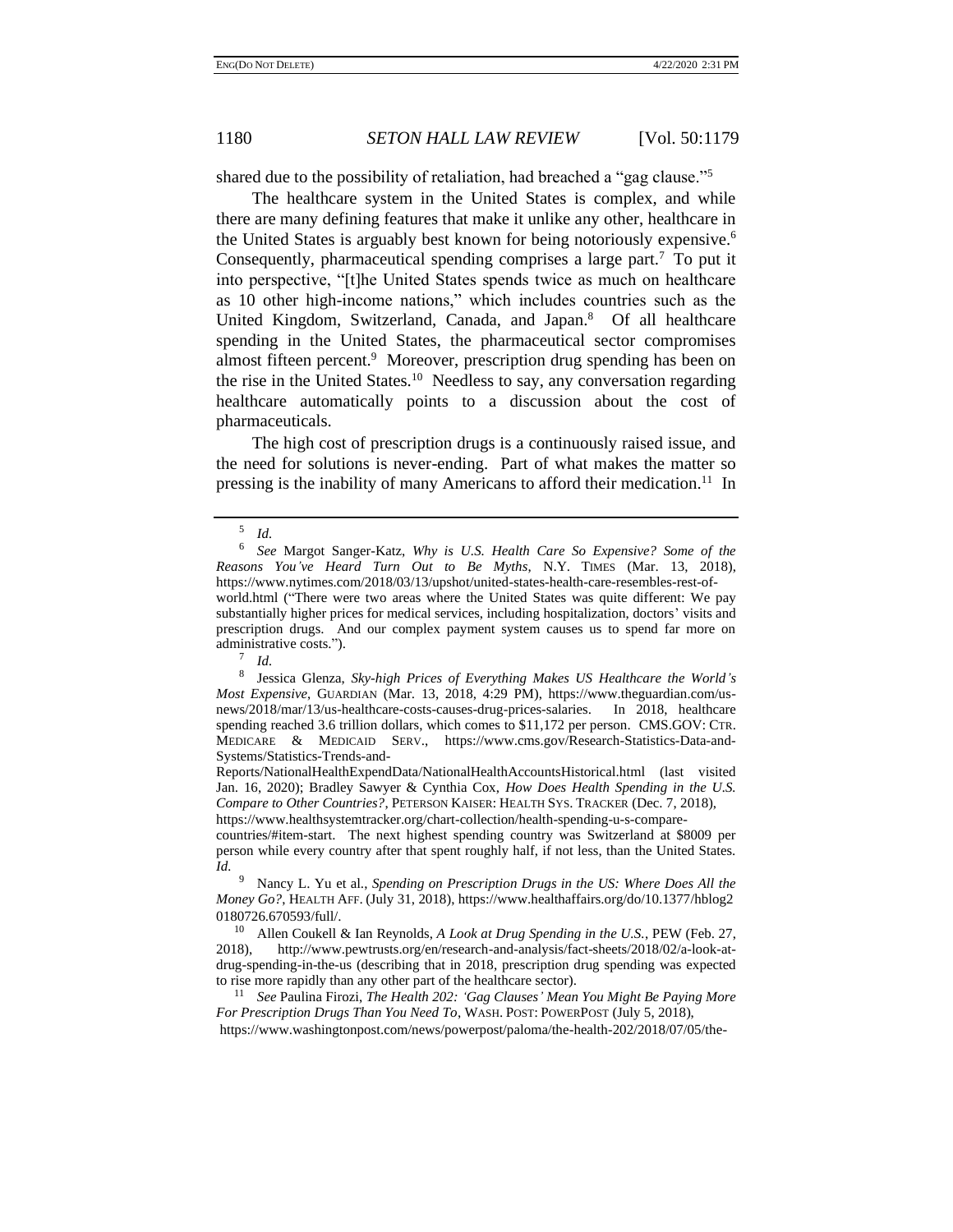recent discussions regarding ways to lower costs for Americans, "gag clauses" captured national attention.<sup>12</sup> Gag clauses are clauses found in contracts between Pharmacy Benefit Managers ("PBMs") and pharmacies.<sup>13</sup> These clauses are stipulations put in place by PBMs, which prohibit pharmacists from notifying consumers of the most cost-efficient way to procure their medication.<sup>14</sup> Generally, this impedes a pharmacist from telling a consumer that paying out-of-pocket would be cheaper than processing the payment through the consumer's insurance plan.<sup>15</sup>

<span id="page-2-0"></span>Until recently, gag clauses were relatively unknown outside of the industry. Since making their debut in news headlines across the nation, they have captured widespread public attention and prompted lawmakers to take action at both the state and federal levels.<sup>16</sup> Even President Donald Trump has commented, brandishing the practice "a total rip-off" and further indicating, "[W]e are ending it."<sup>17</sup> Since making that statement, the Trump Administration has achieved its goal of eliminating the use of gag clauses, $^{18}$  but the elimination of gag clauses is only a surface level solution to a much deeper issue regarding the cost of drugs and the role of PBMs.

<span id="page-2-1"></span>This Comment will examine PBMs, their use of gag clauses, and the lessons that can be learned post-gag clause legislation. Specifically, this Comment will address the various harms consumers face when gag clauses are permitted and utilized and further explain how these harms are not isolated incidents but issues pervasive in the PBM system. Essentially, what has changed with the removal of gag clauses and what more can be done? The analysis ultimately argues gag clauses were rightfully banned due to ethical implications and public policy concerns; however, rather than being viewed as an end, the prohibition of gag clauses should be considered the first step to amending problematic PBM practices. Gag clauses

health-202-gag-clauses-mean-you-might-be-paying-more-for-prescription-drugs-than-youneed-to/5b3a36ca1b326b3348addc4a/?utm\_term=.22255ed87d1e (describing a couple who could not afford a \$111 co-pay for medication).<br> $\frac{12}{1}$ 

 $\frac{12}{13}$  *Id.* 

 $\frac{13}{14}$  *Id.* 

<sup>14</sup> Robert Pear, *Why Your Pharmacist Can't Tell You That \$20 Prescription Could Only Cost \$8*, N.Y. TIMES (Feb. 24, 2018), https://www.nytimes.com/2018/02/24/us/politics/phar macy-benefit-managers-gag-clauses.html.<br> $\frac{15}{14}$ 

 $\frac{15}{16}$  *Id.* 

 $\frac{16}{17}$  *See id.* 

<sup>17</sup> Katie Thomas, *6 Takeaways from Trump's Plan to Lower Drug Prices*, N.Y. TIMES (May 11, 2018), https://www.nytimes.com/2018/05/11/health/trump-drug-prices.html (statement from President Donald Trump commenting on the use of gag clauses during a speech addressing prescription drug prices).

<sup>18</sup> Dartunorro Clark & Brenda Breslauer, *Trump Signs Bill Lifting Pharmacist 'Gag Clauses' on Drug Prices*, NBC NEWS (Oct. 10, 2018, 3:31 PM), https://www.nbcnews.com/ politics/white-house/trump-signs-bills-lifting-pharmacist-gag-orders-drug-prices-n918721.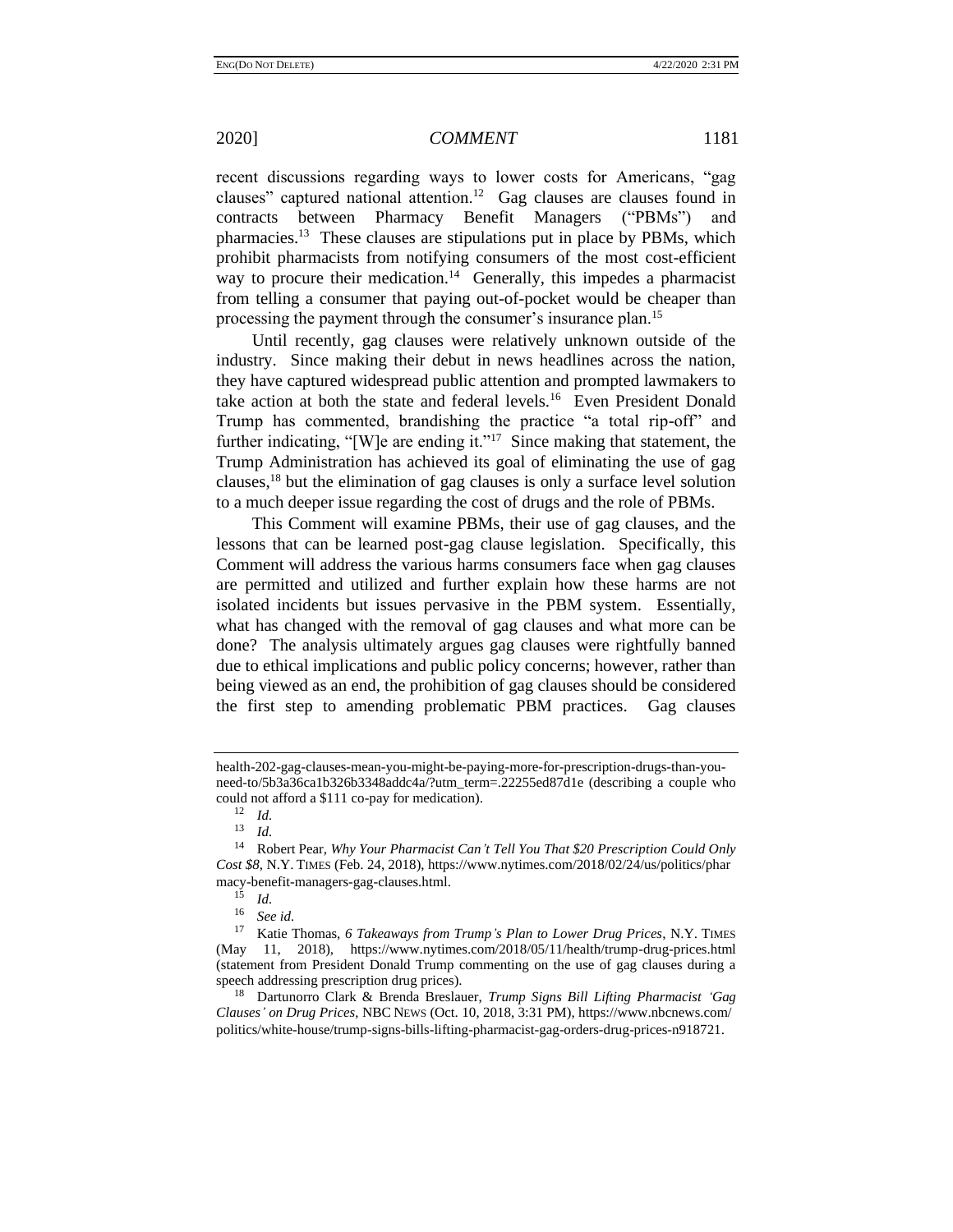ultimately harmed consumers and offered little, if any, benefit. Unfortunately, this is a theme that persists despite the prohibition of gag clauses.

Part II provides a brief overview of PBMs and describes the supply chain for how medication reaches a consumer, and more importantly, how price is determined. Afterward, Part III defines gag clauses and their function. Part IV then discusses some of the issues associated with gag clauses and details how they adversely impact consumers. Part V explores the widespread attention received by gag clauses and analyzes state and federal legislation prohibiting their use.

Finally, Part VI ends with the position that while gag clauses should be prohibited and their removal is ultimately a win for lawmakers and Americans alike, nothing has significantly changed. The gag clause story reveals deeply entrenched issues in the PBM system; gag clauses are gone, yet issues regarding fiduciary duties, conflicts of interest, and transparency still remain. If lawmakers are genuinely interested in protecting Americans, they should seek to strengthen gag clause legislation and find other avenues to further reform the harmful practices of PBMs.

# II. BACKGROUND: PBMS, DRUG PRICING, AND THE RISING COST OF **HEALTHCARE**

For a drug to reach a consumer, there are several moving parts that must align. Ideally, a patient goes to his or her doctor, the doctor makes a diagnosis, the doctor prescribes an appropriate medication, the patient goes to the pharmacy to have the prescription filled, and the patient receives the medication. In reality, however, the system may not be so streamline. Patients must consider whether their insurer covers the prescription, whether the pharmacy they frequent is in network, and so on. The entire process may spark endless questions: "who decides what drugs are included on a formulary?"; "why does a patient need to try several treatments prior to receiving the medication the physician originally wanted to prescribe?"; "what is actually the difference between a biosimilar and a bioequivalent?" While all of these are valid, the most important question for the purposes of this Comment is: "how much will it cost?"

### A. *What is a PBM?*

<span id="page-3-0"></span>PBMs came into existence in the 1970s to serve as "fiscal intermediaries by adjudicating prescription drug claims by paper and then, in the 1980s, electronically."<sup>19</sup> Historically, the role of the PBM was to

<sup>19</sup> Allison Dabbs Garrett & Robert Garis, *Leveling the Playing Field in the Pharmacy Benefit Management Industry*, 42 VAL. U. L. REV. 33, 34 (2007).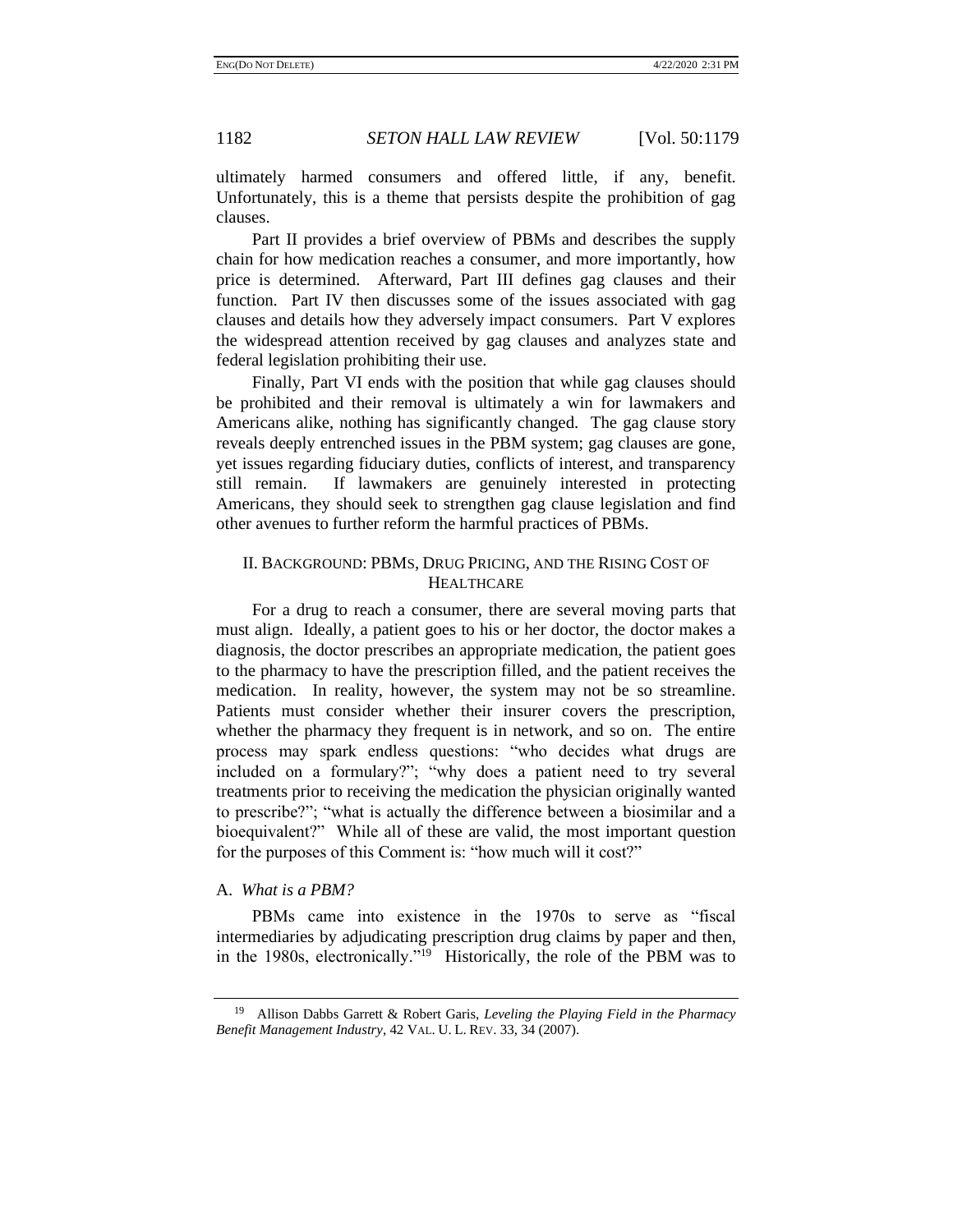process prescriptions.<sup>20</sup> The process began when a patient dropped his or her prescription off at the pharmacy to be filled.<sup>21</sup> The pharmacy would then contact the PBM to ensure the patient had coverage, whether the prescription was covered by the plan, the copay amount, and whether further authorization was required.<sup>22</sup> Once the prescription was filled, the pharmacy would contact the PBM with the patient's information, and the PBM would then approve or disapprove the transaction.<sup>23</sup> After, the PBM would seek payment from the insurer and transfer the proper payment amount to the pharmacy.<sup>24</sup>

Since its inception, the role of the PBM has changed greatly. From its arguably "humble" beginnings of "simply processing prescription transactions," PBMs are now tasked with "managing the pharmacy benefit for health plans."<sup>25</sup> Individual insurers seek to control costs yet they do not always have the necessary expertise to effectively negotiate.  $^{26}$  As a result, insurers have turned to PBMs to handle drug purchasing.<sup>27</sup> PBMs have significant buying power and "act like giant buying networks for drugs, representing consumers from multiple employers and insurers."<sup>28</sup> Thus, insurers usually opt to contract with a PBM rather than internally manage drug procurement.<sup>29</sup> Unlike the insurer, PBMs have standing within the pharmaceutical industry and the power to negotiate.<sup>30</sup>

<span id="page-4-0"></span>PBMs are best known as the entity that negotiates rebates and discounts with pharmaceutical manufacturers. It is argued that, through their efforts, "PBMs save consumers and third-parties that pay for

<sup>26</sup> Ruth Barber Timm, *The Intraenterprise Conspiracy Doctrine and the Pharmaceutical Benefit Management Industry: A Proposed Exception to the Copperweld Holding*, 31 VAL. U. L. REV. 309, 316 (1996).

<sup>27</sup> *Id.*

<sup>28</sup> John Arnold, *Are Pharmacy Benefit Managers the Good Guys or Bad Guys of Drug Pricing?*, STAT (Aug. 27. 2018), https://www.statnews.com/2018/08/27/pharmacy-benefitmanagers-good-or-bad/.

*Id.* 

<sup>30</sup> Cole Werble, *Pharmacy Benefit Managers*, HEALTH AFF. (Sept. 14, 2017), ps://www.healthaffairs.org/do/10.1377/hpb20171409.000178/full/. *See also* Robert https://www.healthaffairs.org/do/10.1377/hpb20171409.000178/full/. Calandra, *PBMS: New Power and Influence*, MANAGED CARE (April 5, 2015), https://www.managedcaremag.com/archives/2015/4/pbms-new-power-and-influence ("The more members a PBM represents, the bigger its buying power. The bigger its buying power, the larger its influence on the marketplace. The larger its influence . . . well, you get the idea.").

 $\frac{20}{21}$  *Id.* 

 $rac{21}{22}$  *Id.* 

 $\frac{22}{23}$  *Id.* 

 $\frac{23}{24}$  *Id.* 

 $\frac{24}{25}$  *Id.* 

<sup>&</sup>lt;sup>25</sup> Garrett & Garis, *supra* not[e 19.](#page-3-0)<br><sup>26</sup> Ruth Barber Timm. *The*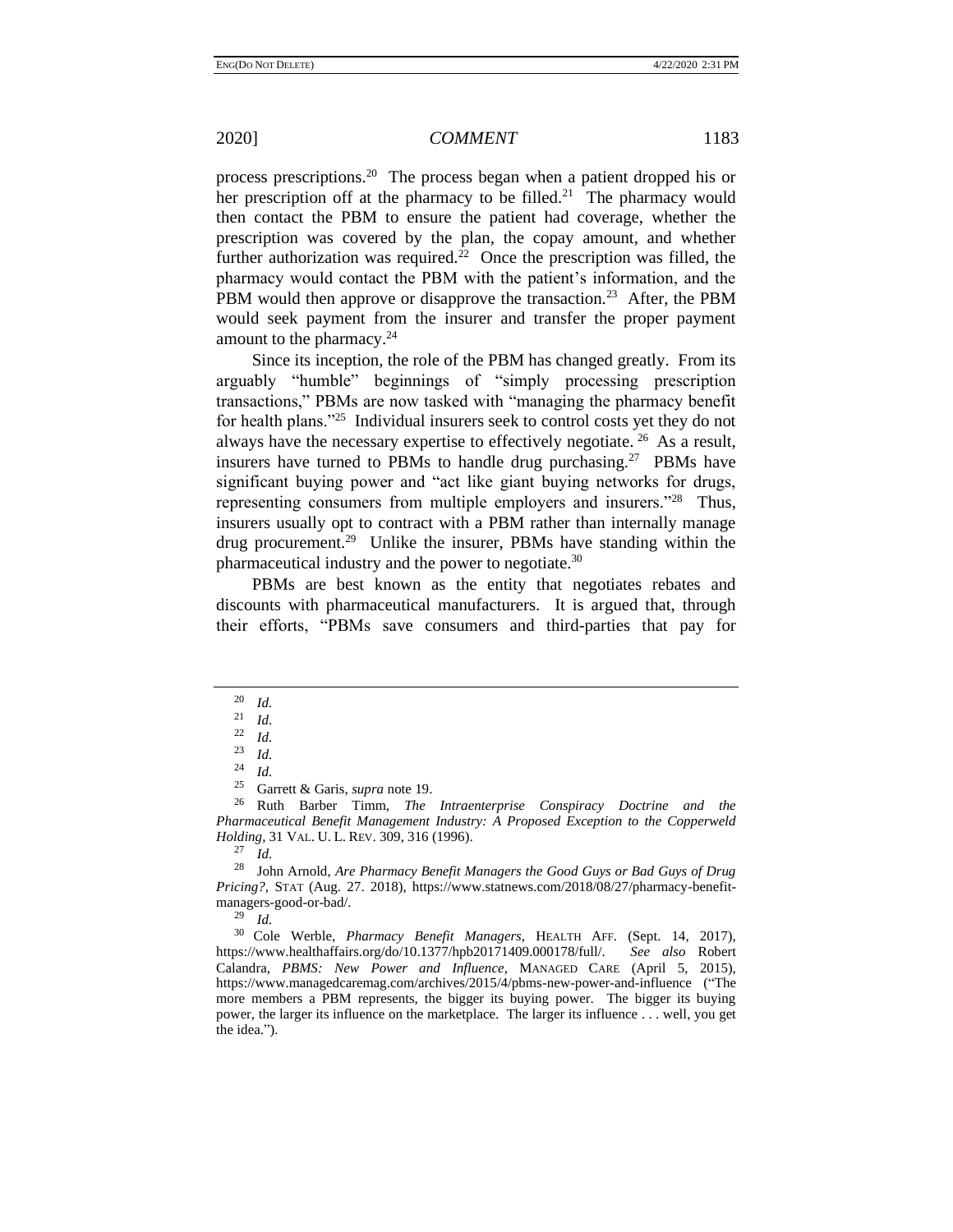<span id="page-5-1"></span><span id="page-5-0"></span>prescription drugs billions of dollars each year."<sup>31</sup> These savings are achieved through various means. For instance, a PBM may be in charge of crafting the formulary, which gives the PBM immense leverage in negotiations.<sup>32</sup> The ability to craft the formulary is powerful and can affect patient care.<sup>33</sup> A formulary is a list of preferred drugs a plan covers.<sup>34</sup> Plan participants are incentivized to use medications included on the formulary because these medications are generally cheaper.<sup>35</sup> This, in turn, increases consumer demand for particular products and results in significant sales for the respective drug manufacturers.<sup>36</sup> As a result, drug manufacturers want their products on the formulary, and since they are competing with every other manufacturer, they are willing to offer discounts and rebates to appeal to the formulary drafter, i.e. the PBM. $37$  Ultimately, PBMs have immense influence over which drugs consumers have access to, the means in which consumers are able to procure them, and how much they will cost.<sup>38</sup>

<span id="page-5-2"></span>Additionally, PBMs are powerful because they are largely underregulated and are able to partake in conduct that can impair, rather than enhance, the value of competition in the retail drug market.<sup>39</sup> PBMs have amassed large patient networks, and in order for a manufacturer or

<sup>34</sup> Shepherd, *supra* note [31,](#page-5-0) at 5; Michael Bihari, *Understanding Your Health Plan Drug Formulary*, VERYWELL HEALTH (June 24, 2019) ("A drug formulary is a list of prescription drugs, both generic and brand name, that are preferred by your health plan" with the intention of steering patients towards "the least costly medications that are sufficiently effective for treating [the] health condition.").

<sup>39</sup> *See generally* Garrett & Garis, *supra* note [19,](#page-3-0) at 34–35 ("Over the past decade, significant changes have occurred in the PBM industry, but regulation of the PBMs has not kept pace with those changes.").

<sup>31</sup> Joana Shepherd, *The Fox Guarding the Henhouse: The Regulation of Pharmacy Benefit Managers by a Market Advisory*, 9 NW. J.L. & SOC. POL'Y 1, 2 (2013).

<sup>32</sup> Garrett & Garis, *supra* note [19.](#page-3-0) Being able to craft a formulary gives a PBM crucial leverage over the system because a PBM has the ability to "exclude hundreds of drugs" and show preference for a select few. David Dayen, *The Hidden Monopolies That Raise Drug Prices*, AM. PROSPECT LONGFORM (Mar. 18, 2017), http://prospect.org/article/hiddenmonopolies-raise-drug-prices.

<sup>33</sup> *See* Mark A. Buckles, *Electronic Formulary Management and Medicaid: Maximizing Economic Efficiency and Quality of Care in the Age of Electronic Prescribing*, 11 U. FLA. J.L. & PUB. POL'Y 179, 183 (2000) ("Plans encourage physicians . . . to adhere to formularies by linking their compensation or status in the plan to their prescribing practices or simply by making it more costly for patients if physicians deviate from the formulary.").

<sup>35</sup> Shepherd, *supra* not[e 31,](#page-5-0) at 5*.*

 $rac{36}{37}$  *Id.* 

 $rac{37}{38}$  *Id.* 

Id. at 2 ("They [PBMs] influence how much consumers pay for drugs, which pharmacies they use, and even which drugs they take."); Jane Horvath, *Pharmacy Benefit Manager Model Legislation: Questions and Answers*, NASHP (Aug. 9, 2018), https://nashp.org/pharmacy-benefit-manager-model-legislation-questions-and-answers/ ("If a manufacturer's drug is not in a formulary, insurers won't cover the drug and physicians won't prescribe it, so PBMs have great leverage when negotiating prices.").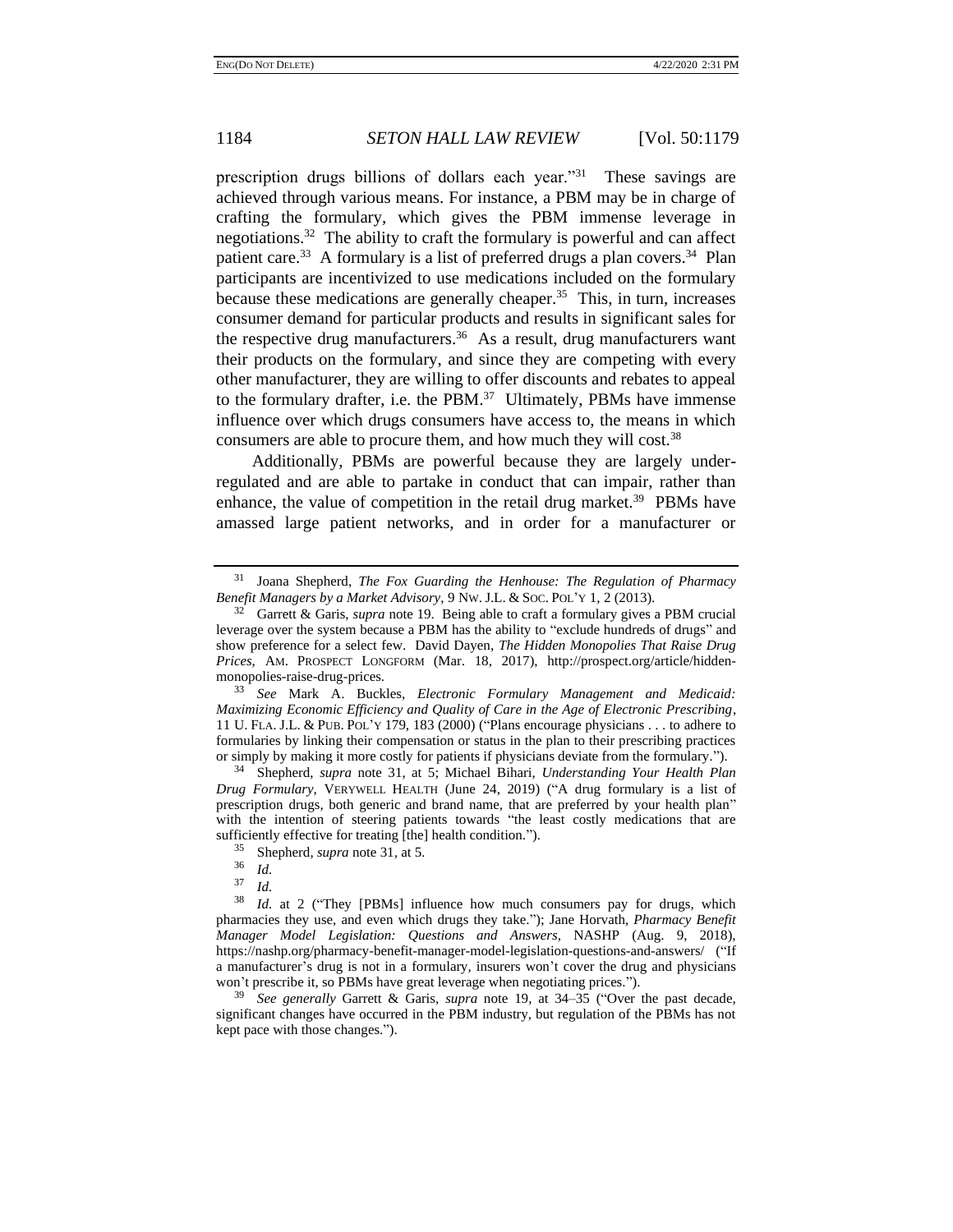<span id="page-6-0"></span>

pharmacy to have access to that network, it must contract with the PBM.<sup>40</sup> Alternatively, to remain attractive to manufacturers and effectively negotiate, PBMs are motivated to grow their networks.<sup>41</sup> As a result, PBMs have resorted to consolidation.<sup>42</sup> The three largest PBMs, sometimes referred to as the "Big Three," are Express Scripts, CVS Caremark, and OptumRx. $43$  It is estimated that these three PBMs control roughly seventy-five to eighty percent of market share, which translates to 180 million prescription drug customers.<sup>44</sup> With the exception of Express Scripts being a standalone PBM, CVS Caremark is aligned with the major drug retailer CVS Health, and OptumRX partners with the insurer UnitedHealth.<sup>45</sup> All, however, have been parties in mergers and retain significant control of the PBM market.<sup>46</sup>

While PBMs should help consumers, it is unclear whether they truly achieve this goal. Given their role as masters of the formulary and the sheer volume of individuals managed, PBMs significantly impact consumers. Primarily, this impact is realized through rebates and discounts.<sup>47</sup> This model, utilizing rebates and discounts to raise revenue, has led to concerns regarding possible "perverse impact[s] on pharmacy costs and patient out-of-pocket costs."<sup>48</sup> Ultimately, when it comes to consumers, PBMs may actually be doing more harm than good.

### B. *Following the Cost (and the Pill) to the Consumer*

For a consumer who obtains a prescription drug at the pharmacy (as opposed to receiving it directly from a physician in an outpatient setting),  $49$ 

- <sup>47</sup> *See* discussion *infra* Section II.B.
- 48 Horvath, *supra* not[e 38.](#page-5-2)

Drugs can be obtained at a pharmacy but can also be obtained directly from a health care provider. *See A Tangled Web: An Examination of the Drug Supply and Payment Chains* (June 2018) [hereinafter *A Tangled Web*], https://www.finance.senate.gov/imo/medi a/doc/A%20Tangled%20Web.pdf. For example, a patient may receive care from the outpatient department of a hospital, a physician's office, or an outpatient clinic and receive

<span id="page-6-1"></span><sup>40</sup> Dayen, *supra* not[e 32.](#page-5-1)

<sup>&</sup>lt;sup>41</sup> Werble, *supra* not[e 30,](#page-4-0) at 2.

<sup>42</sup> *Id.*

<sup>&</sup>lt;sup>43</sup> Garrett & Garis, *supra* not[e 19,](#page-3-0) at 36.

Garrett & Garis, *supra* note [19,](#page-3-0) at 34. Another way to look at this: "Within the United States, approximately two-thirds of all prescriptions filled pass through the hands of PBMs in one way or another." *Id.*

<sup>45</sup> Werble, *supra* not[e 30,](#page-4-0) at 2.

<sup>46</sup> Evan Sweeney, *Lawmakers Ask FTC for Retrospective Review of PBM Merger*s, FIERCEHEALTHCARE (Jul. 30, 2018, 12:00 AM), https://www.fiercehealthcare.com/payer/ho use-energy-and-commerce-ftc-pbm-mergers-healthcare-costs ("CVS Health bought Caremark in 2007, Express Scripts bought Medco Health Solutions in 2012 and UnitedHealth bought Catamaran in 2015."). Further, CVS is looking to acquire Aetna, and Cigna is looking to acquire Express Scripts. *Id*.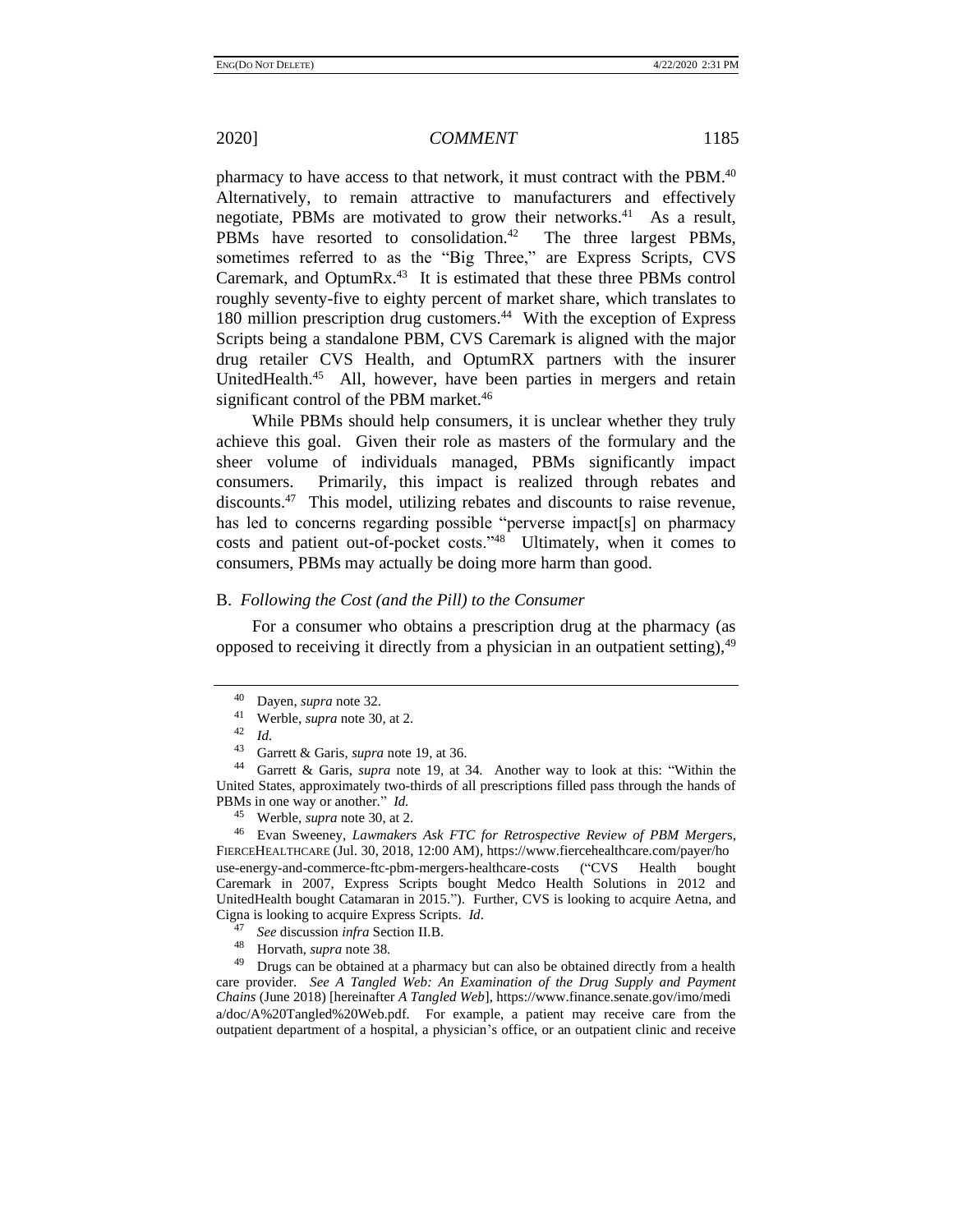that drug has traveled from the manufacturer that made the drug, all the way to the pharmacy that has the ability to dispense the drug.<sup>50</sup> Yet following the movement of a pill from the manufacturer to the consumer is much less complex than following the exchange of money necessary to move the drug through the supply chain.

<span id="page-7-0"></span>The decision as to what a consumer will pay at the pharmacy counter depends on a complicated chain of negotiations largely influenced by the passing along of discounts and rebates.<sup>51</sup> A manufacturer establishes a list price, also known as the Wholesale Acquisition Cost ("WAC"), which "is intended to capture the price a manufacturer would charge a drug wholesaler or other direct purchaser before any discounts, rebates or other price reductions."<sup>52</sup> This is the "sticker price."<sup>53</sup> The sticker price, however, is virtually never paid due to various financial incentives offered by manufacturers in an effort to stimulate demand.<sup>54</sup> The manufacturer sells to a wholesale distributor, who pays a negotiated price, and in turn, the wholesale distributor will sell to a pharmacy, who pays a different negotiated price.<sup>55</sup> It is during these separate negotiations that discounts and rebates come into consideration.<sup>56</sup>

PBMs are the intermediary between the manufacturer and pharmacy—they negotiate price and conduct quality and utilization management screens on the drugs being purchased.<sup>57</sup> The price is then passed to the consumer who may use his or her insurance, whether it be public or private coverage, to help pay for the drug.<sup>58</sup> Every insurance plan

medication directly from the health care provider without ever stepping foot inside a pharmacy. *Id*. at vii. In this situation, the drug is made by the manufacturer, sent to a wholesale distributor, and then makes it way to the health care provider. *Id*. This practice is sometimes referred to as "direct dispensing," "point-of-care dispensing," or "in-office dispensing." This Comment will not explore the administering of pharmaceuticals through the outpatient channel.

<sup>50</sup> *Follow the Pill: Understanding the U.S. Commercial Pharmaceutical Supply Chain*, HEALTH STRATEGIES CONSULTANCY LLC 1 (Mar. 2005), https://avalere.com/research/docs/F ollow\_the\_Pill.pdf.

<sup>51</sup> Henry C. Eickelberg, *The Prescription Drug Supply Chain "Black Box" How It Works and Why You Should Care,* AM. HEALTH POL'Y INST. 9 (2015), http://www.americanhealthpolicy.org/Content/documents/resources/December%202015\_A HPI%20Study\_Understanding\_the\_Pharma\_Black\_Box.pdf.

<sup>52</sup> *Id.* (emphasis omitted).

 $\begin{array}{cc} 53 & Id. \\ 54 & Id. \end{array}$ 

Id. This can be likened to buying a car. A sticker price exists, but more often than not, that price will not be paid by the consumer.

 $\frac{55}{56}$  *Id.* 

 $\frac{56}{57}$  *Id.* 

Eickelberg, *supra* not[e 51,](#page-7-0) at 7.

<sup>58</sup> *See* Laura D. Hermer, *Private Health Insurance in the United States: A Proposal for a More Functional System*, 6 HOUS. J. HEALTH L. & POL'Y 1, 2 (2005) (describing various means of accessing health care).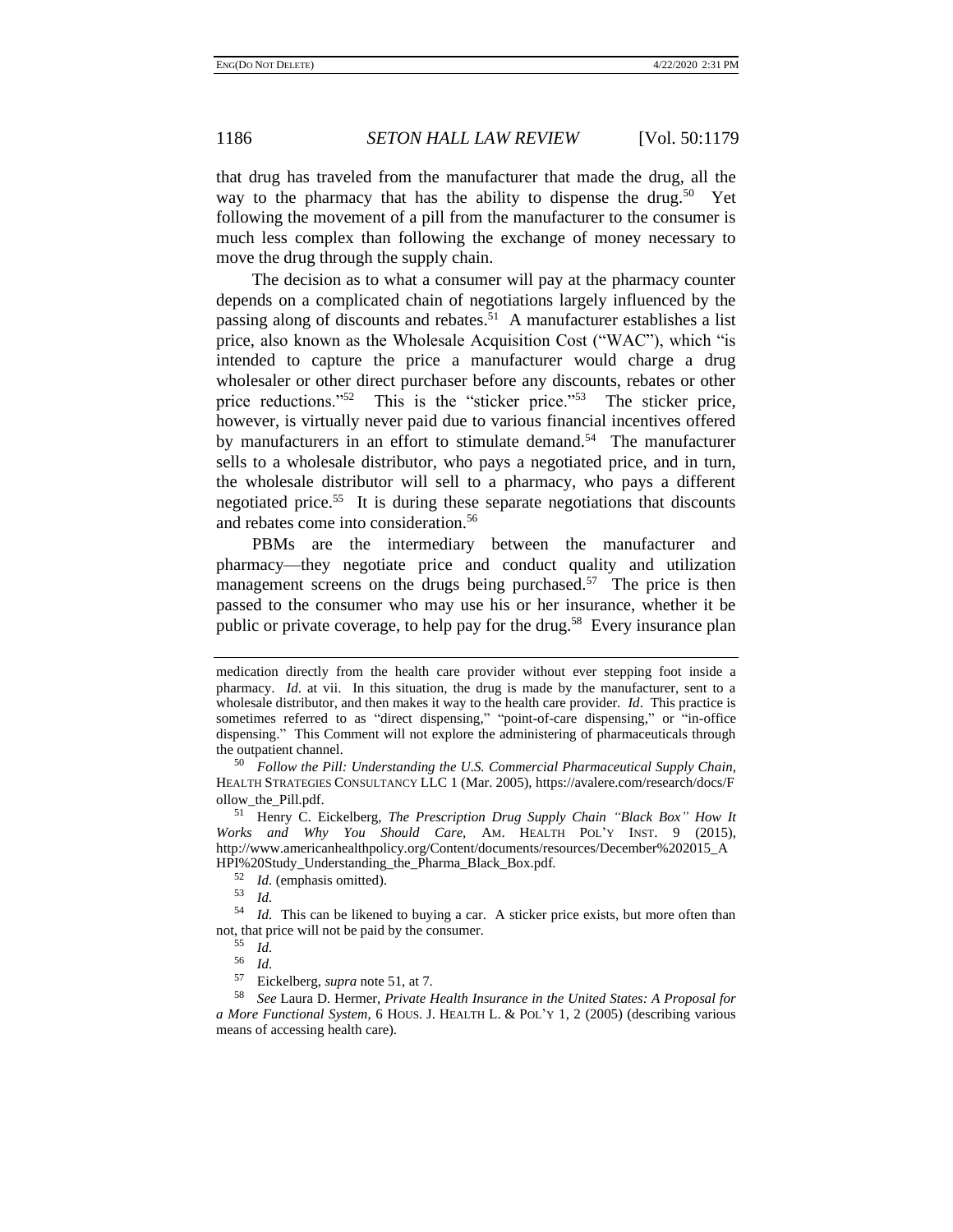is unique, but generally, the insurance company and/or PBM will have contracts in place to reduce the cost of drugs for plan participants.<sup>59</sup> This is, of course, assuming that the health coverage includes pharmacy coverage.<sup>60</sup> If a consumer does not have pharmacy coverage, he or she will be charged a cash price.<sup>61</sup>

As the middlemen, PBMs directly influence a consumer's out-ofpocket costs. Cost is contingent on how "well" the PBM is able to negotiate a rebate or discount, but more importantly, cost is ultimately decided by the price the PBM chooses to charge the consumer. $62$  For instance, a manufacturer may charge \$10 for a pill that costs 50¢ to produce. The PBM negotiates and pays \$3, and to make a profit, the PBM will set the price at \$5. The consumer and their insurer will then pay the \$5, and the PBM makes a profit of \$2. While \$2 may seem inconsequential, it adds up in the aggregate. Moreover, the split in price is not always just \$5. It can be a much larger and sometimes even shocking amount. Take for example, the 2016 situation with Mylan's EpiPen. A two-pack EpiPen costs about \$2 to manufacture.<sup>63</sup> In 2007, Mylan was charging \$100, and by 2016, the price exceeded \$600 without any substantive justification for the price hike.<sup>64</sup> The high price resulted in significant out-of-pocket costs for families, many of which could not afford the life-saving medication.<sup>65</sup> On a \$600 EpiPen, a PBM was estimated to receive roughly \$300 per prescription.<sup>66</sup> PBMs faced backlash for their failure to keep costs down,

<sup>61</sup> Eickelberg, *supra* not[e 51,](#page-7-0) at 10.

<span id="page-8-2"></span><span id="page-8-0"></span>

<span id="page-8-1"></span><sup>59</sup> Kimberly Amadeo, *How Health Insurance Works*, BALANCE (Sept. 25, 2018), https://www.thebalance.com/how-does-health-insurance-work-3306069 ("Health insurance is necessary for Americans to pay for the high cost of healthcare.... Health insurance companies provide lots of choices.").

<sup>60</sup> *See* Steve Vernon, *Medicare Prescription Drug Coverage: You May Need a New Plan*, CBS NEWS (Sept. 26, 2018; 1:23 PM), https://www.cbsnews.com/news/medicareprescription-drug-coverage-open-enrollment-starts-oct-1-how-a-new-plan-can-save-money/ (explaining Medicare coverage may not include prescription drug coverage, which would "potentially save hundreds or even thousands of dollars."). The same is true for private insurance, and an individual's private insurer may or may not include prescription drug coverage. For example, Blue Cross Blue Shield directs participants to check their individual plan for coverage information. *How Do I Know My Plan Covers My Prescription Drug?*, BLUE CROSS BLUE SHIELD NETWORK MICH., https://www.bcbsm.com/index/healthinsurance-help/faqs/plan-types/pharmacy/know-if-plan-covers-prescription-drug.html (last visited Oct. 24, 2018).

<sup>62</sup> *See* Jessica Wapner, *How Prescription Drugs Get Their Prices, Explained*, NEWSWEEK (Mar. 17, 2017, 8:00 AM), https://www.newsweek.com/prescription-drug-prici ng-569444.

<sup>63</sup> Michelle M. Mello, *What Makes Ensuring Access to Affordable Prescription Drugs the Hardest Problem in Health Policy?*, 102 MINN. L. REV. 2273, 2274 (2018).

<sup>64</sup> *Id.*

<sup>65</sup> *Id.* at 2274–75. EpiPens treat anaphylaxis. *Id.* at 2273 n.2.

<sup>66</sup> David Balto, *How PBMs Make the Drug Price Problem Worse*, HILL (Aug. 31, 2016,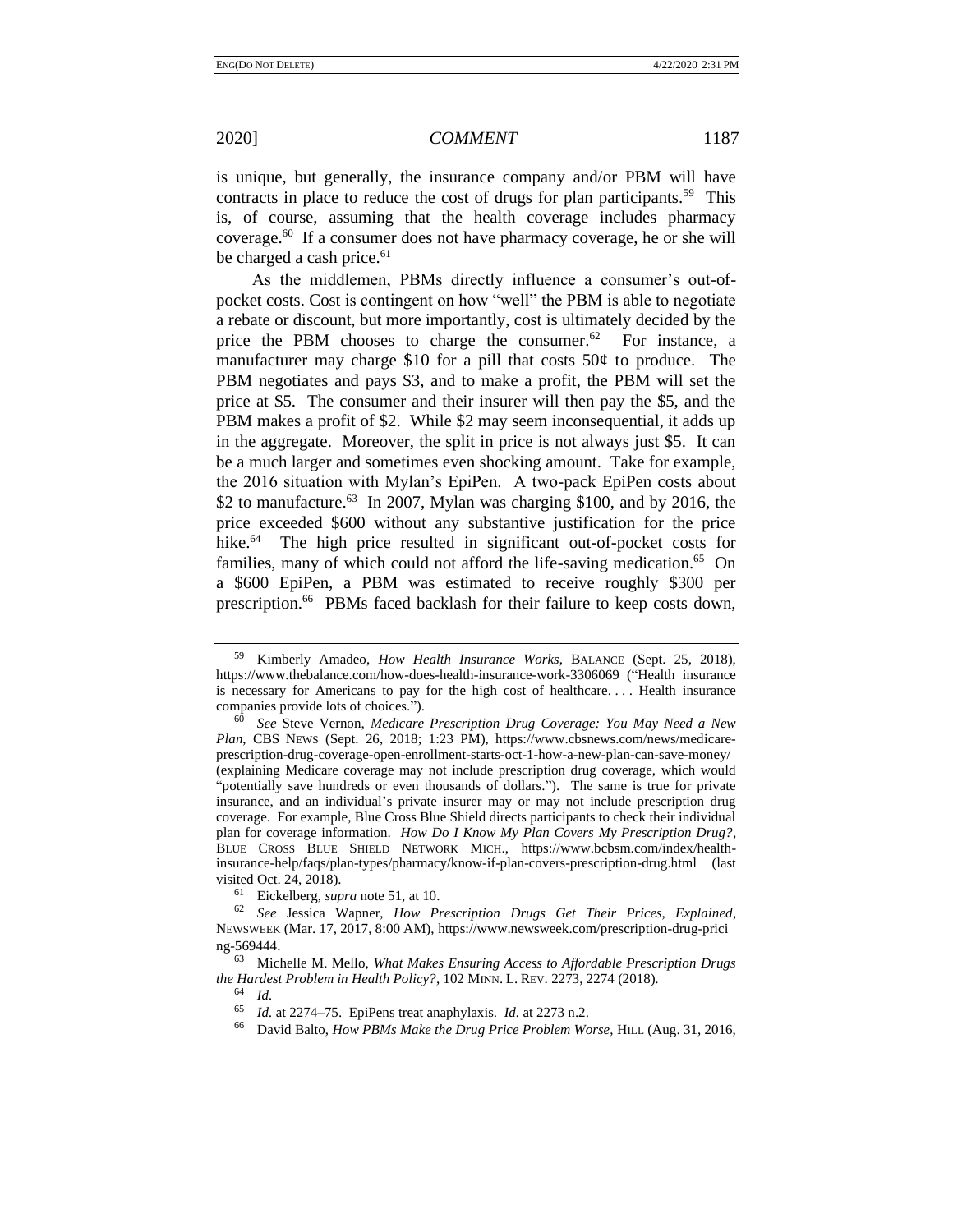especially when it seemed they pursued profit at the expense of consumers—consumers they were supposed to be serving and negotiating on behalf of.<sup>67</sup> Undeniably, something went wrong in the EpiPen situation, and consumers paid the price.<sup>68</sup>

Consumers arguably have the most at stake; they use the medication, yet the system does not offer them a voice nor does it allow them an opportunity to make decisions about care—instead, consumers "wait to see what their physicians prescribe and what their insurance will pay for."<sup>69</sup> Because PBMs make their profit depending on the difference in cost between what they pay and what they charge, PBMs are incentivized to pass on higher costs to consumers.<sup>70</sup> While the PBM may be saving the consumer from paying the list price—the price that nobody ever pays—the PBM may not be passing on the negotiated savings to consumers in a meaningful way.

### III. DEFINING THE "GAG CLAUSE"

<span id="page-9-0"></span>Gag clauses are found in contracts between PBMs and pharmacies and constrain a pharmacist's ability to communicate price alternatives to a consumer.<sup>71</sup> Pharmacies contract with PBMs in order to access the patients within the PBM's network.<sup>72</sup> In order to make a profit, a pharmacy needs to have customers, and in order to have customers, the pharmacy must engage with a PBM who is the gatekeeper to a plan's participants. When a pharmacy dispenses medication to a consumer, the pharmacy is at a monetary loss until the PBM issues a reimbursement.<sup>73</sup> Thus, pharmacies

<sup>69</sup> Wapner, *supra* not[e 62.](#page-8-0)

<sup>70</sup> Balto, *supra* note [66](#page-8-1) ("The higher the price, the higher the rebate—and [the PBM] walk[s] away with a bigger slice of the pie.").

<sup>5:51</sup> PM), https://thehill.com/blogs/pundits-blog/healthcare/294025-how-pbms-make-thedrug-price-problem-worse.

 $\frac{67}{68}$  *Id.* 

The EpiPen situation is still playing out, and the PBMs who were involved in the scandal are currently involved in litigation regarding their involvement. *In re* EpiPen (Epinephrine Injection, USP) Mktg., Sales Practices & Antitrust Litig., 336 F. Supp. 3d 1256 (D. Kan. 2018); *see also* Carmen Castro-Pagan, *CVS, UnitedHealth, Others Must Defend EpiPen Pricing Suit*, BLOOMBERG LAW (Oct. 29, 2018, 8:53 AM), https://news.bloomberglaw.com/employee-benefits/cvs-unitedhealth-others-must-defendepipen-pricing-suit ("The insureds who last year sued the nation's largest pharmacy benefit managers—including Caremark, Express Scripts, Optum, and Prime Therapeutics LLC over EpiPen's pricing scheme have alleged sufficient facts to establish their right to bring the lawsuit  $\dots$ .").

<sup>71</sup> Matthew Perrone, *To Get Around Pharmacy Gag Rules, Ask About Drug Costs*, MED. XPRESS (June 6, 2018), https://medicalxpress.com/news/2018-06-pharmacy-gagdrug.html.

See supra text accompanying note [40.](#page-6-0)

<sup>73</sup> *See Follow the Dollar: Understanding How the Pharmaceutical Distribution and Payment System Shapes the Prices of Brand Medicines*, PHRMA 1, 4 (Nov. 2017),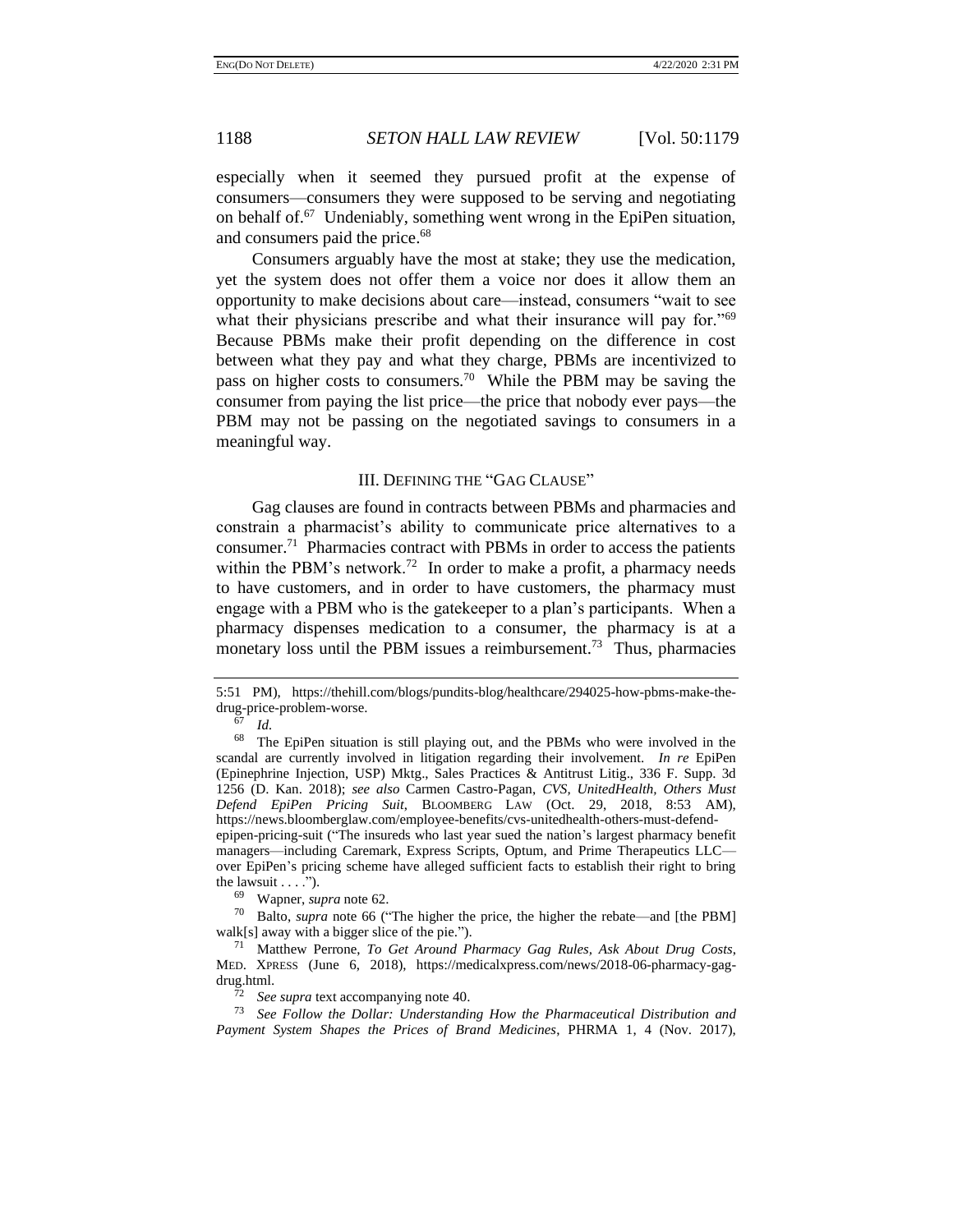rely on PBMs to access consumers and receive payment.<sup>74</sup> As part of the agreement allowing a pharmacy to work with the PBM's patients, a pharmacy is likely to agree to various conditions such as a gag clause, which "contractually obligate<sup>[s a</sup> pharmacist] to keep quiet regarding possible patient cost savings" or risk losing the network contract with the PBM.<sup>75</sup>

Often, gag clauses prevent pharmacists from notifying consumers they "could save money by paying cash for prescription drugs rather than using their health insurance."<sup>76</sup> This situation plays out in the following hypothetical: Jane Doe needs a prescription medication. It costs the pharmacy \$10 to stock the medication, and Jane's copay is \$20. If Jane opts not to process the payment through her insurance, she would pay \$10 and have an immediate savings of \$10. If the pharmacist is subject to a gag clause, he or she will be unable to notify Jane of the price difference. As a result, Jane will have to pay the higher price of \$20 unless Jane knows to ask whether a lower price is available. One pharmacist describes this situation as: "[If] I see on my screen that if you pay the cash price it would actually be cheaper for you than if you were to pay with your insurance, I can't tell you unless you specifically ask me about it."<sup>77</sup>

Sometimes gag clauses are expressly stated in the contract.<sup>78</sup> More commonly, however, the clauses are obscured or hidden in "broad confidentiality rules" that employ "broad and nebulous confidentiality verbiage."<sup>79</sup> While the clauses generally bar pharmacists from initiating conversations about cheaper alternatives, a gag clause may not be a complete prohibition on the information depending on the specific contract. 80 Thus, if a consumer asks his or her pharmacist directly for a drug's cash price or asks if there is a cheaper alternative, the gag clause is unlikely to interfere with the pharmacist being able to answer. $81$ Conversely, a pharmacist beholden to a gag clause will never be able to

<sup>80</sup> Perrone, *supra* not[e 71.](#page-9-0)

http://phrma-docs.phrma.org/files/dmfile/Follow-the-Dollar-Report.pdf.

<sup>74</sup> *See* Jeffrey S. Baird, *What to Know About Working with PBMs*, PHARMACY TIMES (Feb. 20, 2018), https://www.pharmacytimes.com/news/what-to-know-about-working-withpbms ("[T]he PBM 'possesses the pharmacy's money.'").

<sup>75</sup> Lynn Shapiro Snyder et al., *New Federal Laws Banning "Gag Clauses" in the Pharmacy*, EPSTEIN BECKER GREEN (Oct. 19, 2018), https://www.healthlawadvisor.com/201 8/10/19/new-federal-laws-banning-gag-clauses-in-the-pharmacy/.

<sup>76</sup> Pear, *supra* not[e 14.](#page-2-0)

<sup>77</sup> Firozi, *supra* note [11](#page-1-0) (Anthony Reznik, director of government affairs for the Independent Pharmacy Alliance, on gag clauses).  $\frac{78}{78}$  *M* 

*Id.* 

<sup>79</sup> *Id.* (explaining it would be rare to see an over prohibition that said, "Though shall not tell the patient the true negotiated price").

<sup>81</sup> *Id.*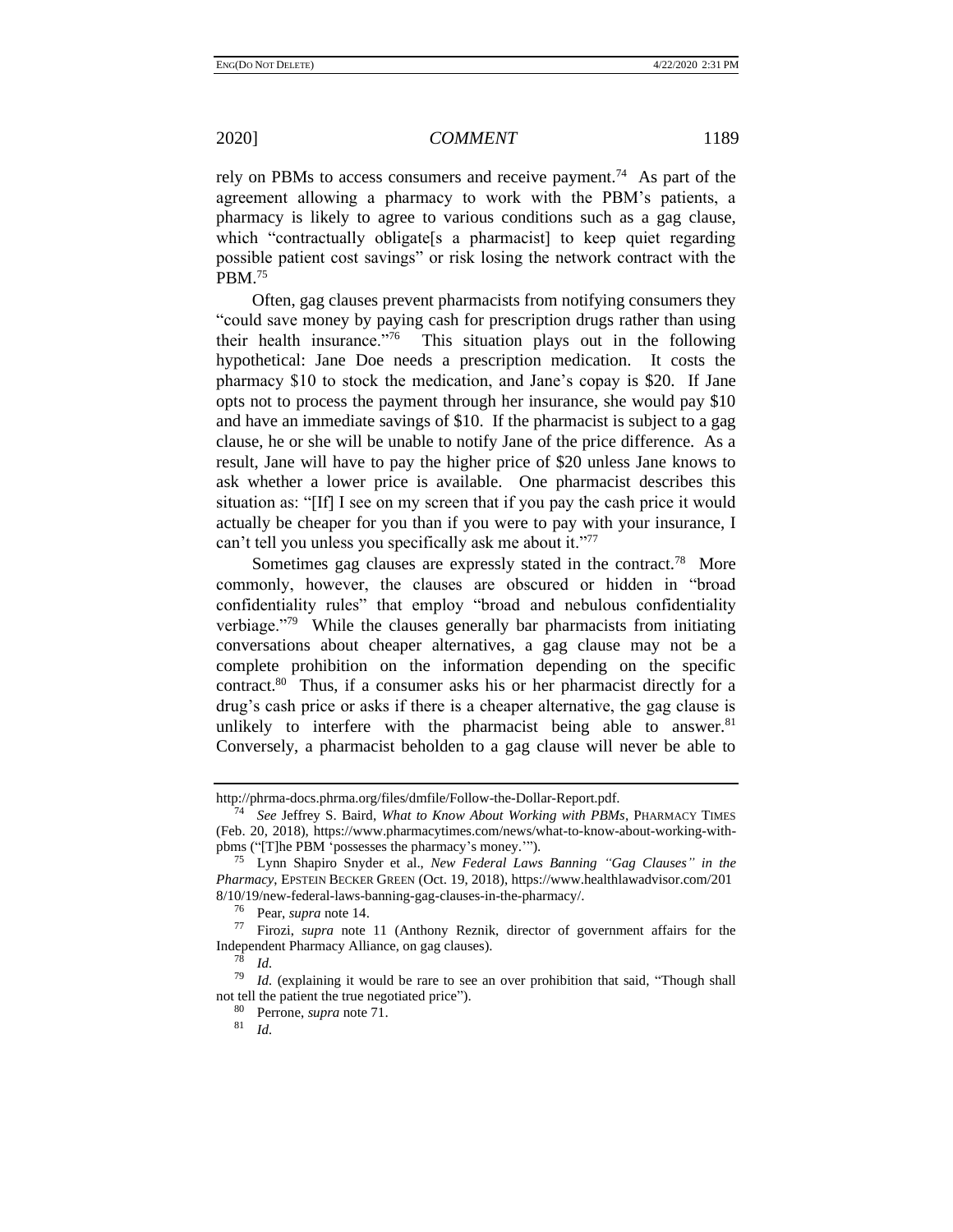initiate a conversation about cost.<sup>82</sup>

<span id="page-11-0"></span>Even if consumers have the ability to initiate a conversation with their pharmacist about cost alternatives, many do not.<sup>83</sup> Most consumers do not think of the cost of medication as being "negotiable"—much less know about the clauses—and would never think to ask.<sup>84</sup> "As a consumer you would have no idea how it works . . . . Even if you were aware of the issue, it would be hard to know when the person across the counter says, 'This is \$20.' They would pay the \$20, because what is the option?"<sup>85</sup> And this makes sense. It would be counterintuitive for consumers to assume there is a cheaper option when the role of insurance is to lower costs.<sup>86</sup>

Gag clauses are particularly problematic for vulnerable communities like senior citizens who are more likely to take larger amounts of prescription medication due to age-related health factors.<sup>87</sup> The clauses also affect individuals who have plans with higher cost-sharing responsibilities because a gag clause could result in the consumer's copay being higher than the retail price of the drug.<sup>88</sup> Nevertheless, gag clauses have the ability to affect anyone. Anyone who goes to a pharmacy to procure medicine, whether it is once a day or once every ten years, could potentially be affected.

<sup>85</sup> Povich, *supra* note [1](#page-0-0) (Richard Cauchi, the health program director for the National Conference of State Legislatures, on gag clauses).

<sup>86</sup> Hopkins, *supra* not[e 83](#page-11-0) ("Insurance is intended to save consumers money . . . . Who would think that using your debit card to buy your prescription drugs would be less expensive than using your insurance card? It's counterintuitive."); Sen. Susan Collins (@SenatorCollins), TWITTER (Oct. 10, 2018, 4:37 PM),

https://twitter.com/senatorcollins/status/1050123175688847362?lang=en.

<sup>87</sup> *See* Susan Morse, *House Passes Bills Prohibiting Pharmacy Gag Clauses on Drug Price*, HEALTHCARE FIN. (Sept. 27, 2018), https://www.healthcarefinancenews.com/news/ho use-passes-bills-prohibiting-pharmacy-gag-clauses-drug-prices ("Nearly 60 percent of Americans, including roughly 90 percent of seniors, take prescription drugs. A study published in the Journal of the American Medical Association found that 23 percent of prescriptions filled through insurance ended up costing more for customers than if they had paid out-of-pocket.")

<sup>88</sup> Mary Kane, *New Laws Lift 'Gag Clauses' on Pharmacists*, KIPLINGER (Oct. 10, 2018), https://www.kiplinger.com/article/insurance/T039-C000-S009-new-laws-lift-gagclauses-on-pharmacists.html ("[I]f you pay a hefty co-pay, it might cost less to pay for a drug yourself  $\dots$ .").

 $\frac{82}{83}$  *Id.* 

<sup>83</sup> Jared S. Hopkins, *Pharmacists May Soon Be Able to Tell You the Cheapest Way to Get Prescriptions*, BLOOMBERG (Sept. 25, 2018, 6:20 PM), https://www.bloomberg.com/news/articles/2018-09-25/pharmacy-gag-clause-on-cheaperdrug-prices-barred-by-congress ("Most patients never realize there's a cheaper cash price because of clauses in contracts between pharmacies and PBMs that bar the drugstore from telling people there's a cheaper way to pay.").

<sup>84</sup> *Id.*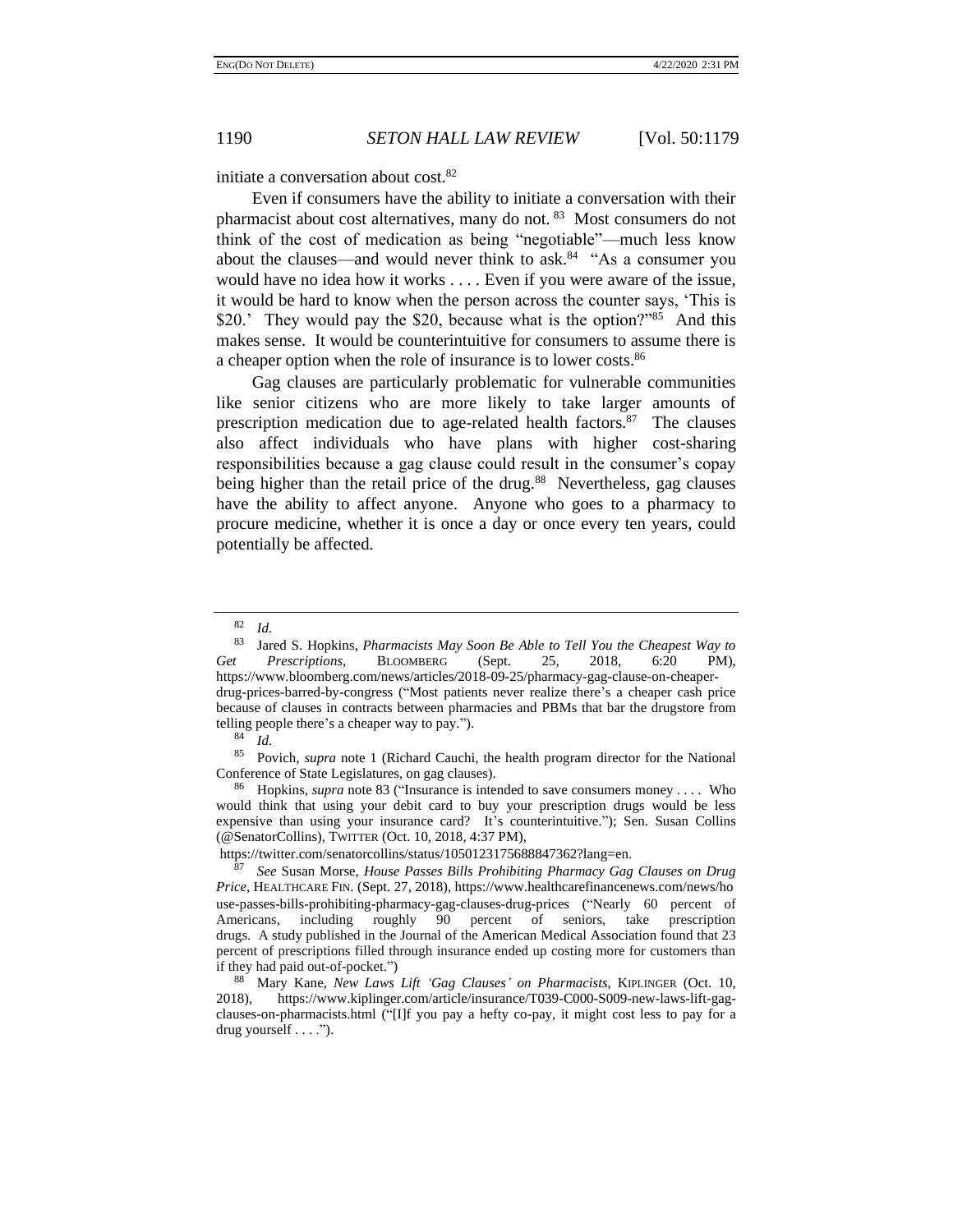<span id="page-12-0"></span>Without doubt, gag clauses are implemented to benefit PBMs, and PBMs offer several justifications for their utilization. First, PBMs argue the money collected is reallocated to help keep costs down as well as slow premium increases.<sup>89</sup> Second, PBMs argue they have the right to pocket excess payments because generally, consumers pay less due to the efforts of the PBM.<sup>90</sup> In other words, PBMs "make less than they are requesting so it's justified on the rarer occasions that they make more than the list price."<sup>91</sup> Third, PBMs argue there is a need to ensure consumers stay within the system. If consumers are free to choose when they will and will not use their insurance, PBMs are unable to predict expenses, and they become susceptible to only paying for high-cost medications without an opportunity to recoup funds on lower cost prescriptions.<sup>92</sup> Arguably, the lack of certainty would lead to higher costs for everyone in order to buffer the risk.

There is also disagreement regarding how widespread gag clauses actually are and whether or not they truly impact consumers. On the subject, a spokesman for Express Scripts indicated, "We do not engage in this anti-consumer practice and are working constructively with state and federal policymakers to ban this practice."<sup>93</sup> Likewise, a statement from CVS Health noted, "CVS Health's own pharmacy benefit manager, CVS Caremark, does not engage in the practice of preventing pharmacists from informing patients of the cash price of a prescription drug, known as 'gag clauses."<sup>94</sup> Conversely, there are countless accounts from pharmacists

<sup>89</sup> *See* Sean Dickson & Alisa Chester, *Policymakers Seek Ways to Lower Drug Costs at the Pharmacy Counter*, PEW (July 12, 2018), https://www.pewtrusts.org/en/research-andanalysis/articles/2018/07/12/policymakers-seek-ways-to-lower-drug-costs-at-the-pharmacycounter.

<sup>90</sup> Letters to the Editor, *How Those Pharmacy Gag Clauses Are Justified*, NJ.COM (Oct. 19, 2018), https://www.nj.com/hudson/2018/10/how\_those\_pharmacy\_gag\_clauses\_are\_jus tified\_lette.html.

<sup>91</sup> *Id.*

<sup>&</sup>lt;sup>92</sup> This could be compared to the Affordable Care Act's individual mandate. The individual mandate was implemented to compel Americans to purchase insurance in order to spread cost and prevent adverse selection. Alberto R. Gonzales & Donald B. Stuart, *Two Years Later and Counting: The Implications of the Supreme Court's Taxing Power Decision on the Goals of the Affordable Care Act*, 17 J. HEALTH CARE L. & POL'Y 219, 222 (2014); *see also* Nat'l Fed'n of Indep. Bus. v. Sebelius, 567 U.S. 519, 548 (2012). The same could be said in this situation. PBMs want to ensure that individuals continue to process payments through the insurer so costs can remain lower for everyone overall.

<sup>&</sup>lt;sup>93</sup> Firozi, *supra* note [11](#page-1-0) (Phil J. Blando, spokesman for Express Scripts, in a statement to Health 202).

<sup>94</sup> *Id.* (CVS Health in a March 2018 Statement on its website); *CVS Caremark Does Not Have "Gag" Clauses*, CVSHEALTH, https://cvshealth.com/thought-leadership/cvscaremark-facts/cvs-caremark-does-not-have-gag-clauses ("[A]t CVS Caremark, we do not and have never prevented pharmacies in our network from discussing the availability of a lower cash price with plan members." (emphasis omitted)) (last visited Jan. 7, 2020).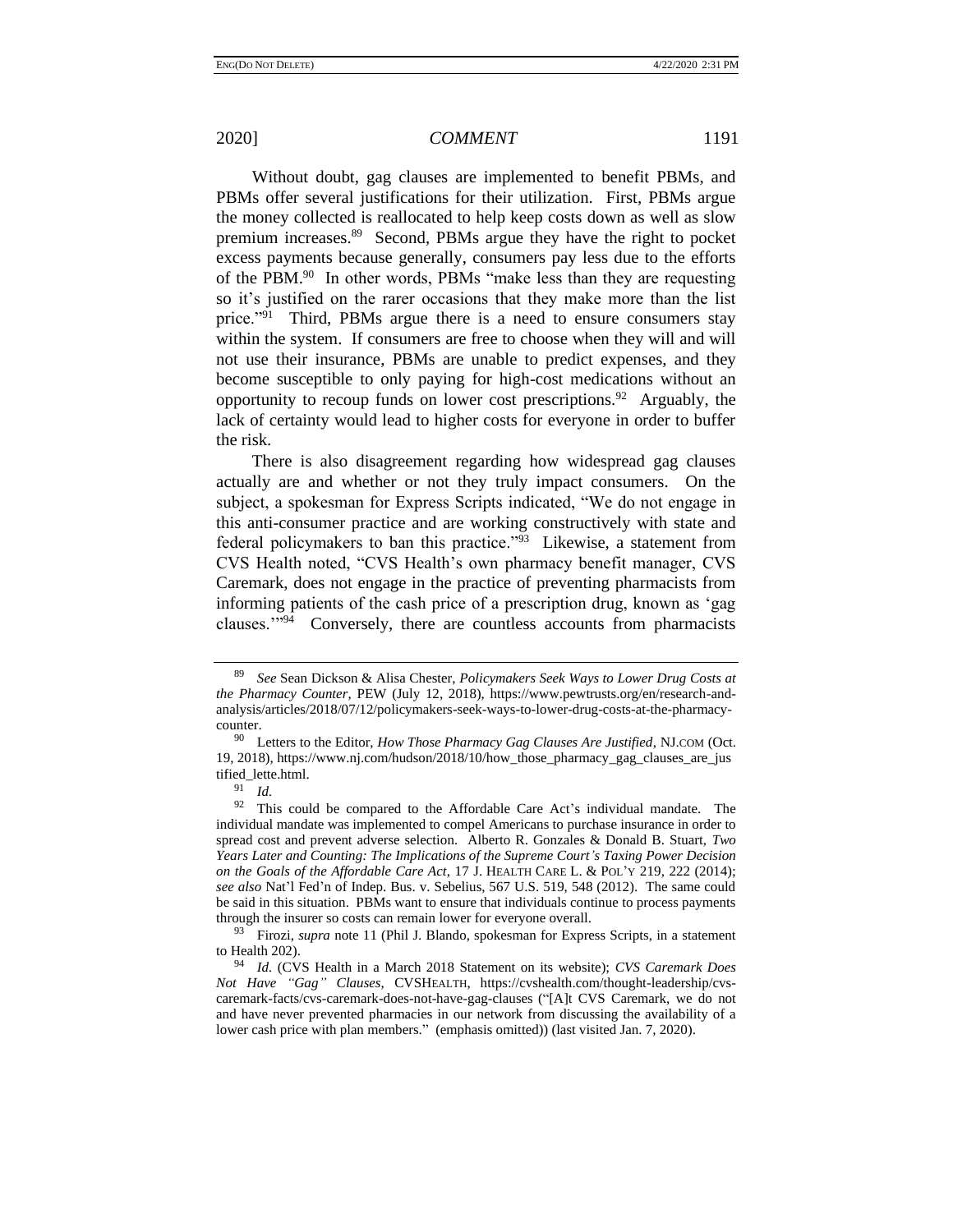who indicate gag clauses are an everyday impediment to the work that they do.<sup>95</sup> In 2016, an industry survey found "nearly 20 percent of pharmacists were limited by gag clauses more than 50 times per month."<sup>96</sup> In 2013, it was estimated that there were roughly \$135 million in overpayments due to gag clauses.<sup>97</sup> Regardless of which side of the debate is "correct," gag clauses have been prevalent enough to warrant widespread attention and were framed by lawmakers as being a significant problem.

### IV. THE PROBLEM WITH GAG CLAUSES

Those who have never heard of gag clauses usually react with discomfort or disgust. When a system is supposed to help by lowering outof-pocket costs for consumers, it is unnerving to find that the exact opposite is occurring.<sup>98</sup> Ultimately, gag clauses affect the way in which consumers are able to interact with pharmacists, thereby interfering with a relationship that otherwise functions on trust.<sup>99</sup> As a consequence, not only do gag clauses raise concerns about saving money, they also highlight ethical and public policy implications.

### A. *Fiduciary Duties*

Gag clauses reveal an issue with fiduciary duties, specifically in regard to who owes them and who does not. The fiduciary duties imposed on pharmacists do not directly require any sort of disclosure related to

<sup>98</sup> Brittany Hoffman-Eubanks, *The Role of Pharmacy Benefit Managers in American Health Care: Pharmacy Concerns and Perspectives: Part 1*, PHARMACY TIMES (Nov. 14, 2017), https://www.pharmacytimes.com/news/the-role-of-pharmacy-benefit-mangers-inamerican-health-care-pharmacy-concerns-and-perspectives-part-1 ("To address these increases in costs related to prescription drugs, private employer groups, individual States, and the federal government[ ] have utilized the services of pharmacy benefit managers.").

<sup>99</sup> Ryan Marotta, *Pharmacists Remain Among Most Trusted and Ethical Professionals*, PHARMACY TIMES (Feb. 9, 2018), https://www.pharmacytimes.com/news/pharmacistsremain-among-most-trusted-and-ethical-professionals (citing a Gallup poll, which listed pharmacists as ranked amongst the most honest and ethical professionals).

 $95$  I spoke with several pharmacists. All of them were very aware of gag clauses and could cite to instances in which a gag clause had affected the way they interacted with a consumer. Overwhelmingly, it seemed that gag clauses had a negative impact on consumer interactions.

<sup>96</sup> *Collins, McCaskill, Stabenow, Barrasso, Cassidy Bill to Prohibit "Gag Clauses" That Cause Consumers to Overpay for Prescriptions Clears Key Senate Hurdle*, SUSAN COLLINS: U.S. SENATOR ME. (July 25, 2018, 10:52 AM), https://www.collins.senate.gov/ne wsroom/collins-mccaskill-stabenow-barrasso-cassidy-bill-prohibit-%E2%80%9Cgagclauses%E2%80%9D-cause-consumers.

<sup>&</sup>lt;sup>97</sup> *Id.* Overpayments are the result of copays being more than the total cost of the medication, which means insurance does not need to contribute any payment. Karen Van Nuys et al., *Overpaying for Prescription Drugs: The Copay Clawback Phenomenon*, USC SCHAFFER 1, 1 (2018). These overpayments are pocketed by PBMs and are referred to as "clawbacks." *Id.* Clawbacks are a separate but generally interrelated issue to gag clauses.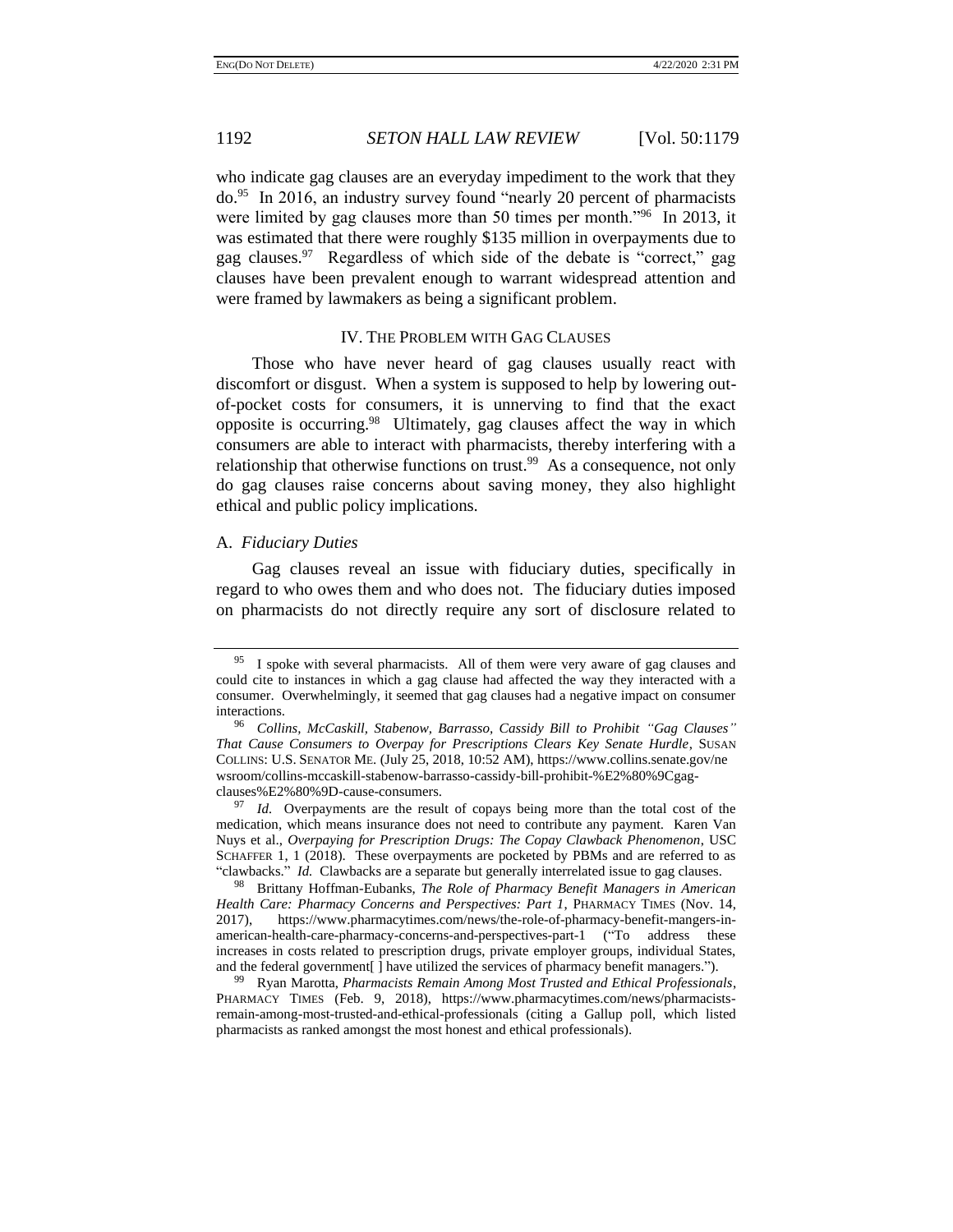methods of prescription payment; however, pharmacists do have other fiduciary duties. During their training, pharmacists are taught ethics, and there is a certain ethical norm expected of pharmacists by society as health care professionals.<sup>100</sup> As such, the limitation placed on pharmacists via gag clauses is counterproductive to their role as fiduciaries. "A fiduciary has 'duties involving good faith, trust, special confidence, and candor towards another,'" and the specific duties are defined by the specific relationship between the parties.<sup>101</sup> Arguably, the most well-known fiduciary obligation in the medical profession is the Hippocratic Oath.<sup>102</sup> Pharmacists are administered a similar oath called the "Oath of a Pharmacist," which is curated by the American Pharmacists Association.<sup>103</sup> Much like the Hippocratic Oath, the Oath of a Pharmacist describes a pharmacist's duty to help patients and hold high standards.<sup>104</sup>

The problem with gag clauses is that they interfere with a pharmacists' ability to help the consumer. The consumer is harmed tangibly in that he or she is unable to save money but also intangibly in that the relationship between the pharmacist and the consumer is strained.<sup>105</sup>

<sup>101</sup> Julia A. Martin & Lisa K. Bjerknes, *The Legal and Ethical Implications of Gag Clauses in Physician Contracts*, 22 AM. J. L. & MED. 433, 456 (1996).

 $100$  Courts have also found that pharmacists have fiduciary duties imposed by law. The Supreme Court of New York found that pharmacists are "responsible for collecting otherwise confidential medical information and providing advice to customers." Anonymous v. CVS Corp., 728 N.Y.S.2d 333, 337 (Sup. Ct. 2001). The Court ultimately outlined a duty of confidentiality, which was implicated when the defendant in this case transferred customer information without the customer's knowledge or consent. *Id.* Alternatively, the Supreme Court of Alabama affirmed that pharmacists have a duty to counsel, which may extend to a duty to warn in instances of changes in dosage. Jesse C. Vivian, *Duty to Warn With No Directions for Use*, U.S. PHARMACIST (Feb. 17, 2012), https://www.uspharmacist.com/article/duty-to-warn-with-no-directions-for-use; *see also* Nail v. Publix Super Mkts., 72 So. 3d 608, 614, 616 (Ala. 2011).

<sup>102</sup> *See Greek Medicine: The Hippocratic Oath*, U.S. NAT'L LIBR. MED., https://www.nlm.nih.gov/hmd/greek/greek\_oath.html. The Hippocratic Oath establishes a physician duty as a healer obligated to help the patient first and foremost while also maintain the interests of society and self. *See also* Rachel Hajar, *The Physician's Oath: Historical Perspectives*, 18 HEART VIEWS 154, 156 (2017).

<sup>103</sup> *Oath of a Pharmacist*, AM. PHARMACISTS ASS'N, https://www.pharmacist.com/oathpharmacist (last accessed Jan. 7, 2020).

 $\frac{104}{105}$  *Id.* 

One pharmacist explained to me how he would decide to go against the gag clause. Depending on whether the individual was a long-term customer and could be trusted not to contact his or her insurer to ask why their price was "higher," which would ultimately get the pharmacist in trouble due to the gag clause, the pharmacist would be willing to disclose the price difference. According to the pharmacist, he did not have any "official" fiduciary obligation to the individual—in fact, the duty was contractually owed to the PBM—but he felt it was worthwhile to act based on the trust relationship and the best interest of the consumer. For those he opted against helping, it was merely business and nothing personal. He also indicated the fiduciary duty that should be owed is the one from the PBM to the consumer.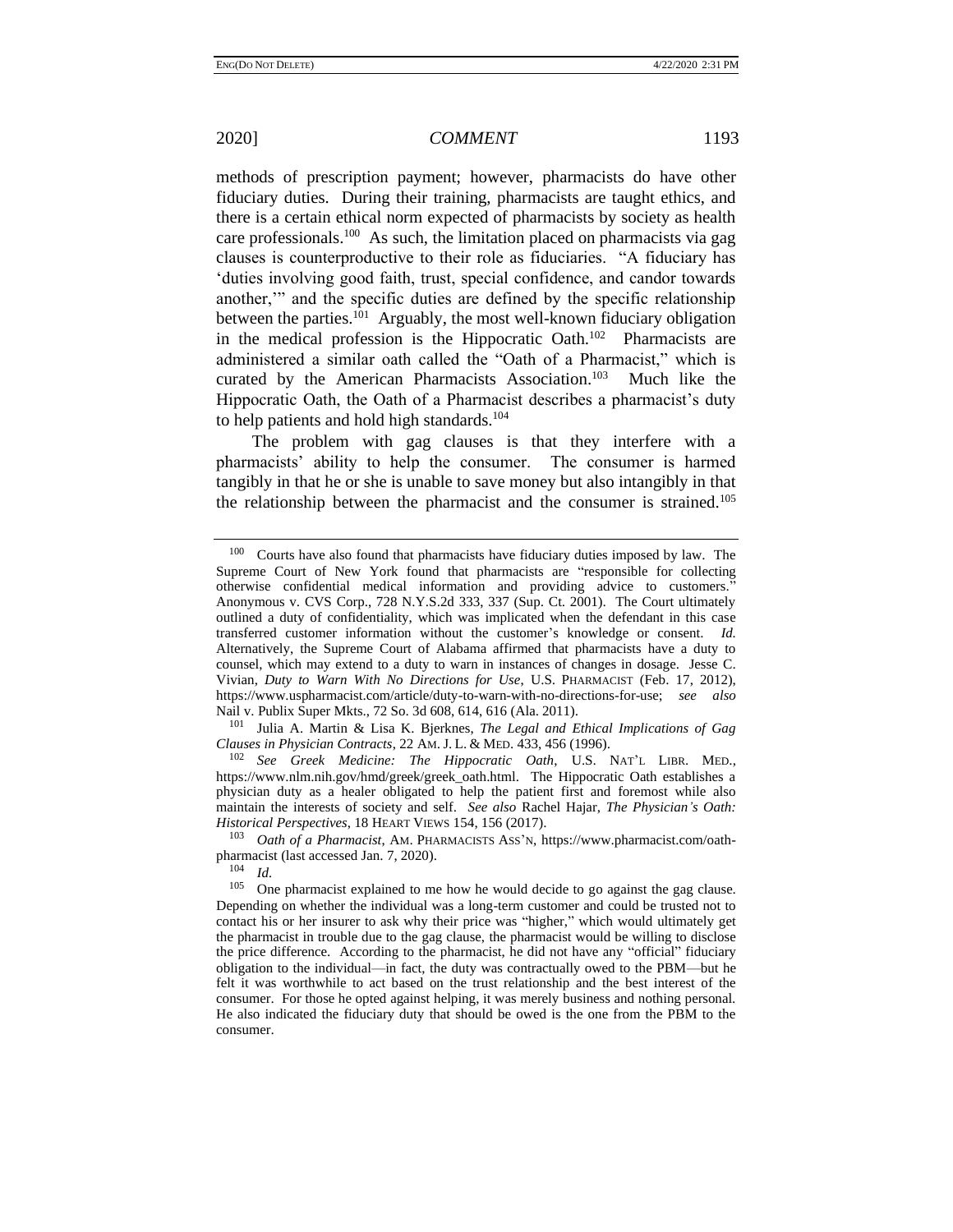This relationship is important because there is a potentially large societal cost if citizens are unable to trust individuals who provide care.<sup>106</sup> "Patients are more likely to open up and disclose information if they trust their pharmacist[,]" and a better quality interaction leads to better care.<sup>107</sup> Gag clauses implicate a pharmacist's fiduciary obligations, but they also present another dilemma: PBMs are tasked with lowering costs for consumers yet gag clauses achieve the exact opposite. The logical followup question: how does this happen when PBMs have a fiduciary obligation to protect consumers? As the gag clause situation reveals, PBMs owe very few duties to consumers, which ultimately harms the consumer.<sup>108</sup>

### B. *Conflicts of Interest*

Gag clauses also show how the PBM system is riddled with conflicts of interest. A "[c]onflict of interest describes a situation in which a person is or appears to be at risk of acting in a biased way because of personal interests."<sup>109</sup> Gag clauses put pharmacists in a position where they must choose between appeasing a PBM and acting in self-interest or helping the consumer by letting him or her know about a cheaper option and jeopardizing the pharmacy's contract with the PBM. One main function of PBMs is to forward money from the health plan to the pharmacy.<sup>110</sup> Pharmacists, especially independent pharmacists, often rely on the money from PBMs—"participation in PBM networks is the lifeblood of independent pharmacy revenue."<sup>111</sup> As such, there is financial pressure pushing against a pharmacist's willingness to counsel a consumer in the face of a gag clause.<sup>112</sup> A consumer may automatically assume the pharmacist is working on his or her behalf, unaware that the pharmacist is really allegiant to the PBM and the preservation of self due to a gag clause.

<span id="page-15-0"></span><sup>106</sup> *See* Maria Allison & Betty Chaar, *How to Build and Maintain Trust with Patients*, PHARMACEUTICAL J. (Nov. 15, 2016), https://www.pharmaceutical-journal.com/pharmacylearning-centre/how-to-build-and-maintain-trust-with-

patients/20201862.article?firstPass=false.

 $\frac{107}{108}$  *Id.* 

<sup>&</sup>lt;sup>108</sup> *See* discussion *infra* Section VI.B.1.<br><sup>109</sup> Christopher C. Muth, Conflicts of

<sup>109</sup> Christopher C. Muth, *Conflicts of Interest in Medicine*, 317 JAMA 1812, 1812  $(2017).$ 

Garrett & Garis, *supra* not[e 19,](#page-3-0) at 34.

<sup>111</sup> Jonathan L. Swichar & Bradley A. Wasser, *Pharmacy Fights Back Against PBM Termination Notice*, DUANE MORRIS (Nov. 2017),

https://www.duanemorris.com/articles/pharmacy\_fights\_back\_against\_pbm\_termination\_no tice\_1117.html.

 $112$  An independent pharmacist shared with me how crippling it can be to upset a PBM. As a small pharmacy, much of the pharmacist's income could be dependent on PBM payments so from a financial standpoint, there is no benefit to helping a consumer by going against a gag clause at the expense of severing ties with the PBM. At the end of the day, the consumer does not keep the lights on—the PBM does.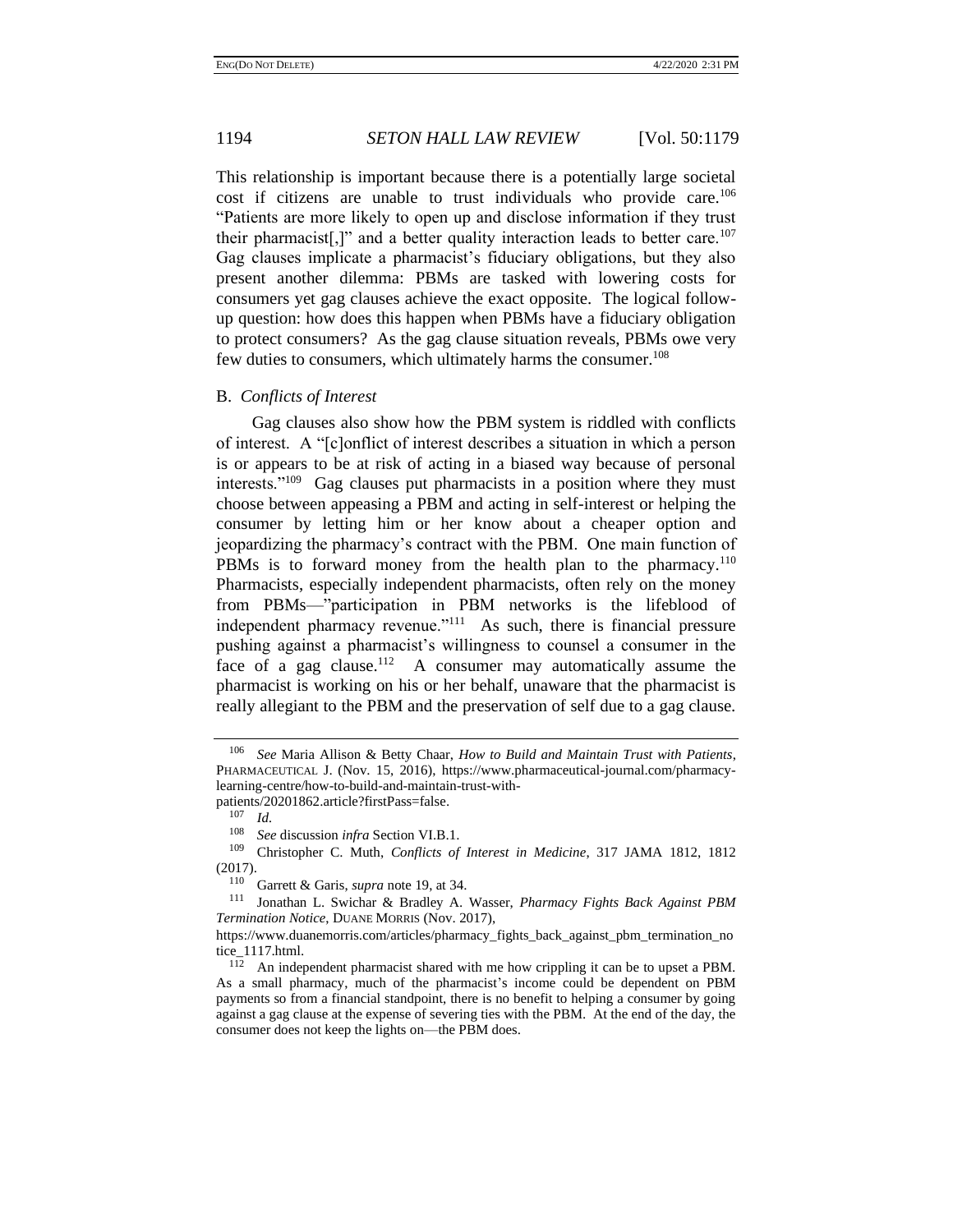Also, depending on the contract, PBMs may have the power to terminate without cause.<sup>113</sup> In a situation where PBMs retain so much power, it is unlikely a pharmacist will be willing to put a relationship he or she heavily relies on at risk.

The utilization of gag clauses by PBMs highlights a flaw in the system where financial incentives are misaligned with what is best for consumers. Like any business, PBMs only profit when consumers use their services, and gag clauses were a way to ensure consumers would not stray. While gag clauses are gone, the system remains, and once again, consumers are harmed.

C. *Transparency*

<span id="page-16-0"></span>Finally, gag clauses display how opaque the PBM system is. Gag clauses are often coupled with broad rules regarding anti-disparagement or confidentiality, which makes it impossible for the gagged party to give any indication a gag clause is in effect.<sup>114</sup> For example, one pharmacist landed himself in trouble with a PBM because discussing alternative ways to purchase a prescription breached the contract for "disparaging the plan."<sup>115</sup> Gag clauses themselves are a form of confidentiality clause, which prohibits any kind of conversation about pricing.<sup>116</sup> Hence, the problem is circular—not only is a pharmacist unable to tell a consumer about a cheaper option due to a gag clause, but the pharmacist may also be unable to discuss the constraints he or she is under as it could be viewed as disparaging.<sup>117</sup> This is problematic because consumers are unaware of the restrictions placed on the pharmacist and are otherwise under the impression a pharmacist is loyal to them and not an unknown third-party entity. The public suffers because pharmacists are unable to discuss the agreements that bind them.

<span id="page-16-1"></span><sup>113</sup> *See* Swichar & Wasser, *supra* not[e 111.](#page-15-0)

<sup>114</sup> Shannon Firth, *Proposed House Bill Seeks to End Drug Price 'Gag Clause,*' MEDPAGE TODAY (Sept. 5, 2018), https://www.medpagetoday.com/publichealthpolicy/heal thpolicy/74942.

<sup>115</sup> *Id.*

<sup>116</sup> Deanna Dewberry, *NYS Exposed: Insured Patients Could be Paying Too Much for Prescriptions*, WHEC (Mar. 9, 2018, 7:07 AM), https://www.whec.com/news/insuredpatients-could-be-paying-too-much-for-prescriptions/4818961/.

<sup>117</sup> *See* Mary Caffrey & Allison Inserro, *Senate Votes 98-2 to Ban Pharmacist Gag Clauses*, AJMC (Sept. 18, 2018), https://www.ajmc.com/newsroom/senate-votes-982-toban-pharmacist-gag-clauses ("The PBM stated we were in violation of our contract for disparaging the plan when we discussed the cost of a drug off insurance."); *Local Pharmacist Hugh Chancy in the White House, Champions Patients*, VALDOSTATODAY.COM (Oct. 16, 2018), http://valdostatoday.com/news-2/local/2018/10/local-pharmacist-hughchancy-goes-to-white-house/ [hereinafter *Local Pharmacist*] ("[I]f we said anything to disparage the plan or patient [drug] pricing then we were in violation.").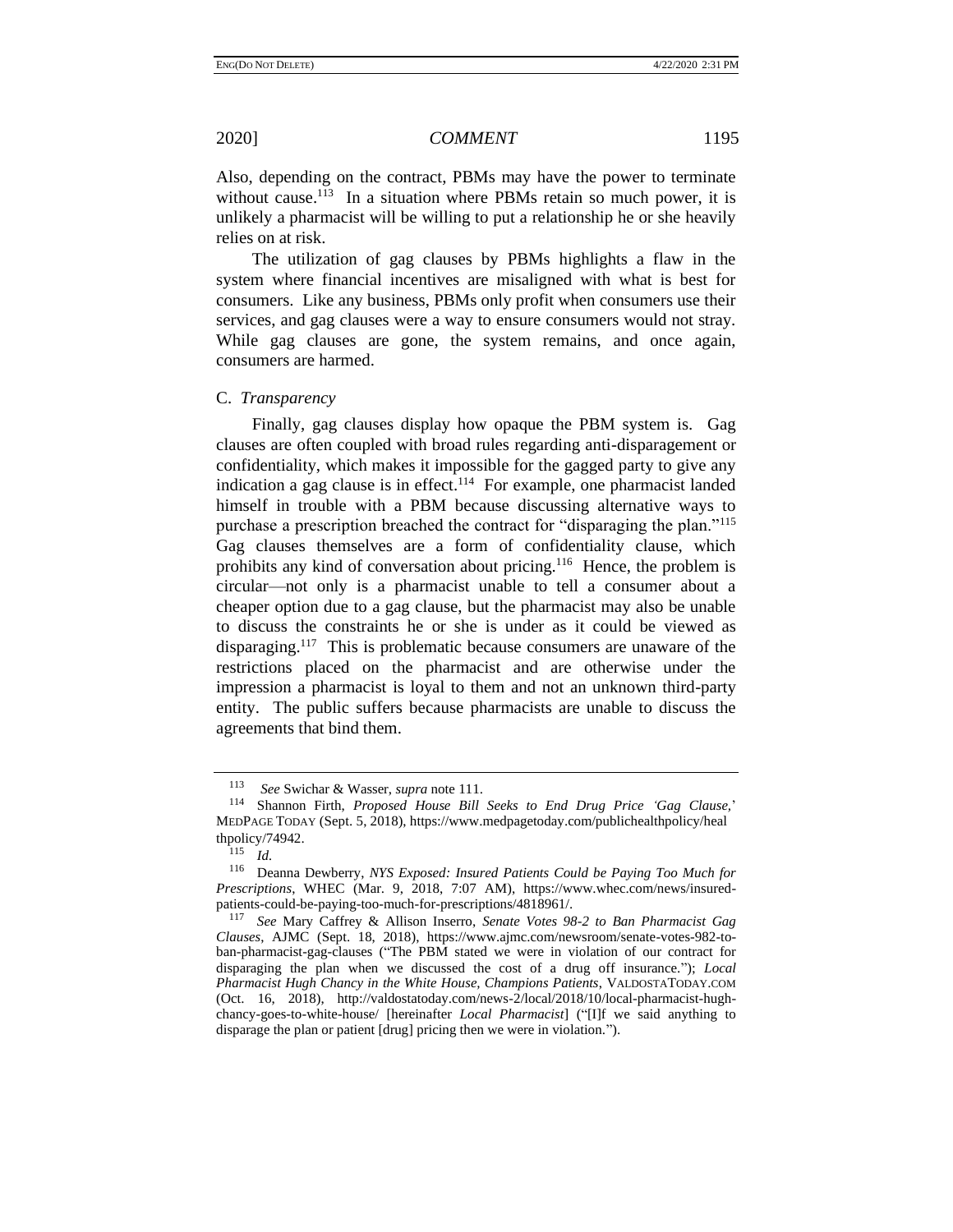The method for negotiating contracts is also suspicious and little is known the process because PBMs have the upper hand. Pharmacies, particularly independent pharmacies, generally do not have the means to compete with big business.<sup>118</sup> Often, a neighborhood pharmacy will be independently managed by an individual, or small group, whose responsibilities range from administering medication to reconciling budget sheets and paying to keep the lights on at the end of the month. In order to protect themselves, small pharmacies will participate in a Pharmacy Services Administration Organization ("PSAO"), which is a group of independent pharmacies that have banned together to leverage bargaining power.<sup>119</sup> Even so, a PBM is better situated to refuse a contract than an independent pharmacy, especially when the PBM community is so small and there is not an abundance of choice.<sup>120</sup> For instance, the power wielded by the Big Three is imposing—"[i]f you're outed by just one network out of these three, you could lose your entire business, and those patients lose access to a pharmacy they may have frequented for decades."<sup>121</sup>

<span id="page-17-0"></span>In general, the contracting process with PBMs lacks transparency, which disadvantages pharmacists who do not have access to information about the party they are negotiating with or resources that would make the dealings more level.<sup>122</sup> One pharmacist describes the situation: "People think we [pharmacists] can negotiate the contracts," but in reality, PBMs

 $\frac{119}{120}$  *Id.* 

<sup>118</sup> *See Give Independent Pharmacies Leverage Against Take-it Or-Leave-it PBM Contracts*, NCPA: NAT'L COMMUNITY PHARMACISTS ASS'N, http://www.ncpanet.org/pdf/leg /one\_pager\_hr\_1188.pdf, (last visited Sept. 10, 2018).

A possible rebuttal to these contracts being considered adhesion contracts is the fact that pharmacists are not forced into contracting with any particular PBM if at all, and the purchasing of a plan can be likened to caveat emptor or "buyer beware." Dean Celia, *Negotiating and Contracting with Pharmacy Benefits Managers*, MANAGED HEALTH CARE CONNECT: PHARMACY NEWS 1, 1 (May 24, 2018), https://www.managedhealthcareconnect.c om/article/negotiating-and-contracting-pharmacy-benefits-managers. Still, individuals "with little to no bargaining power may limit ability to negotiate away from a PBM's standard contract." *Id*. One pharmacist explains the dilemma, "I will admit, we freely sign those contracts because without it people will not come to us without having us file their insurance." Dewberry, *supra* note [116.](#page-16-0)

<sup>121</sup> Firozi, *supra* note [11.](#page-1-0)

<sup>122</sup> Celia, *supra* not[e 120.](#page-17-0) These contracts could be defined as adhesion contracts due to their "take-it or leave-it" nature. *See* Bryan A. Garner, *Black's Law Dictionary* (7th ed. 1999). An adhesion contract is defined as "a standard-form contract prepared by one party, to be signed by the party in a weaker position . . . who has little choice about the terms." *Id.*  Moreover, the lack of available information about PBM practices restricts a pharmacist's ability to make judgments about the contract. This could potentially invoke questions about unconscionability. Paul Bennett Marrow, *Contractual Unconscionability: Identifying and Understanding Its Potential Elements*, N.Y. ST. B.J.18, 22 (2000) (describing unconscionability to include "unfair surprise," which is "when the real meaning of its terms are intentionally obscured from one of the parties, thereby precluding the complainant from making a reasoned choice.").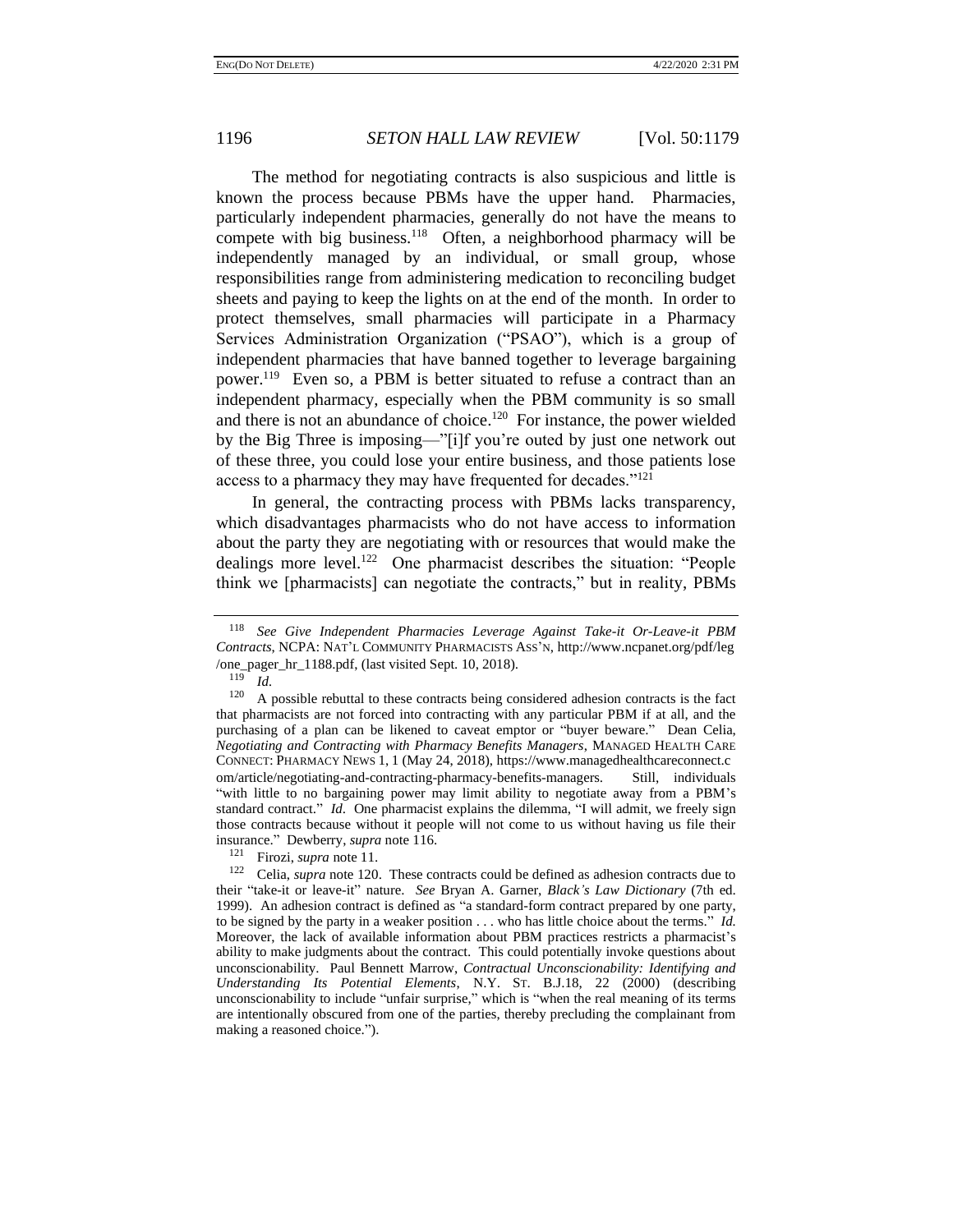"give us a contract and we take it or leave it."<sup>123</sup> These "take-it-or-leave-it contracts" offer no opportunity to negotiate, and they employ punitive conditions, which allow PBMs to freely audit pharmacies.<sup>124</sup> These audits are then used to extract money based on minor technicalities, which can be crippling to a small pharmacy.<sup>125</sup>

PBMs are not required to share information about their contracting practices.<sup>126</sup> But, the issue with transparency goes beyond contracting. The overall lack of transparency implicates concerns about other business practices. For example, the lack of information leads to concerns about how rebates and discounts are structured.<sup>127</sup> Ultimately, the secretive nature of PBMs allows them to implement business practices that are not always in the best interest of consumers. Due to the lack of transparency, it is not always readily apparent harm has occurred.

# V. THE PROHIBITION OF GAG CLAUSES AND OTHER INITIATIVES TO INCREASE TRANSPARENCY AND LOWER DRUG COSTS

Gag clause legislation has gained significant attention in the past few years and was recently a focus at both the state and federal level. States opted to take various approaches to gag clauses and have had varying success in passing such legislation.<sup>128</sup> The federal government similarly decided to take action and was successful in passing legislation prohibiting the use of gag clauses.<sup>129</sup> The motivation to pass these anti-gag clause laws derived from legislative concern that opaque cost-only practices harmed consumers without adding any public benefit.

### A. *Legislation at the State Level*

Gag clause legislation at the state level has been around for many years.<sup>130</sup> Most of the traction regarding states opting to take action against

<sup>123</sup> *Local Pharmacist*, *supra* not[e 117.](#page-16-1)

 $\frac{124}{125}$  Dayen, *supra* not[e 32.](#page-5-1)

 $Id.$ 

<sup>126</sup> *See* Michael Carrier, *A Six-Step Solution to the PBM Problem*, HEALTH AFF. (Aug. 30, 2018), https://www.healthaffairs.org/do/10.1377/hblog20180823.383881/full/ ("PBM agreements are audited in secure rooms with few contracts reviewed, restricted notetaking, and only client-specific information . . . .").

<sup>127</sup> *See* Jane Horvath, *New NASHP Model Legislation Helps States Bring Transparency to Pharmacy Benefits Managers*, NASHP (Aug. 28, 2018), https://nashp.org/new-nashpmodel-legislation-helps-states-bring-transparency-to-pharmacy-benefit-managers/.<br><sup>128</sup> See infra text accompanying potes <sup>131</sup> 144

<sup>&</sup>lt;sup>128</sup> *See infra* text accompanying note[s 131](#page-19-0)[–144.](#page-20-0)

See infra text accompanying note[s 148](#page-21-0)-163.

<sup>&</sup>lt;sup>130</sup> The Employer Retirement Security Act of 1974 ("ERISA") "preempts any state law that may or does 'relate to any employee benefit plan' regulated by ERISA." Albert Feuer, *When do State Laws Determine ERISA Plan Benefit Rights?*, 47 J. MARSHALL L. REV. 145, 162 (2014). Since gag clause legislation at the state level may potentially impact ERISA,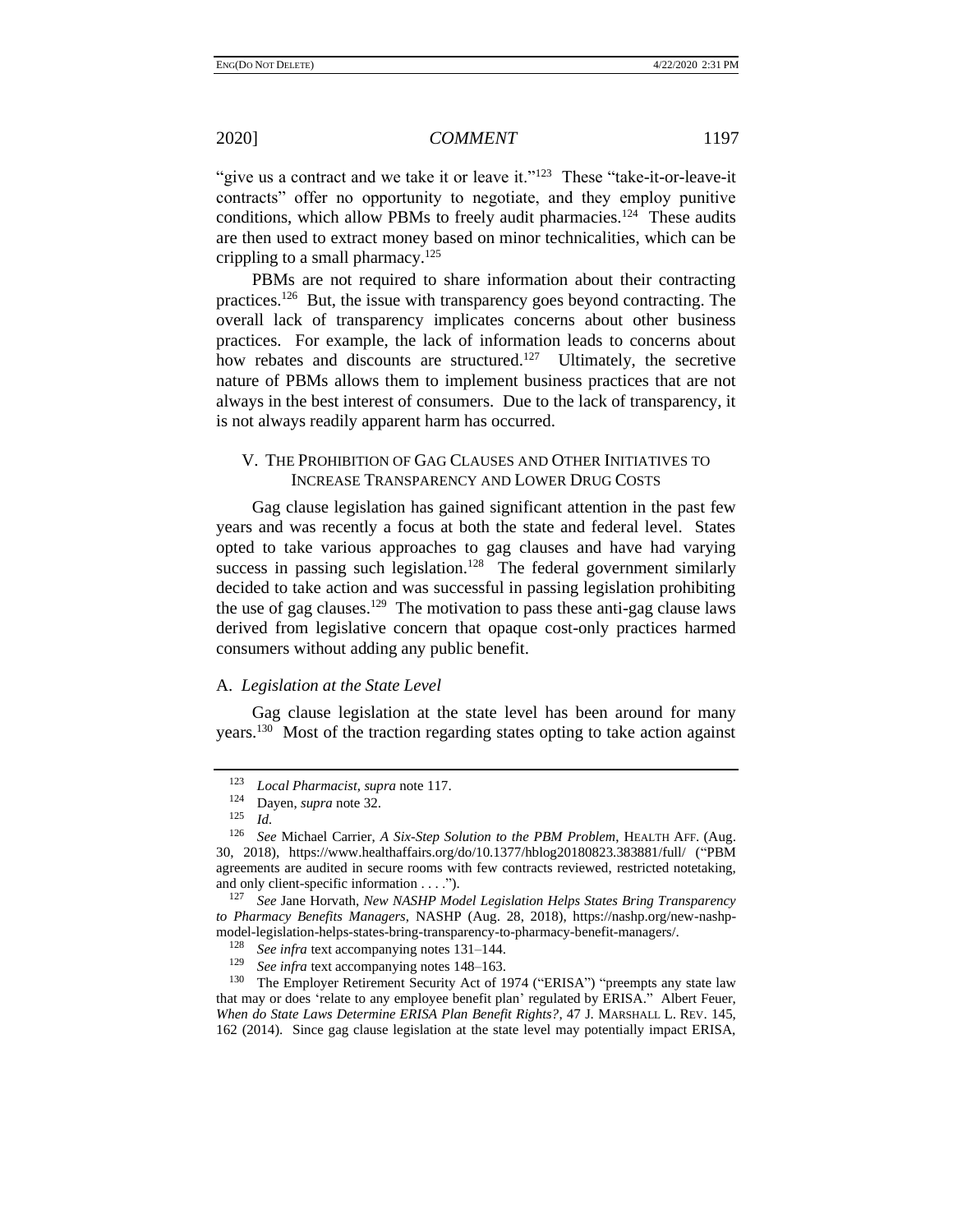<span id="page-19-3"></span><span id="page-19-2"></span><span id="page-19-0"></span>gag clauses, however, was gained around 2016 and came to a head in 2018.<sup>131</sup> Between 2016 and 2018, at least twenty-six states enacted laws from a grouping of roughly forty-one states, all of which considered legislation to prohibit gag clauses.<sup>132</sup> This was a noteworthy trend because "[s]tates are sovereign entities; they don't work in tandem."<sup>133</sup> Moreover, not only were the states working in parallel, but gag clause efforts were not contained to the acts of one political party and instead transcended party lines.<sup>134</sup> Ultimately, collective sentiment at the state level overwhelmingly pointed to banning gag clauses.

Lawmakers were clear, they disliked gag clauses because they harmed constituents. Senator Martin Looney, on the issue of gag clauses, stated, "This is information consumers should have . . . but they were denied under somewhat arbitrary and capricious contracts that pharmacists were required to abide by."<sup>135</sup> Accordingly, the goal for lawmakers when passing gag clause legislation was to advocate against the practice as their use was collectively viewed as unfair and deceptive.

There has not been any one specific way to address the issue. In tackling gag clauses, states have addressed the problem in a variety of different ways, whether they choose an outright ban on the practice, increased transparency, a requirement for additional documentation, or a mixture of several different aims.<sup>136</sup> The most basic approach is an outright ban. This is achieved by either explicitly stating gag clauses cannot be utilized in contracting or, alternatively, permitting pharmacists to inform consumers about the availability of a lower cost, regardless of whether a gag clause is contained in the contract.<sup>137</sup> Several states have elected to go

<span id="page-19-1"></span>there is question whether ERISA's gag clause preemption clause is triggered. This Comment will not explore the impact ERISA had/has on state legislators as they drafted gag clause legislation.

<sup>131</sup> Richard Cauchi, *Prohibiting PBM "Gag Clauses" that Restrict Pharmacists from Disclosing Price Options: Recent State Legislation 2016-2018*, NAT'L CONF. ST. LEGISLATURES (Dec. 1, 2018), http://www.ncsl.org/Portals/1/Documents/Health/Pharmacist \_Gag\_clauses-2018-14523.pdf.

<sup>132</sup> *Id.*; *see also* Jay Phillips, *A 50 State Scan: States Move to Protect Healthcare Consumers by Prohibiting Gag Clauses on Pharmacists*, COUNCIL ST. GOV'TS: JAY PHILLIP'S BLOG (July 3, 2018, 9:59 AM), http://knowledgecenter.csg.org/kc/content/50 state-scan-states-move-protect-healthcare-consumers-prohibiting-gag-clauses-pharmacists.

<sup>133</sup> Povich, *supra* note [1](#page-0-0) (Richard Cauchi, the health program director for the National Conference of State Legislatures, on the surge of states enacting gag clause legislation as a bipartisan initiative).

See, e.g., H.B. 1791, 2018 Leg., Reg. Sess. (N.H. 2018) (enacted) (sponsored by Representative Butler (D), Representative Rosenwald (D), Representative Williams (D), Representative Forthergill (R), Representative Knirk (D)).

<sup>135</sup> Pear, *supra* not[e 14.](#page-2-0)

<sup>&</sup>lt;sup>136</sup> *See infra* text accompanying note[s 137](#page-19-1)[–144.](#page-20-0)

<sup>137</sup> *See, e.g*., S.B. 3104, 29th Leg., Reg. Sess. (Haw. 2018) (failed); S.B. 576, 2018 Gen.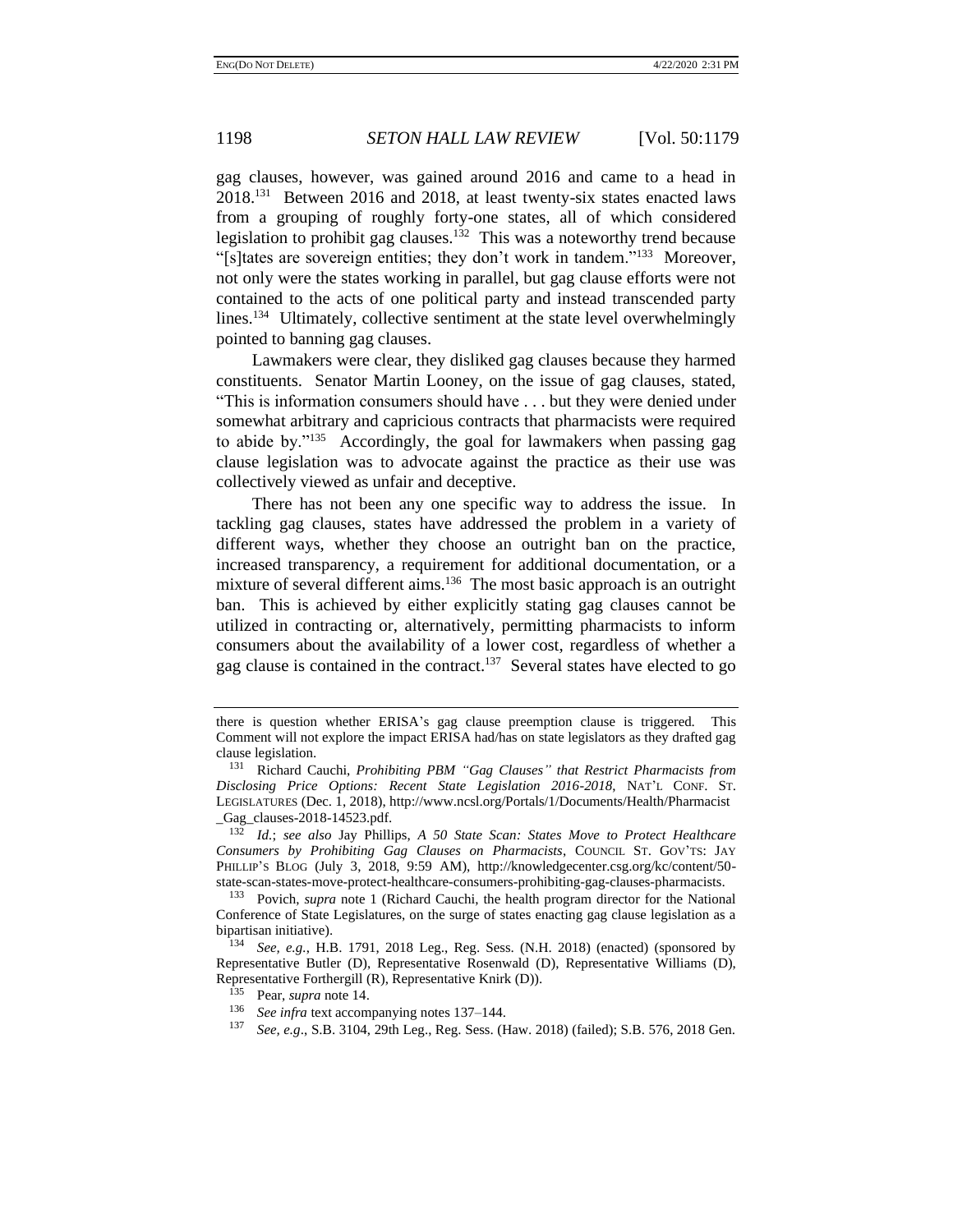<span id="page-20-2"></span><span id="page-20-1"></span>

this route, and while some have been successful, other proposals have failed.<sup>138</sup>

In contrast, other states have approached gag clauses by challenging the practice directly while simultaneously focusing on additional initiatives to curb gag clauses via additional PBM regulations.<sup>139</sup> For example, California has prohibited a formulary from containing more than four tiers.<sup>140</sup> The state has also made it a requirement that if there is a difference in price between a prescription's retail price and the consumer's applicable copay/coinsurance, the consumer will be charged the lesser amount.<sup>141</sup> Comparatively, Nevada law has prohibited PBMs from restricting a pharmacist's ability to provide information regarding payment, drug efficiency, or the availability of a cheaper alternative, and the state further restricts PBMs from penalizing pharmacists who choose to provide the information to consumers.<sup>142</sup> Nevada has also established transparency and recording requirements for prescription drug costs and pricing.<sup>143</sup>

These are only two examples out of many, but they represent different approaches available to states aiming to take on gag clauses. Ultimately, each state must choose the approach that best fits its constituency. Nevertheless, it appears that more states have had success at passing legislation when compared to those who have not.<sup>144</sup> At the heart of it, states are driven by a desire to protect their citizens, and gag clauses do anything but.

### <span id="page-20-0"></span>B. *Legislation at the Federal Level*

Like state governments, the federal government has been vocal in its opposition to gag clauses. This has been a shared objective between the executive and legislative branches. In the House, Representative Earl "Buddy" Carter introduced the Know the Cost Act on September 13,

<sup>143</sup> *Id*.

Assemb., Reg. Sess. (Md. 2018) (enacted); H.B. 426, 2018 Leg., Reg. Sess. (Miss. 2018) (failed).

<sup>138</sup> *See, e.g*., S.B. 3104, 29th Leg., Reg. Sess. (Haw. 2018) (failed); S.B. 576, 2018 Gen. Assemb., Reg. Sess. (Md. 2018) (enacted); H.B. 426, 2018 Leg., Reg. Sess. (Miss. 2018)  $(failed)$ .

<sup>&</sup>lt;sup>139</sup> *See infra* text accompanying note[s 141](#page-20-1)[–143.](#page-20-2)

<sup>&</sup>lt;sup>140</sup> S.B. 1021, 29th Leg., Reg. Sess. (Cal. 2018) (enacted).<br><sup>141</sup> Caughi, sunga pata 131; see glas S.B. 1021, 20th

<sup>141</sup> Cauchi, *supra* note [131;](#page-19-2) *see also* S.B. 1021, 29th Leg., Reg. Sess. (Cal. 2018) (enacted); *Senator Weiner Introduces Dug Co-pay Bill to Permanently Protect Consumers from Price Gouging*, SCOTT WEINER REPRESENTING CAL. SENATE DISTRICT 11, (Feb. 8, 2018), https://sd11.senate.ca.gov/news/20180208-senator-wiener-introduces-drug-co-paybill-permanently-protect-consumers-price-gouging.<br> $^{142}$  Caughi sung note 131; see also S B 530.2

<sup>142</sup> Cauchi, *supra* note [131;](#page-19-2) *see also* S.B. 539, 29th Gen. Assem., Reg. Sess. (Nev. 2017) (enacted).

<sup>144</sup> *See, e.g.*, Phillips, *supra* not[e 132.](#page-19-3)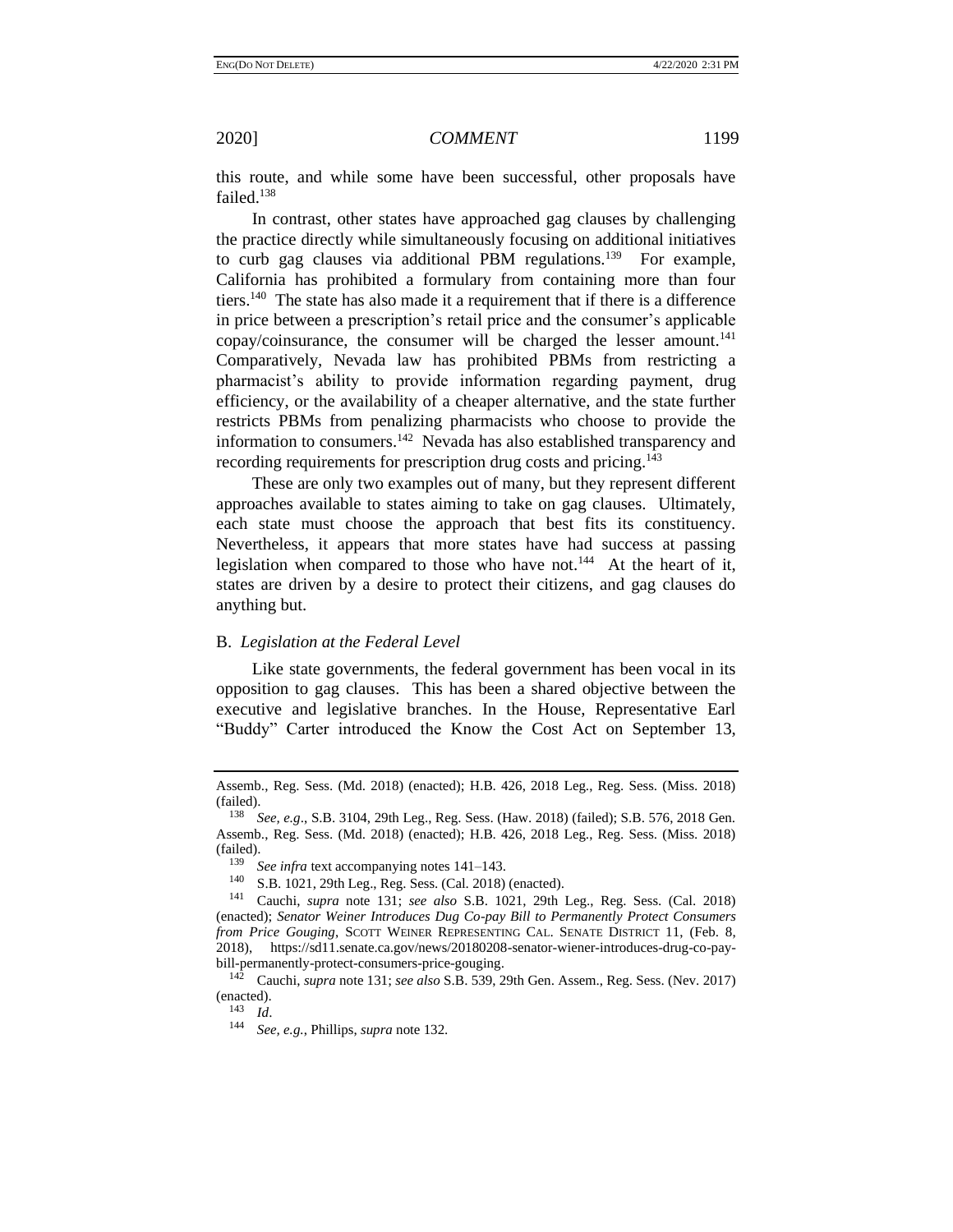2018.<sup>145</sup> Representative Carter spoke about the impact gag clauses have had on his role as a pharmacist.<sup>146</sup> He shared his frustration that practices, such as gag clauses, continually harm consumers and challenged the role of PBMs indicating, "They bring no value whatsoever."<sup>147</sup>

<span id="page-21-0"></span>The Senate introduced two bills. First, the Patient Right to Know Drug Prices Act, which Senator Collins introduced on March 14, 2018.<sup>148</sup> Senator Collins described the need to act stating, "Multiple reports have exposed how this egregious practice has harmed consumers, such as one customer who used his insurance to pay \$129 for a drug when he could have paid \$18 out of pocket."<sup>149</sup> The law is meant to "prohibit an insurer or pharmacy benefit manager from restricting a pharmacy's ability to provide drug price information to a plan enrollee when there is a difference between the cost of the drug under the plan and the cost of the drug when purchased without insurance."<sup>150</sup> This bill focuses on plans offered through exchanges and by private employers.<sup>151</sup>

On the same day, Senator Debbie Stanebow introduced a second bill, the Know the Lowest Price Act.<sup>152</sup> This bill is virtually identical to Senator Collin's bill with the exception that it refers to individuals receiving coverage under Medicare.<sup>153</sup> Senator Stanebow's motivation for introducing the bill was much like Senator Collin's—protecting Americans.<sup>154</sup> And like at the state level, both bills were a bipartisan effort

<sup>&</sup>lt;sup>145</sup> Know the Lowest Cost Act, H.R. 6733, 115th Cong. (2018).<br><sup>146</sup> Eirozi *sung* note 11

Firozi, *supra* note [11.](#page-1-0)

<sup>147</sup> *Id.* President Trump acknowledged Representative Carter during the signing of the two bills regarding gag clauses that originated in the Senate. Jessie Hellman, *Trump Signs Bills Banning Drug Pricing 'Gag Clauses*,' HILL (Oct. 10, 2018, 2:47 PM), https://thehill.com/policy/healthcare/410813-trump-signs-bills-banning-drug-pricing-gagclauses.

<sup>&</sup>lt;sup>148</sup> Patient Right to Know Drug Prices Act, S. 2554, 115th Cong. (2018).<br><sup>149</sup> Sangtor, Collins, McCashill, Stabanow, Lead, Binartisan, Group.

<sup>149</sup> *Senator Collins, McCaskill, Stabenow Lead Bipartisan Group of Senators in Introducing Legislation to Prohibit "Gag Clauses" That Cause Consumers to Pay Higher Prescription Drugs*, SUSAN COLLINS: U.S. SENATOR ME., (Mar. 15, 2018, 1:10 PM), https://www.collins.senate.gov/newsroom/senators-collins-mccaskill-stabenow-leadbipartisan-group-senators-introducing-legislation (Senator Collins in a press release

regarding gag clause legislation).

 $\frac{150}{151}$  *Id.* 

 $\frac{151}{152}$  *Id.* 

<sup>152</sup> Know the Lowest Price Act of 2018, Pub. L. No. 115-262, § 2553, 132 Stat. 3670  $(2018).$ 

<sup>153</sup> *Id.*

<sup>154</sup> *See* Mary Caffrey & Allison Inserro, *Senate Votes 98-2 to Ban Pharmacist Gag Clauses*, AJMC (Sept. 18, 2018), https://www.ajmc.com/newsroom/senate-votes-982-toban-pharmacist-gag-clauses ("Patients should have the right to know if they can save money by paying cash out-of-pocket rather than using their insurance and their pharmacists should have the right to tell them.").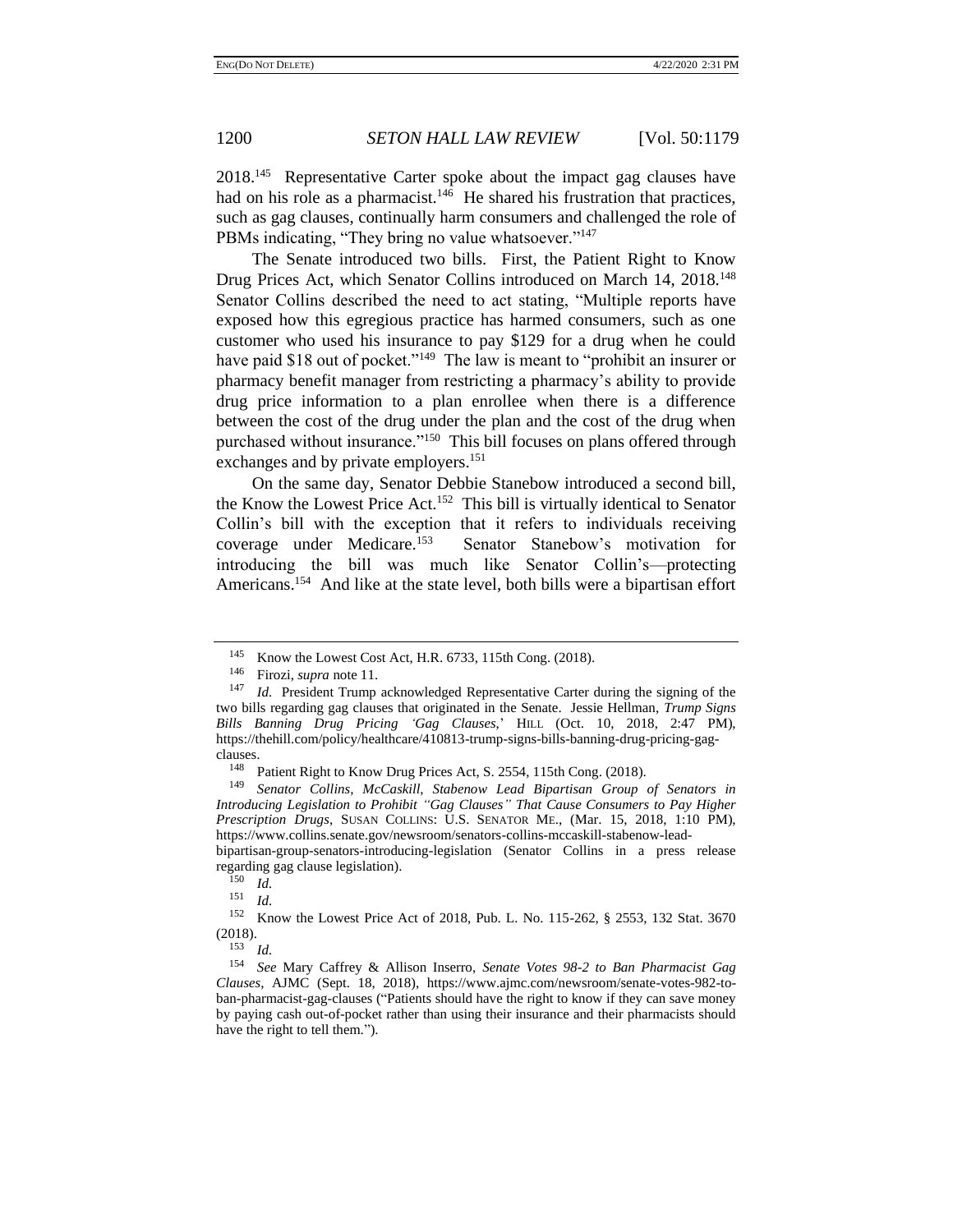and garnered widespread support in Congress.<sup>155</sup>

<span id="page-22-0"></span>Not only have legislators voiced their dislike for gag clauses, so has the President. President Trump, and by extension, the Trump Administration, have been vocal about the issue. On May 11, 2018, the Administration released "*American Patients First: The Trump Administration Blueprint to Lower Prices and Reduce Out-of-Pocket Costs*" ("*American Patients First*"), which enumerated the prohibition of gag clauses as a priority.<sup>156</sup> The President further voiced his support through Twitter: "Americans deserve to know the lowest drug price at their pharmacy, but 'gag clauses' prevent your pharmacist from telling you! I support legislation that will remove gag clauses and urge the Senate to act. #AmericanPatientsFirst."<sup>157</sup> Similarly, the President's Secretary of Health and Human Services, Alex Azar, has also expressed a personal commitment to outlawing gag clauses.<sup>158</sup> He praised Senator Collins in her efforts to eliminate gag clauses and indicated he was committed to working with her in further achieving her objective.<sup>159</sup>

On October 10, 2018, President Trump signed the two Senate bills, the Patient Right to Know Act and the Know the Lowest Price Act, into law.<sup>160</sup> During the signing, the President indicated, "It's way out of whack

<sup>155</sup> *See id.* (describing how the Senate passed the Patient Right to Know Act 98-2 after the Know the Lowest Price Act had been passed the week prior); *A Six-Step Solution to the PBM Problem*, HEALTH AFF.: HEALTH AFF. BLOG (Aug. 30, 2018), https://www.healthaffairs.org/do/10.1377/hblog20180823.383881/full/ (indicating that one bill was introduced by a Republican while the other was introduced by a Democrat).

<sup>156</sup> *American Patients First: The Trump Administration Blueprint to Lower Drug Prices and Reduce Out-of-Pocket Costs* 1, 25 (May 2018), https://www.hhs.gov/sites/default/files/ AmericanPatientsFirst.pdf [*hereinafter American Patients First*] ("Prohibit Part D plan contracts from preventing pharmacists from telling patients when they could pay less out-ofpocket by not using their insurance—also known as pharmacy gag clauses."); *President Donald J. Trump's Blueprint to Lower Drug Prices*, (May 11, 2018) https://www.whitehous e.gov/briefings-statements/president-donald-j-trumps-blueprint-lower-drug-prices/ ("Prohibit Part D contracts that include 'gag rules' that prevent pharmacists from informing patients when they could pay less out-of-pocket by not using insurance.").

<sup>&</sup>lt;sup>157</sup> Donald J. Trump (@realDonaldTrump), TWITTER (Sept. 17, 2018, 2:10 PM),

https://twitter.com/realdonaldtrump/status/1041751173034848260?lang=en.

<sup>158</sup> Alex M. Azar, *Remarks on Value-Based Transformation to the Federation of American Hospitals*, U.S. DEP'T HEALTH & HUM. SERV. (March 5, 2018), https://www.hhs.g ov/about/leadership/secretary/speeches/2018-speeches/remarks-on-value-based-transformati on-to-the-federation-of-american-hospitals.html (sharing how he had personally been affected by the lack of transparency in healthcare pricing during an address to the American Federation of Hospitals).

<sup>159</sup> *Secretary Azar Pledges to Work With Senator Collins on Legislation to Prohibit Gag Clauses That Cause Consumers to Overpay Medications*, SUSAN COLLINS: U.S. SENATOR ME. (June 16, 2018) https://www.collins.senate.gov/newsroom/secretary-azar-pledges-worksenator-collins-legislation-prohibit-gag-clauses-cause.

<sup>160</sup> Clark & Breslauer, *supra* not[e 18.](#page-2-1)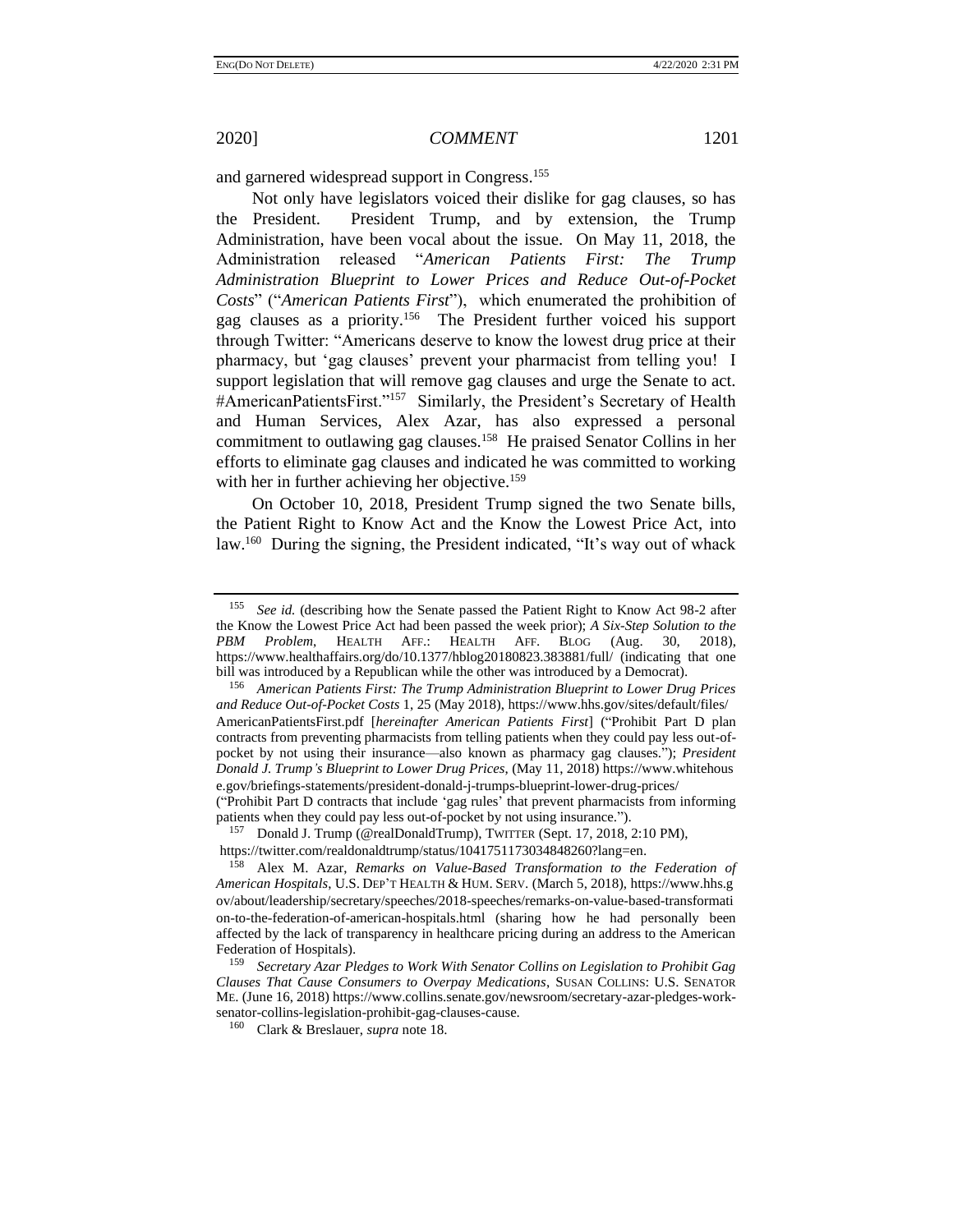<span id="page-23-0"></span>[drug pricing]. It's way too high."<sup>161</sup> He then continued, "It's a big win for patients . . . . It's a big win for patients in terms of allowing pharmacists to openly discuss medication prices to save patients money and health care costs."<sup>162</sup> Secretary Azar further indicated there is "more to come" in reference to fixing transparency in pricing and high costs and that the Administration was ready to take on "anybody that [it] need[s] to take on."<sup>163</sup> Nonetheless, while gag clause legislation was a crucial first step, many of the issues revealed by gag clauses are still prevalent. Thus, there is still much more that needs to be done to offer better protection to consumers.

### VI. LIFTING THE GAG—NOW WHAT?

While there are many reasons why gag clause legislation came to fruition, the ultimate goal was to protect consumers better. The legislation achieves this objective to a certain extent, but many problems still remain. The gag clause story reveals deeply rooted issues within the PBM system regarding fiduciary duties, conflicts of interest, and transparency—all of which steadfastly remain post-gag clause legislation. With gag clauses a thing of the past, the discussion now turns on the future. According to President Trump, "We're very much eliminating the middlemen. The middlemen became very, very rich, right? Whoever those middlemen were—and a lot of people never even figured it out—they're rich. They won't be so rich anymore."<sup>164</sup> The middlemen are PBMs. It is unclear whether President Trump has true intentions of eliminating PBMs, and it is unlikely this would ever occur.<sup>165</sup> Regardless, the focus should not solely be that PBMs have money but rather why and what it means for consumers.

The existence of gag clauses arguably had, and would continue to have, no bearing on the high cost of drugs.<sup>166</sup> Pricing is based on numerous factors such as the list price and the outcome of negotiations between

 $\frac{161}{162}$  *Id.* 

 $\frac{162}{163}$  *Id.* 

<sup>163</sup> Brittany Shoot, *Trump Signs 2 Drug Pricing Bills, HHS Secretary Promises 'More to Come*,' FORTUNE (Oct. 11, 2018), http://fortune.com/2018/10/11/trump-administration-gagclause-compare-prescription-prices/.

<sup>164</sup> Nathaniel Weixel, *Defending the 'Middlemen' in the Battle on Drug Prices*, HILL (May 15, 2018, 6:00 AM), http://thehill.com/business-a-lobbying/lobbyist-profiles/387669 defending-the-middlemen.

<sup>&</sup>lt;sup>165</sup> Interestingly, there is discussion regarding whether there could be a system without PBMs. *See* Sally Welborn & Pramod John, *Imagine There Are No PBMs. It's Easy if You Try*, STAT (Aug. 23, 2018), https://www.statnews.com/2018/08/23/pbms-rebates-drugpurchasing/.

<sup>166</sup> Aaron S. Kesselheim et al., *The High Cost of Prescription Drugs in the United States Origins and Prospects for Reform*, 316 JAMA 858, 860 (2016) ("[T]he US health care system allows manufacturers to set their own price for a given product.").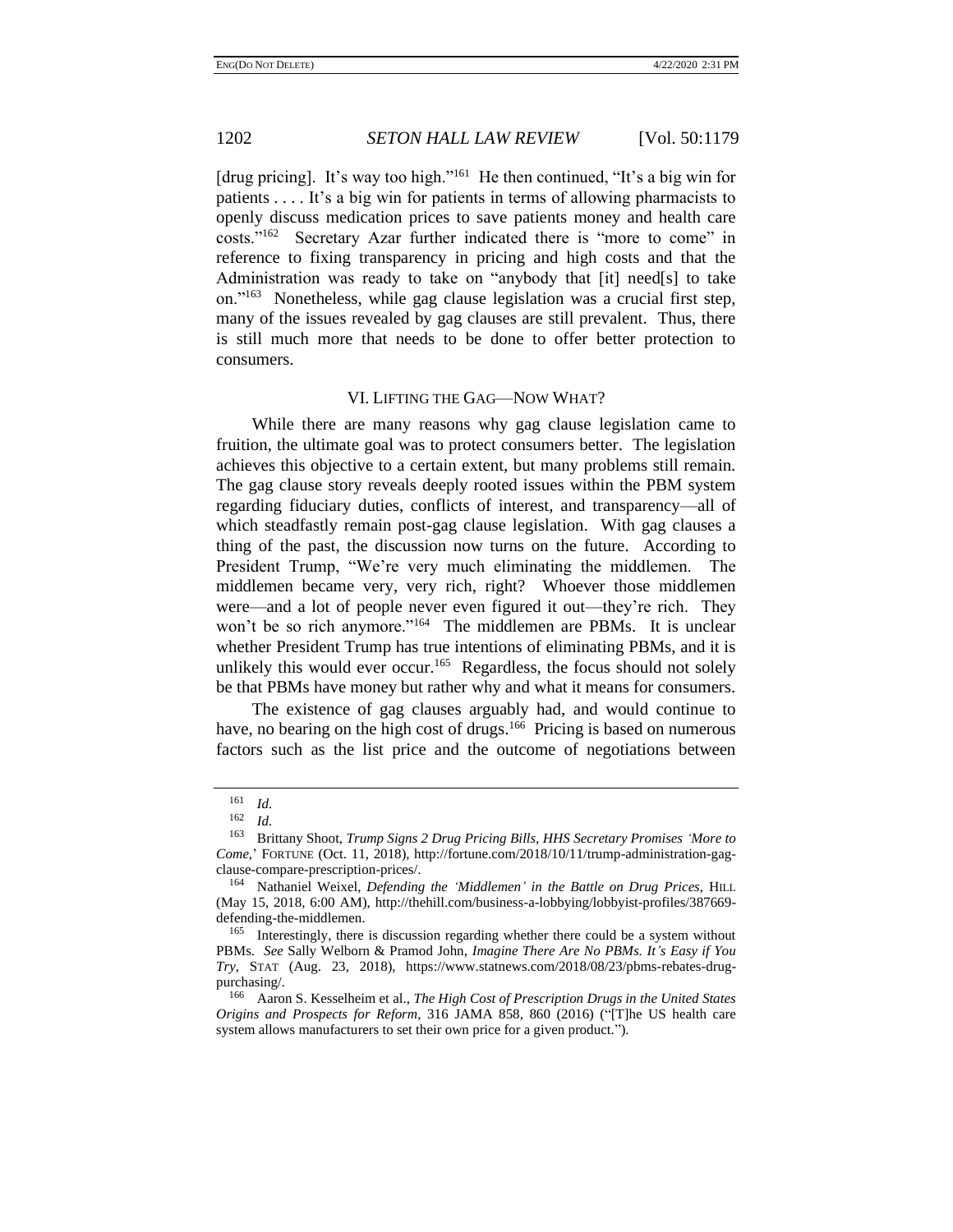manufacturers and a wholesaler or PBM.<sup>167</sup> With or without a gag clause, prices are "set extraordinarily high."<sup>168</sup> Ultimately, the root issue is not addressed since the "price" otherwise remains the same regardless of the savings realized—not only does consumer cost need to be lowered, so do drug prices.<sup>169</sup> Namely, a \$100 prescription remains \$100 regardless of how much the consumer pays out-of-pocket (gag clause or otherwise). Likewise, the gag generally did not hinder the sharing of information, it just barred a pharmacist from initiating a conversation about price—a consumer was always free to ask if there were ways to save. Therefore, the issue of cost runs much deeper than just the gag clause itself. Rather, the PBM system has made it possible for situations like gag clauses to occur.

While it is possible the elimination of gag clauses may have significant effects on individuals depending on their specific situation, it is unlikely the legislation will affect a large portion of the population in a meaningful way or protect against other predatory practices. Banning gag clauses without doing more is like putting a bandage on a wound that requires stitches. The effort to curb high drug costs and better protect consumers requires a much larger and longer conversation from the industry and lawmakers. First, lawmakers should look to see how gag clause legislation could be fortified. Second, lawmakers should look beyond gag clauses, consider how else consumers are harmed by PBMs, and seek to reform the structure that allowed gag clauses to be such a commonplace practice. Lawmakers have the ability to amend the PBM system and ultimately protect consumers, but they need to take the initiative.<sup>170</sup>

## A. *Strengthening Gag Clause Legislation*

Gag clause legislation is integral to ensuring the practice ceases to exist, although further inspection shows there is room for legislators to take a stronger stance when it comes to protecting consumers. The federal

<sup>&</sup>lt;sup>167</sup> Wapner, *supra* not[e 62.](#page-8-0)<br> $^{168}$  *L* 

*Id.* 

<sup>169</sup> *See* Robert King, *House Panel Advances Bill to Counter 'Gag Clauses' that Lead to Higher Drug Prices*, WASH. EXAMINER (Sept. 7, 2018, 10:31 AM), https://www.washington examiner.com/policy/healthcare/house-panel-advances-bill-to-counter-gag-clauses-thatlead-to-higher-drug-prices.

<sup>&</sup>lt;sup>170</sup> The subsequent discussion largely reflects how states could directly legislate to counteract problematic PBM practices. More specifically, however, have been approaches by certain states to regulate PBMs through the state's insurance department. *See, e.g.*, S.B. 1504, 129th Leg., 1 Reg. Sess. (Me. 2019); Sarah Lanford, Montana Explores a New Approach to Regulating Pharmacy Benefit Managers, NASHP (Feb. 26, 2019), https://nashp.org/montana-explores-a-new-approach-to-regulating-pharmacy-benefitmanagers/. The use of a state's insurance department's regulatory authority is outside the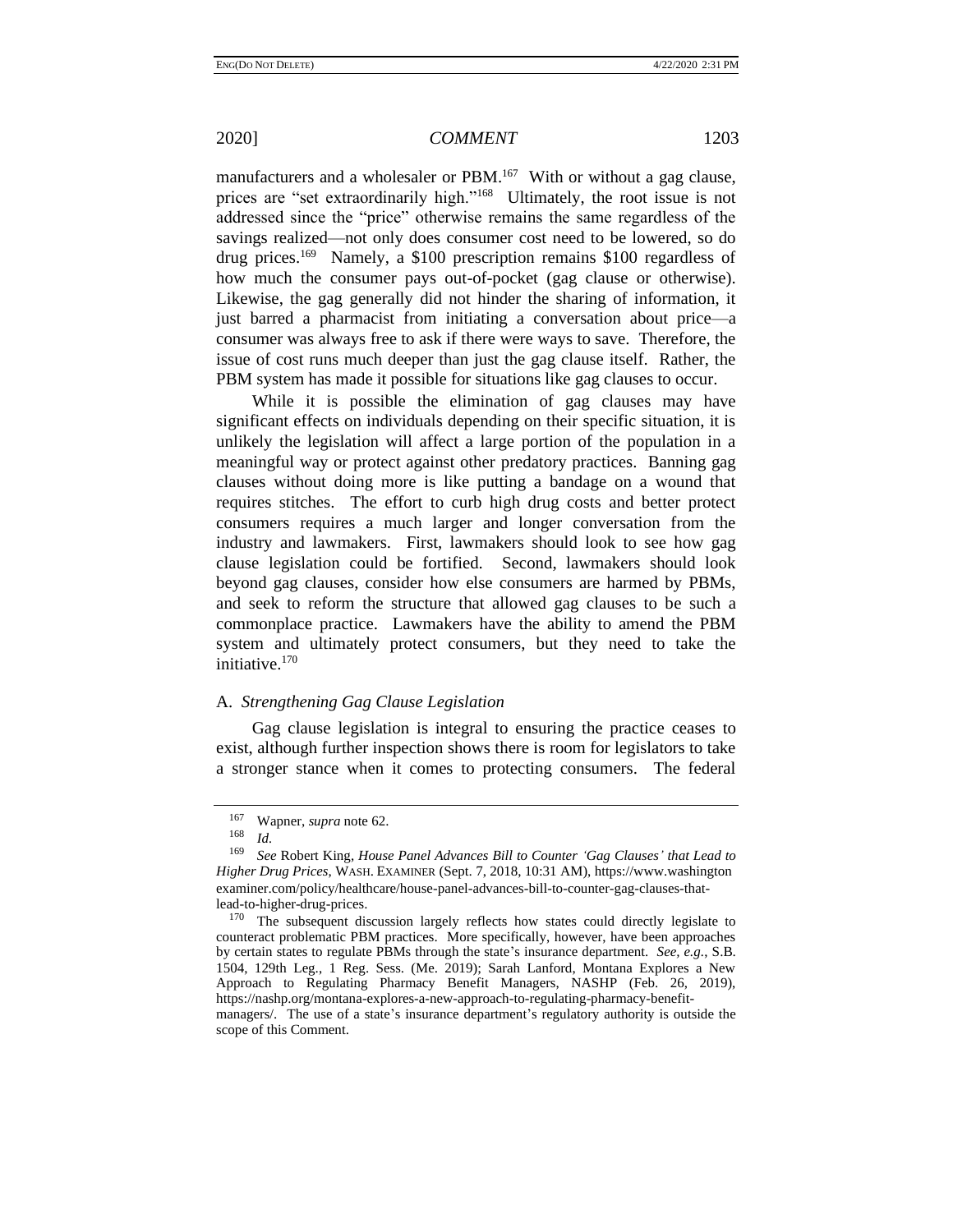legislation only prohibits the use of gag clauses and offers no further protection.<sup>171</sup> Just because a consumer is able to immediately save some money at the pharmacy counter by paying out-of-pocket with the elimination of gag clauses, does not mean the consumer will actually save money in the long run; the consumer still needs to be aware of how his or her insurance plan is structured due to other factors that affect out-ofpocket costs.<sup>172</sup>

<span id="page-25-1"></span><span id="page-25-0"></span>A pharmacist no longer bound by a gag clause may opt to tell a consumer he or she may save by paying out-of-pocket and forgoing insurance. To most, this sounds like an obvious choice—save the money and pay the cheaper price—however, there is more to consider. For instance, some individuals need to pay a pharmacy deductible before the insurer begins to pay.<sup>173</sup> The more often an individual chooses to pay outof-pocket, the less likely he or she will pay off the deductible since insurers have no obligation to count these payments towards the deductible.<sup>174</sup> In other words, the deductible may take longer to pay off, and this means more dollars spent before insurance will apply. Unless an individual is diligently tracking his or her savings every time the decision is made not to pay through the insurer, the individual may not actually be saving money. Put differently, saving a few dollars today does not necessarily translate to saving money in the future. The gag clause legislation does not require out-of-pocket costs to be counted towards deductibles, which could result in today's savings being tomorrow's burden. Consumer protections would be much stronger if the law required that lower costs be counted towards deductibles. California's gag clause legislation, for example, contains this

<sup>171</sup> *See* Know the Lowest Price Act of 2018, Pub. L. No. 115-262, § 2553, 132 Stat. 3670 (2018); Patient Right to Know Drug Prices Act, Pub. L. No. 115-263, § 2554, 132 Stat. 3672 (2018).

<sup>172</sup> *See supra* text accompanying note[s 173](#page-25-0)[–174.](#page-25-1)

<sup>&</sup>lt;sup>173</sup> Amadeo, *supra* note [59](#page-8-2) ("The deductible. That's what you pay before the insurance company contributes a dime."). Pharmacy deductibles function the same way as a standard deductible and have grown in popularity amongst insurers. *See generally Emergence and Impact of Pharmacy Deductibles: Implications for Patients in Commercial Health Plans*, IQVIA: IMS INST. HEALTHCARE INFORMATICS (Sept. 2015), https://www.iqvia.com/- /media/iqvia/pdfs/institute-reports/emergence-and-impact-of-pharmacy-deductibles.pdf?la= en&hash=1D397351342823EDEFDECFC4F119CCBFD56E904F (discussing emergence of pharmacy deductibles).

<sup>174</sup> Dickson & Chester, *supra* note [89](#page-12-0) ("[M]onies paid outside an insurance plan may not count toward the patient's deductible or out-of-pocket spending limit."); *see also* Elizabeth Davis, *What Counts Toward Your Health Insurance Deductible?*, VERYWELL HEALTH (Jan. 5, 2020), https://www.verywellhealth.com/what-counts-toward-your-healthinsurance-deductible-1738559 ("Money you pay out-of-pocket for health care services that aren't a covered benefit of your health insurance won't be credited toward your health insurance deductible.").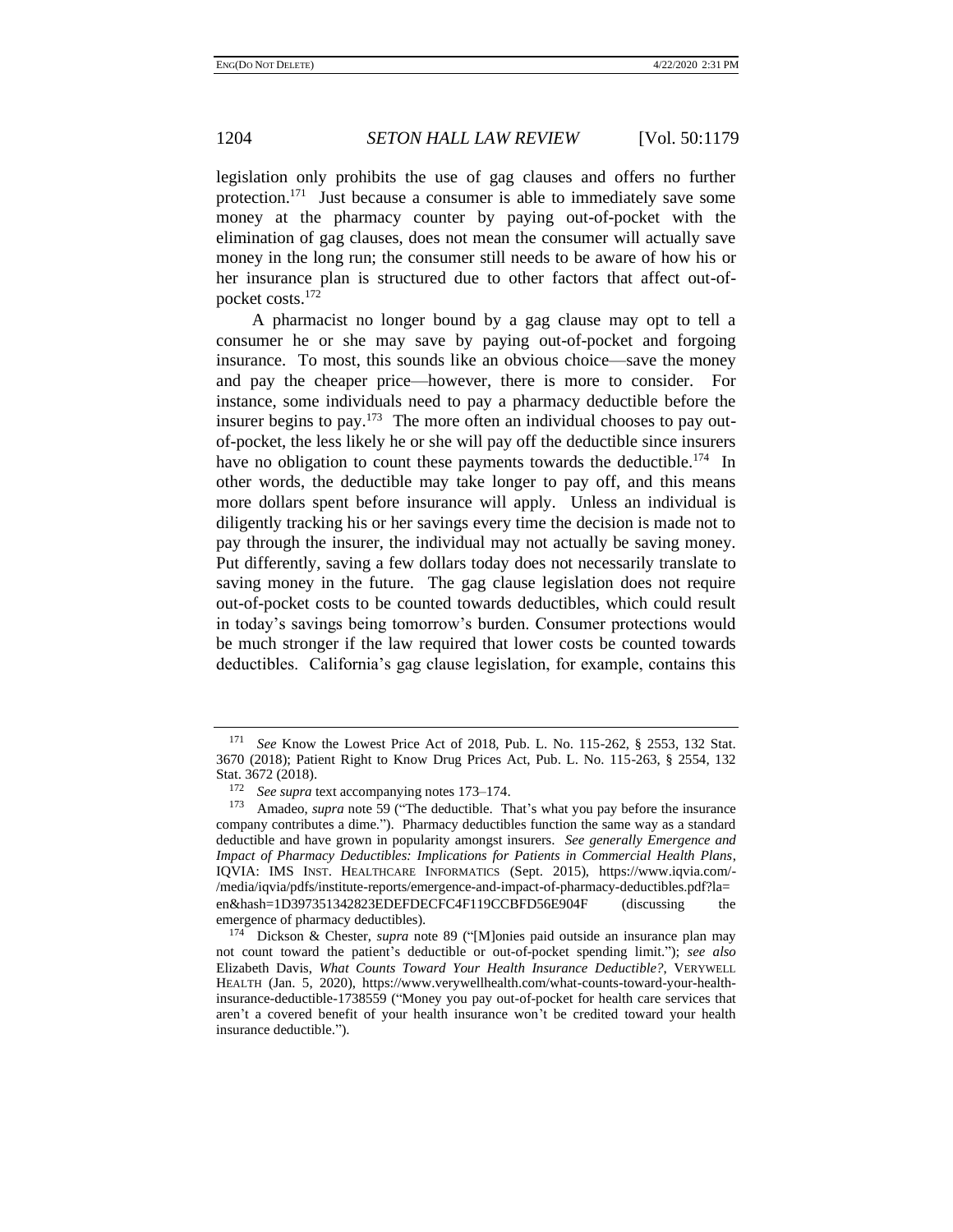<span id="page-26-0"></span>requirement.<sup>175</sup>

In addition, the gag clause legislation does not require pharmacists to initiate a conversation regarding lower drug prices.<sup>176</sup> Instead, it is left to each pharmacist's personal discretion whether he or she would like to say something.<sup>177</sup> Since there are no protections to ensure consumers are actually told the lowest price, they may be left in the same situation as they were prior to the legislation being passed, i.e. still having to ask whether there is a lower priced alternative. Moreover, the issue that many consumers are unlikely to think of medication as having a negotiable price still stands, which means they will not prompt the cost conversation themselves because "the act of asking the question ['what is the cash price?'] requires a level of health care literacy which many patients do not possess."<sup>178</sup> Federal or uniform state legislation would be more effective if it required pharmacists to make disclosures about the price to consumers.<sup>179</sup> In California, "pharmacists are not just *allowed* to tell patients when lower prices are available, but are *required* to tell them about those cost savings."<sup>180</sup> As of now, California is an outlier, but if federal and/or state lawmakers were to adopt the California approach, consumers would be better protected.

Even further, the law could prohibit a consumer from paying more than the cash price, if the cash price is the lowest price available. This would ensure the consumer is paying the lowest possible price every single time he or she goes into the pharmacy. No longer would the consumer or pharmacist have to initiate conversation; instead, the savings would be compulsory. Once again, California put a safeguard like this in place to ensure its citizens are able to realize savings whenever possible.<sup>181</sup> This sort of law, however, would be most effective when coupled with a law that

<sup>175</sup> Lisa L. Gill, *Trump Signs Bills Banning 'Gag Clauses,' Helping Consumers Save on Drugs*, CONSUMER REP. (Oct. 10, 2018), https://www.consumerreports.org/drug-prices/trum p-signs-bill-banning-gag-clauses-helping-consumers-save-on-drugs/.

<sup>176</sup> *See* Know the Lowest Prices Act of 2018 § 2553; Patient Right to Know Drug Prices Act § 2554.

<sup>177</sup> *See* Know the Lowest Prices Act of 2018 § 2553; Patient Right to Know Drug Prices Act § 2554.

<sup>178</sup> Hayward K. Zwerling, *Drug Costs at Pharmacies Lack Transparency*, COMMONWEALTH (Oct. 19, 2018), https://commonwealthmagazine.org/opinion/drug-costsat-pharmacies-lack-transparency/.

<sup>179</sup> Regulation of a profession in this manner would usually be a matter of state law. *See* U.S. Const. amend. X; *see also* Ronald L. Scott, *Cybermedicine and Virtual Pharmacies*, 103 W. VA. L. REV. 407, 476 (2001) ("[P]harmacists are licensed by the states for the practice of pharmacy within a state's boarders, federal law also regulates aspects of the practice of pharmacy."). As such, regulation such as the one proposed would most likely come from the states rather than the federal government.

Gill, *supra* not[e 175.](#page-26-0)

<sup>181</sup> Cauchi, *supra* not[e 131.](#page-19-2)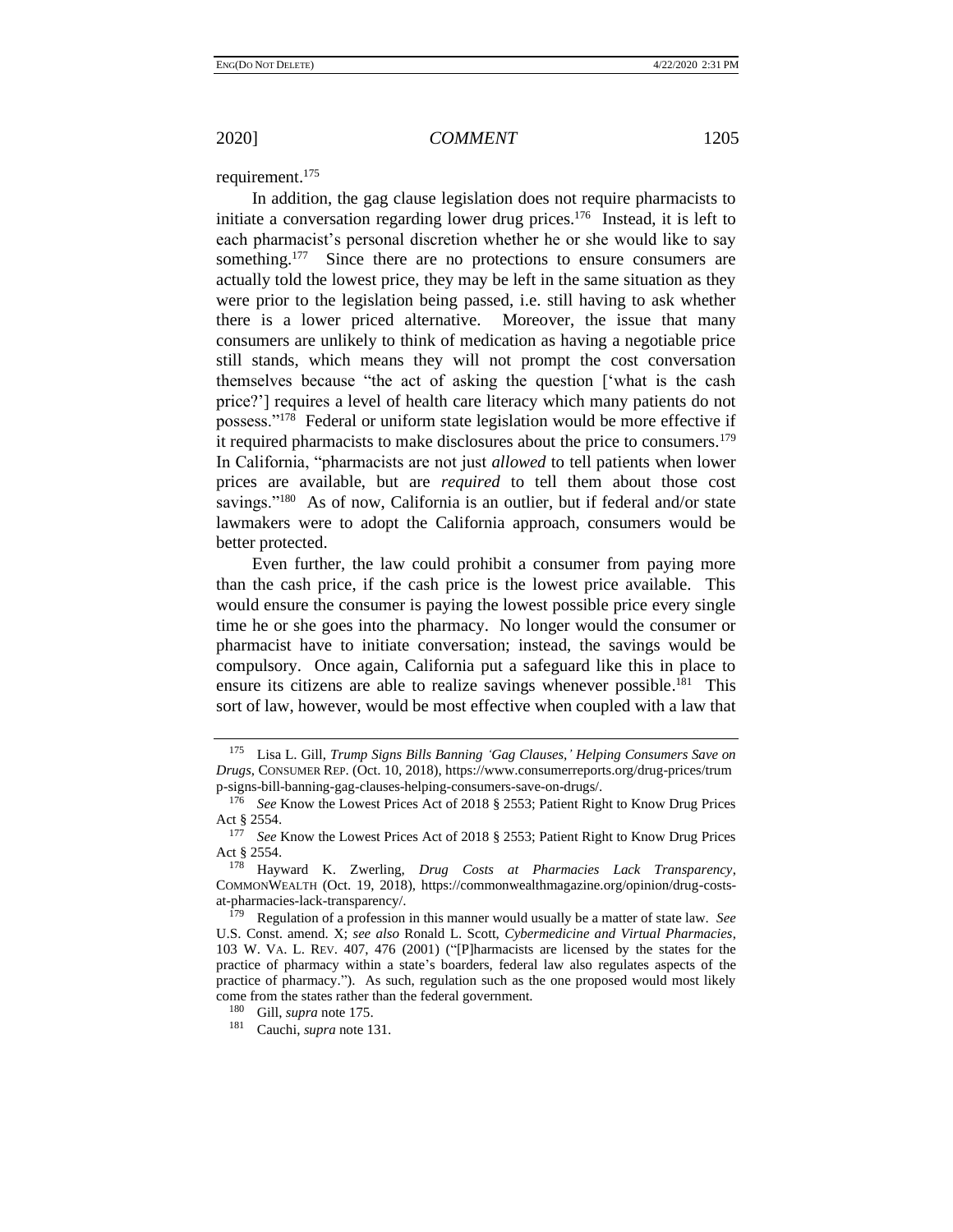requires out-of-pocket payments be counted for insurance purposes. Otherwise, such a law could have a negative impact and achieve the exact opposite of what is intended.<sup>182</sup>

# B. *The Future of "Those Middlemen": Other Legislative Considerations*

Gag clauses can be viewed as a small-scale representation of much larger issues. Even though gag clauses are gone, many of the problems that legislators and challengers highlighted still remain relevant. Issues regarding fiduciary duties, conflicts of interest, and transparency are as prevalent as ever and continue to be problematic aspects of PBMs. If legislators want to protect consumers, they must move beyond gag clauses and take stronger positions against questionable PBM practices, the very practices that allowed gag clauses to flourish.

In May 2018, the Trump Administration issued *American Patients First*, a blueprint for lowering drug prices and reducing out-of-pocket costs.<sup>183</sup> As part of the initiative to lower out-of-pocket costs, President Trump cited the elimination of gag clauses.<sup>184</sup> The President's plan then went on to list additional opportunities to make improvements regarding transparency and easier access to pricing although he failed to offer a comprehensive plan.<sup>185</sup> In response, the minority staff of the U.S. Senate Committee on Finance issued the report, "*A Tangled Web: An Examination*  of the Drug Supply and Payment Chain" ("A Tangled Web").<sup>186</sup> The report challenged *American Patients First* indicating the ideas it proposed were "simply not sufficient to reduce costs significantly for Americans[,]" and further, a "majority of the President's plan posed questions rather than solutions."<sup>187</sup> The report is framed as a call to action, describing how complex and broken the system is; yet it does not extend solutions itself.<sup>188</sup> Moving forward, legislators on both sides should consider the following if they intend to better protect consumers.

1. Fiduciary Duties

A recurring issue with PBM transactions is that it is unclear who owes whom what duties or, alternatively, if there are even duties owed to begin with. As it currently stands, PBMs do not owe fiduciary duties to plan

<sup>182</sup> *See supra* text accompanying note[s 173](#page-25-0)[–175.](#page-26-0)

<sup>183</sup> *American Patients First*, *supra* not[e 156.](#page-22-0)

 $\frac{184}{185}$  *Id.* at 37.

 $\frac{185}{186}$  *Id.* at 11.

<sup>186</sup> *A Tangled Web, supra* not[e 49,](#page-6-1) at ii.

<sup>187</sup> *A Tangled Web, supra* not[e 49,](#page-6-1) at x.

<sup>188</sup> *A Tangled Web, supra* not[e 49,](#page-6-1) at 45.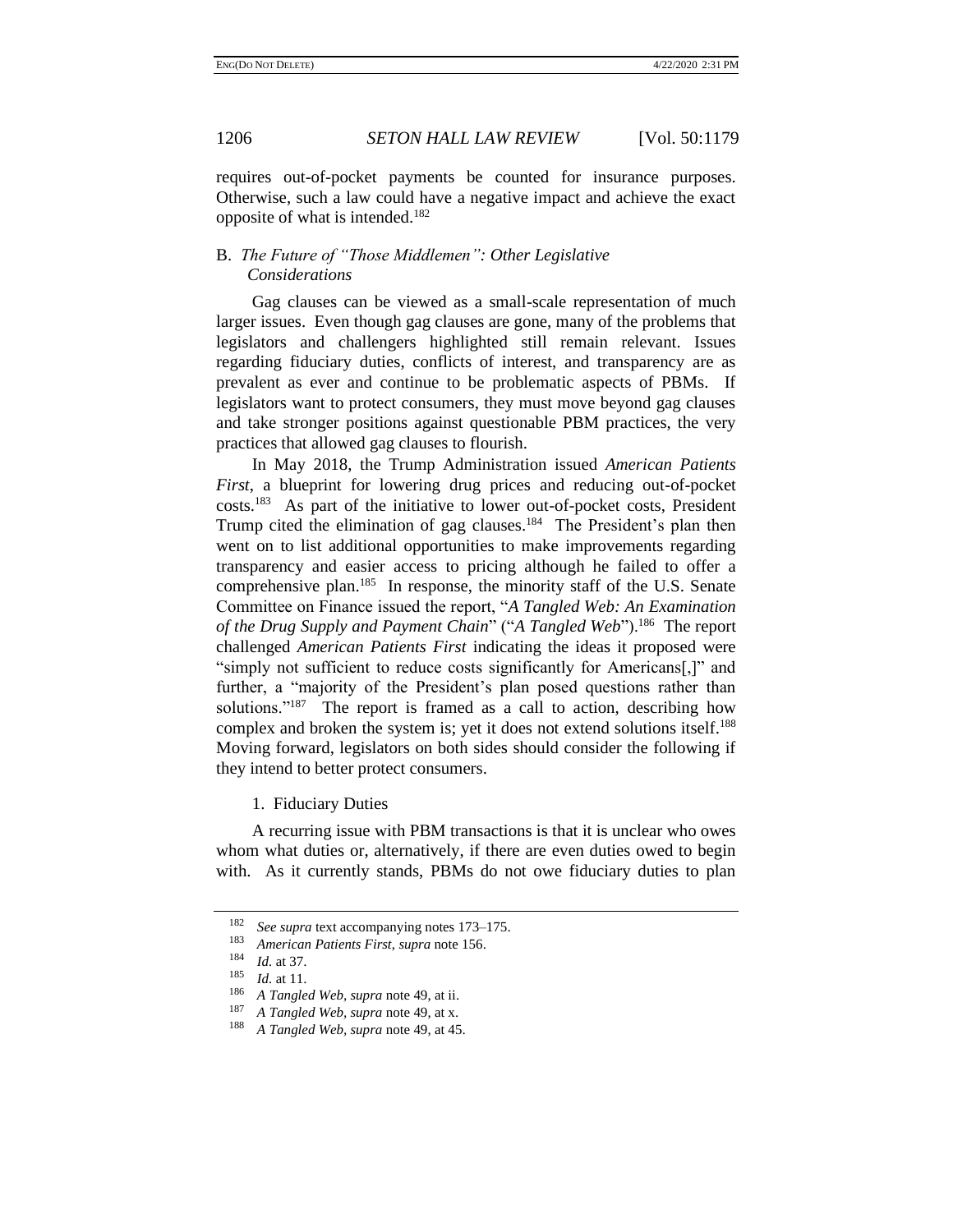participants.<sup>189</sup> While PBMs are tasked with negotiating benefits, they have no duty to ensure those benefits are actually beneficial. *American*  Patients First discusses the lack of fiduciary duties.<sup>190</sup> The blueprint appears to contemplate the possibility of PBMs as fiduciaries by briefly mentioning "fiduciary dut[ies] for pharmacy benefit managers," but it does not explain what this would entail.<sup>191</sup> Presumably, the idea is that the PBM would have a fiduciary obligation to the plan, which would mean the PBM has a fiduciary obligation to the consumer.<sup>192</sup> A PBM with a fiduciary obligation to the consumer would have to act in the consumer's best interest. This means the consumer's interests would actually be represented by the PBM and be reflected in the PBM's business practices. In the situation of gag clauses, PBMs had no obligation to act in the interest of plan participants. As such, gag clauses were perfectly permissible.

The solution to this issue does not have to be complex—legislators can impose fiduciary responsibilities on PBMs. Essentially, PBMs would have an obligation to look out for the well-being of plan participants. Such a law would prevent another gag clause situation from occurring because the PBM would have to act with the best interest of the consumer in mind. The PBM, at all times, would be required to meaningfully consider the impact of its actions on the consumer, whether it be during the negotiation of discount, while crafting the formulary, etc. In 2003, Maine first addressed PBMs and fiduciary duties.<sup>193</sup> The state passed the Unfair Prescription Drug Practices Act, which imposed fiduciary duties upon PBMs.<sup>194</sup> The law stated, a PBM "owes a fiduciary duty to a covered entity and shall discharge that duty in accordance with the provisions of state and federal law."<sup>195</sup> It continued, "A pharmacy benefits manager shall perform its duties with care, skill, prudence and diligence and in accordance with

<span id="page-28-1"></span><span id="page-28-0"></span><sup>189</sup> Generally, PBMs are not regarded to as fiduciaries. There are also examples of courts finding that PBMs are not fiduciaries. *See, e.g*., *In re* Express Scripts/Anthem ERISA Litig., 285 F. Supp. 3d 655, 680 (S.D.N.Y. 2018) (holding a PBM was not a fiduciary); *In re* Express Scripts, Inc., No. 1672, 2006 U.S. Dist. LEXIS 65168, at \*18 (E.D. Mo. Sep. 13, 2006) (holding a PBM was not a fiduciary under ERISA).

<sup>190</sup> *American Patients First*, *supra* not[e 156,](#page-22-0) at 33.

<sup>191</sup> *Id.*

<sup>192</sup> David Balto, *Reigning in the Opaque Practices of PBMs and Payers is Long Overdue*, HILL (July 16, 2018, 7:00 PM), https://thehill.com/opinion/healthcare/397320 reigning-in-the-opaque-practices-of-pbms-and-payers-is-long-overdue.<br><sup>193</sup> Thomas Sullivan, Maine Set to Peneal Unfair Prescription Drug

<sup>193</sup> Thomas Sullivan, *Maine Set to Repeal Unfair Prescription Drug Prices Act and End PBM Discrimination*, POL'Y & MED. (May 5, 2018), https://www.policymed.com/2011/06/maine-set-to-repeal-unfair-prescription-drug-pricesact-and-end-pbm-discrimination.html.

<sup>&</sup>lt;sup>194</sup> 22 M.R.S. § 2699 (repealed 2011). The National Academy for State and Health Policy ("NASHP") drafted a model act for PBMs. A MODEL ACT RELATING TO PHARMACY BENEFIT MANAGERS (NASHP 2018).

<sup>195</sup> 22 M.R.S. § 2699(2) (repealed 2011).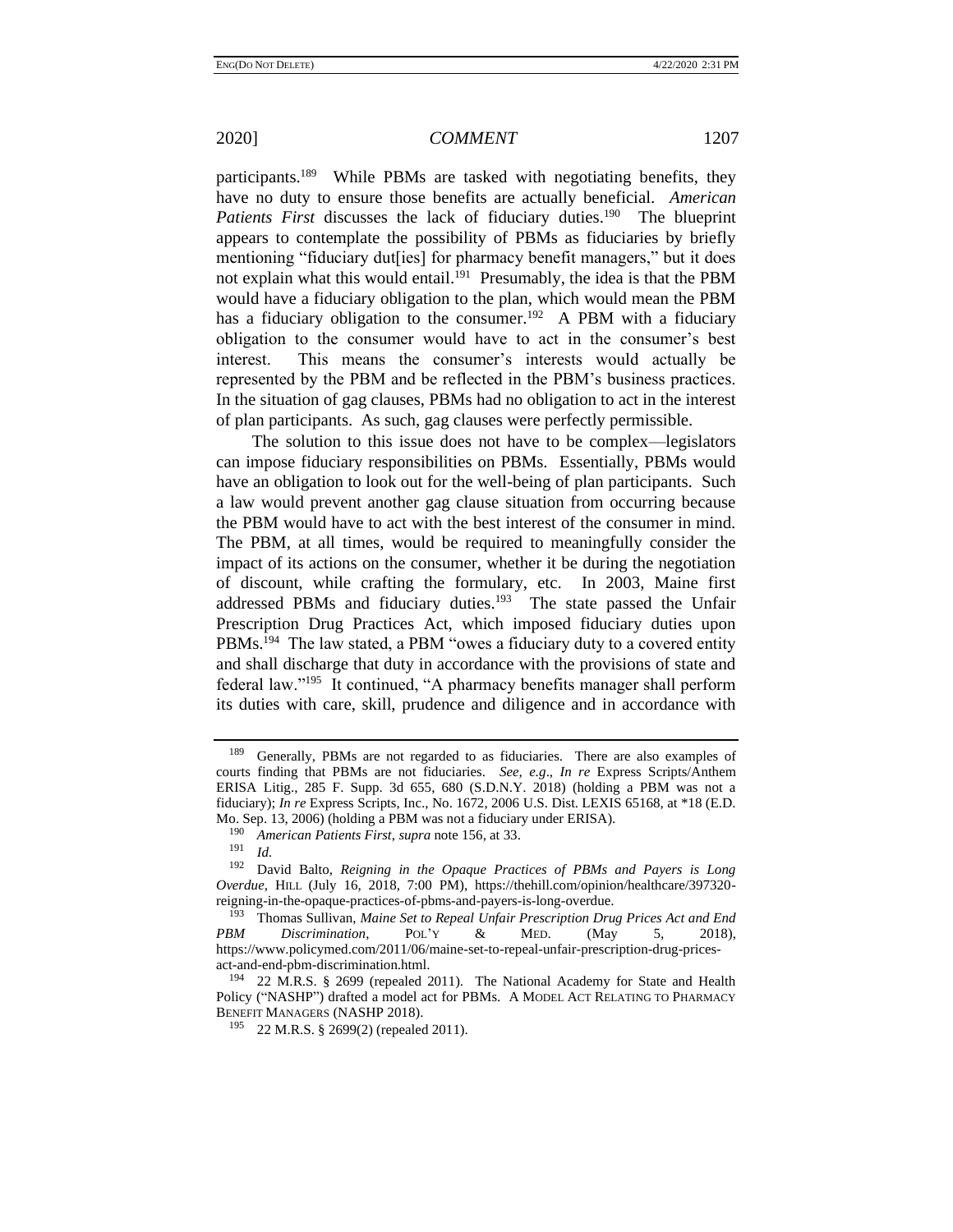the standards of conduct applicable to a fiduciary in an enterprise of a like character and with like aims."<sup>196</sup>

The Maine law has since been repealed, and those in favor of repeal argued the law "discouraged PBMs from doing business in the state, which was resulting in less competition and higher drug prices."<sup>197</sup> Part of what was notable about the gag clause movement was the overwhelming consensus across state lines that action needed to be taken. The same cannot be said for laws regarding fiduciary duties. If legislation were to be passed at the federal level, situations like Maine's would not occur—if PBMs owe fiduciary duties in every state, no one state would be seen as less desirable.<sup>198</sup>

The Trump Administration has thought about implementing fiduciary obligations, yet it remains silent about where it currently stands.<sup>199</sup> Not only would codifying fiduciary duties deter PBMs from partaking in practices that are harmful to consumers, it would also establish a mechanism to hold PBMs accountable when they fail to put American patients first. Moreover, it would add clarity to the system. One of the system's problematic features is that it is not always clear who is serving whom, whose interests are the priority, and at what cost. Legislation imposing fiduciary duties would help solve these uncertainties and better protect consumers.

2. Conflicts of Interest

Not once does the word "conflict" appear in *American Patients First*, yet the PBM system is inundated with conflicts of interest.<sup>200</sup> One particular source of concern is the rebate and discount system. A rebate is a percentage of the price a PBM receives after a drug is dispensed and the pharmacy is reimbursed.<sup>201</sup> "[T]he typical PBM business model appears to have a very basic conflict of interest" because "the higher the price, the

<sup>196</sup> *Id.* § 2699(2)(A).

<sup>197</sup> Sullivan, *supra* note [193.](#page-28-0) DC also attempted to pass a law to hold PBMs as fiduciaries; however, a DC Appeals Court found that Title II of the Act, which contained the language regarding fiduciary duties, was preempted by ERISA. Pharm. Care Mgmt. Ass'n v. D.C., 613 F.3d 179, 190 (D.C. Cir. 2010); AccessRx Act of 2004, 2003 Bill Text DC B. 569. Interestingly, the First Circuit Court of Appeals previously held Maine's PBM law was not preempted by ERISA. Pharm. Care Mgmt. Ass'n v. Rowe, 429 F.3d 294, 301 (1st Cir. 2005). Thus, there is a circuit split regarding whether state law imposing fiduciary duties on PBMs conflicts with ERISA. The Supreme Court declined to review *Rowe*. *Supreme Court Lets Stand Maine Law Regulating Pharmacy Benefit Managers*, INS. J. (June 7, 2008), https://www.insurancejournal.com/news/east/2006/06/07/69265.htm.

<sup>&</sup>lt;sup>198</sup> This would also circumvent ERISA issues.<br><sup>199</sup> See American Patients First, sung note 15

<sup>199</sup> *See American Patients First*, *supra* not[e 156,](#page-22-0) at 33.

<sup>&</sup>lt;sup>200</sup> *Id.* Although it is somewhat alluded to in the section discussing fiduciary duties. *Id.*  $^{201}$  Horvath sunga pote 38

Horvath, *supra* not[e 38.](#page-5-2)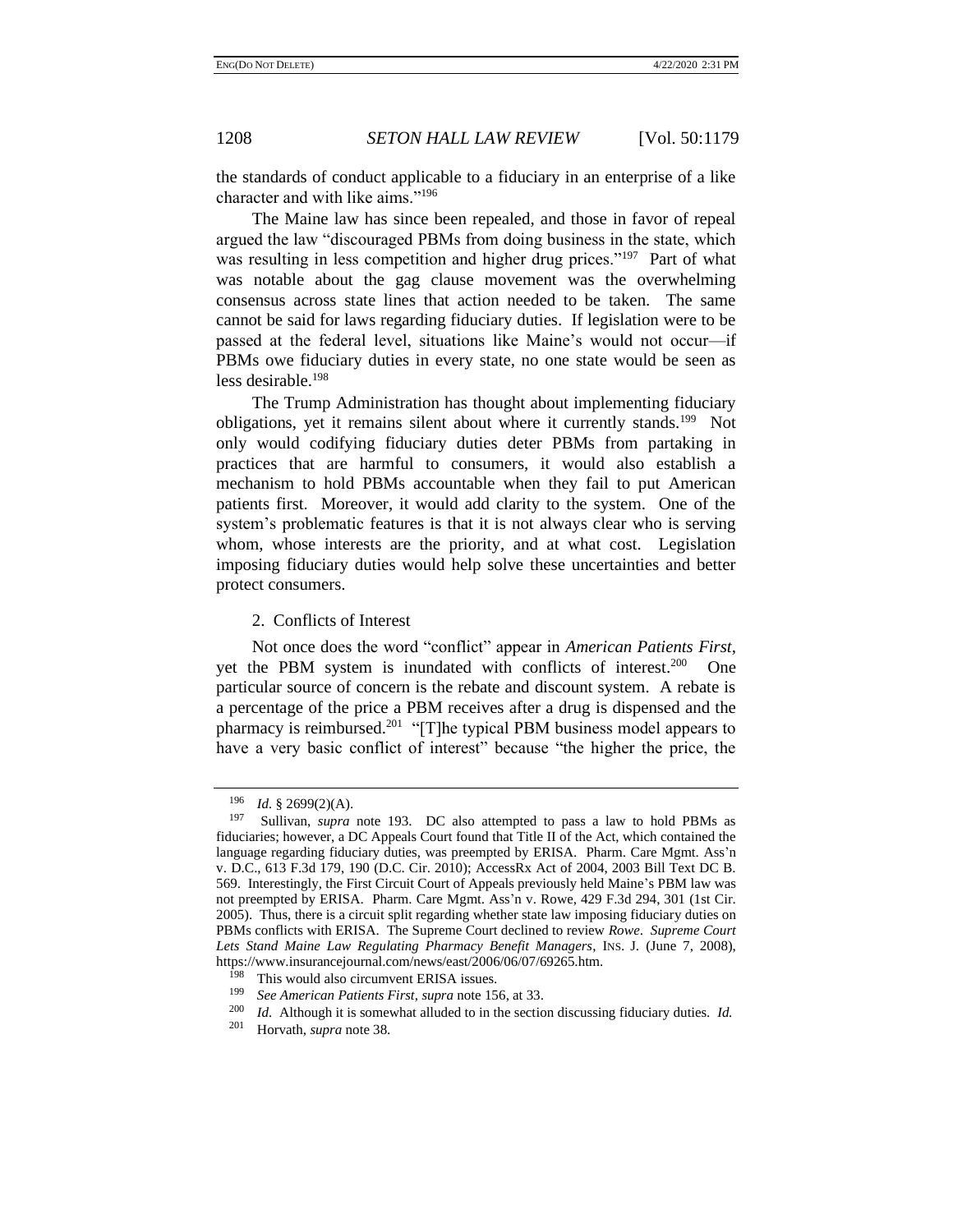higher the rebate."<sup>202</sup> As such, the PBM has an incentive to drive up prices, which directly conflicts with the PBM's function of lowering costs for consumers. Similarly, "the more units dispensed, the more revenue a PBM gains."<sup>203</sup> This further adds to a PBM's profit driven mentality, which ultimately harms consumers because they are the ones that pay. Higher revenue for a PBM correlates to higher drug prices, which is directly proportional to higher prices for consumers.<sup>204</sup>

Conflicts of interest also arise when a PBM owns its own pharmacy operation or, vice versa, when a pharmacy owns its own PBM.<sup>205</sup> This is often the result of vertical integration, which occurs when two different levels of the supply chain consolidate and offer complementary products.<sup>206</sup> In this situation, the PBM directs all of its business to its pharmacy operation instead of exploring whether there is a more cost-efficient option for its plan participants elsewhere.<sup>207</sup> Once again, the PBM and the consumer have misaligned priorities. Consumers want the lowest price, but the PBM has no incentive to negotiate and instead forces the consumer to use the PBM's pharmacy.<sup>208</sup> Consequently, consumers face further harm because these partnerships may restrict their access to certain drugs or hinder access to non-affiliate pharmacies.<sup>209</sup> An example of this would be if Caremark gave preference to CVS and its products instead of aggressively negotiating with other pharmacies in order to secure better deals for consumers. $210$ 

 $\frac{205}{206}$  *Id.* 

<sup>206</sup> Lisl J. Dunlop & Shoshana S. Speiser, *Vertical Mergers: A Road Map for Success in Healthcare Consolidation*, MANATT (Oct. 23, 2018), https://www.manatt.com/Insights/New sletters/Health-Update/Vertical-Mergers-A-Road-Map-for-Success-in-Health?utm\_campaig n=Health%20Update%2010.23.18&utm\_medium=email&utm\_source=Eloqua.

 $^{207}$  Horvath, *supra* not[e 38.](#page-5-2)<br><sup>208</sup> Vertical integration is c

Vertical integration is controversial. The American Medical Association ("AMA") recently opposed the merger of CVS Health and Aetna. Jennifer Bresnick, *AMA: CVS-Aetna Merger Would Reduce PBM Competition, Raise Prices*, HEALTHPAYER INTELLIGENCE (Aug. 8, 2018), https://healthpayerintelligence.com/news/ama-cvs-aetna-merger-wouldreduce-pbm-competition-raise-prices. The AMA argued the merger would result in anticompetitive practices and increased prices. *Id.*

<sup>209</sup> Brian S. Feldman, *Big Pharmacies are Dismantling the Industry that Keeps US Drug Costs Even Sort-of Under Control*, QUARTZ (Mar. 17, 2016), https://qz.com/636823/bigpharmacies-are-dismantling-the-industry-that-keeps-us-drug-costs-even-sort-of-undercontrol/.

<sup>210</sup> This example is not to say this is or is not occurring between Caremark and CVS. In fact, a spokesperson for CVS made the statement, "At our PBM, CVS/Caremark, we welcome competition; indeed, our success is predicated on thriving competition in the health care marketplace." *Id.*

 $\frac{202}{203}$  *Id.* 

 $\frac{203}{204}$  *Id.* 

*Id.* ("While higher drug prices generate more net revenue for the PBM . . . consumers end up paying more in higher prices.").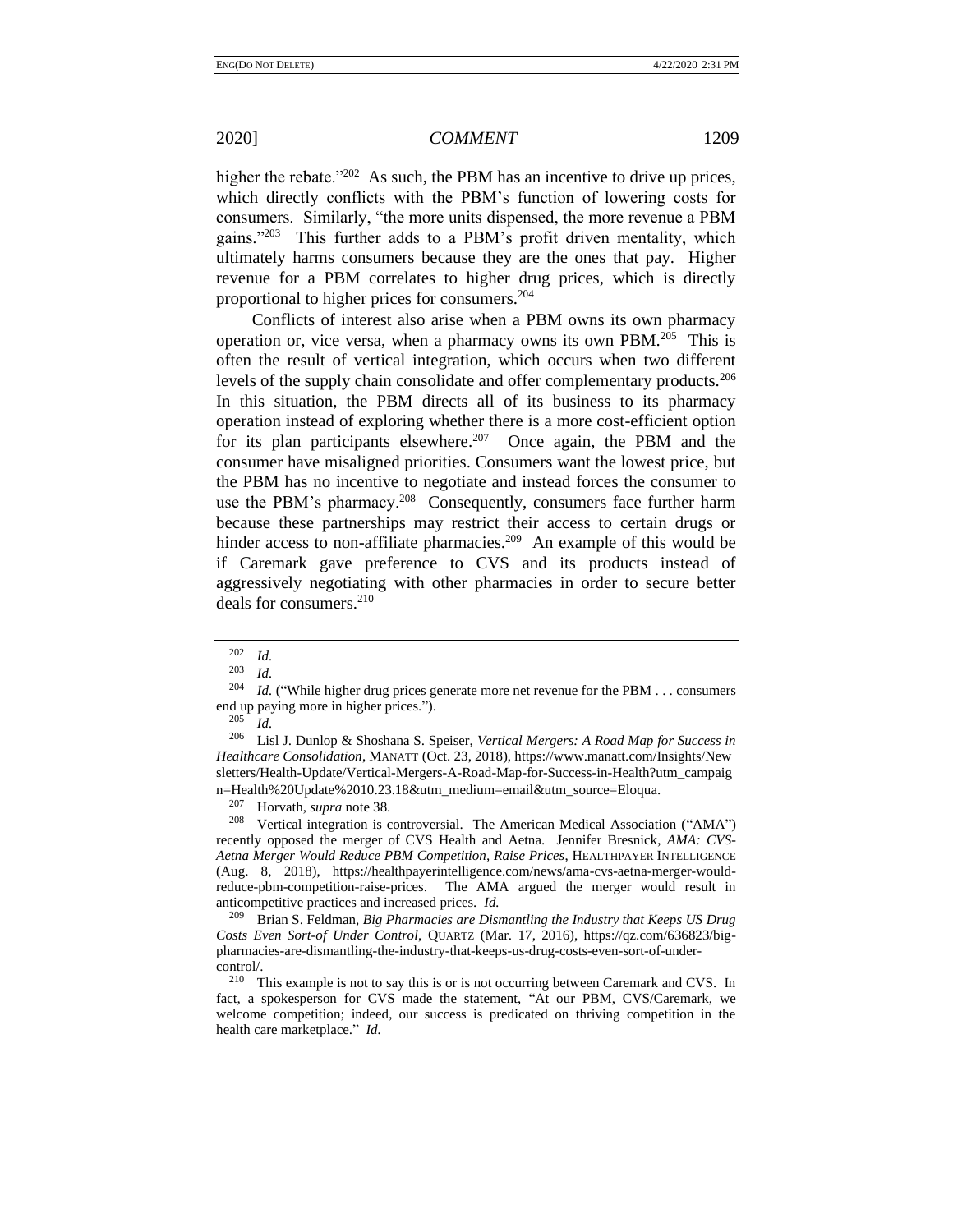It is unlikely lawmakers will be able to eradicate conflicts of interest completely; however, the law could require PBMs to disclose conflicts. Maine's now defunct law that sought to impose fiduciary duties also included a provision for disclosing conflicts of interest.  $211$  The law stipulated that a PBM "shall notify [a health carrier client] in writing of any activity, policy, or practice of the [PBM] that directly or indirectly presents any conflict of interest  $\ldots$ <sup>212</sup> A law like this at the federal level would afford more protection to consumers because a conflict of interest that is fully disclosed is no longer an issue. Disclosure would mean consumers are aware of factors that may be influencing their plan and would subsequently be empowered to "consent" to the conflict or seek an alternative provider who better suits their needs. Gag clauses were problematic because they resulted in consumers paying higher out-ofpocket costs, and arguably more concerning, they were a secret. It is important legislators address the secretive nature of PBMs that give rise to conflicts of interest. Otherwise, consumers will suffer.

3. Transparency

PBMs are mysterious, elusive entities and part of what makes that possible is the lack of transparency laws. In 2017, it was reported, "PBMs [do not] reveal the prices they negotiate with their drug manufacturers even to their insurance company partners," which exemplifies the opacity of practices.<sup>213</sup> Furthermore, there are not many in a position of power to challenge PBMs due to the complexity and lack of transparency.<sup>214</sup> When it comes to consumers, "[f]ew can even understand how the system works—only that [they are] paying through the nose—and those who do [cannot] do anything about it."<sup>215</sup> It is this lack of transparency that "enables PBMs to enjoy multiple hidden revenue streams" and avoid accountability.<sup>216</sup>

The lack of information makes it impossible to decipher what a drug actually costs versus what the PBM has decided it costs.<sup>217</sup> One PBM

<sup>211</sup> 22 M.R.S. §2699 (repealed 2011).

<sup>212</sup> *Id.* This is also the language that NASHP recommends for future legislation in its sample act. NASHP, *supra* not[e 194.](#page-28-1)

<sup>213</sup> William McConnell, *Behind the War Between Health Insurers and Pharmacy Benefit Managers*, STREET (May 30, 2017, 7:45 AM), https://www.thestreet.com/story/14152766/1/ behind-the-war-between-health-insurers-and-pharmacy-benefit-managers.html.

<sup>214</sup> *See* Ryan Cooper, *The Secret Monopoly Behind America's Outrageous Drug Prices*, WEEK (Mar. 29, 2017), https://theweek.com/articles/688826/secret-monopoly-behindamericas-outrageous-drug-prices.

 $\frac{215}{216}$  *Id.* 

<sup>&</sup>lt;sup>216</sup> Dayen, *supra* not[e 32.](#page-5-1)<br><sup>217</sup> See id

See id.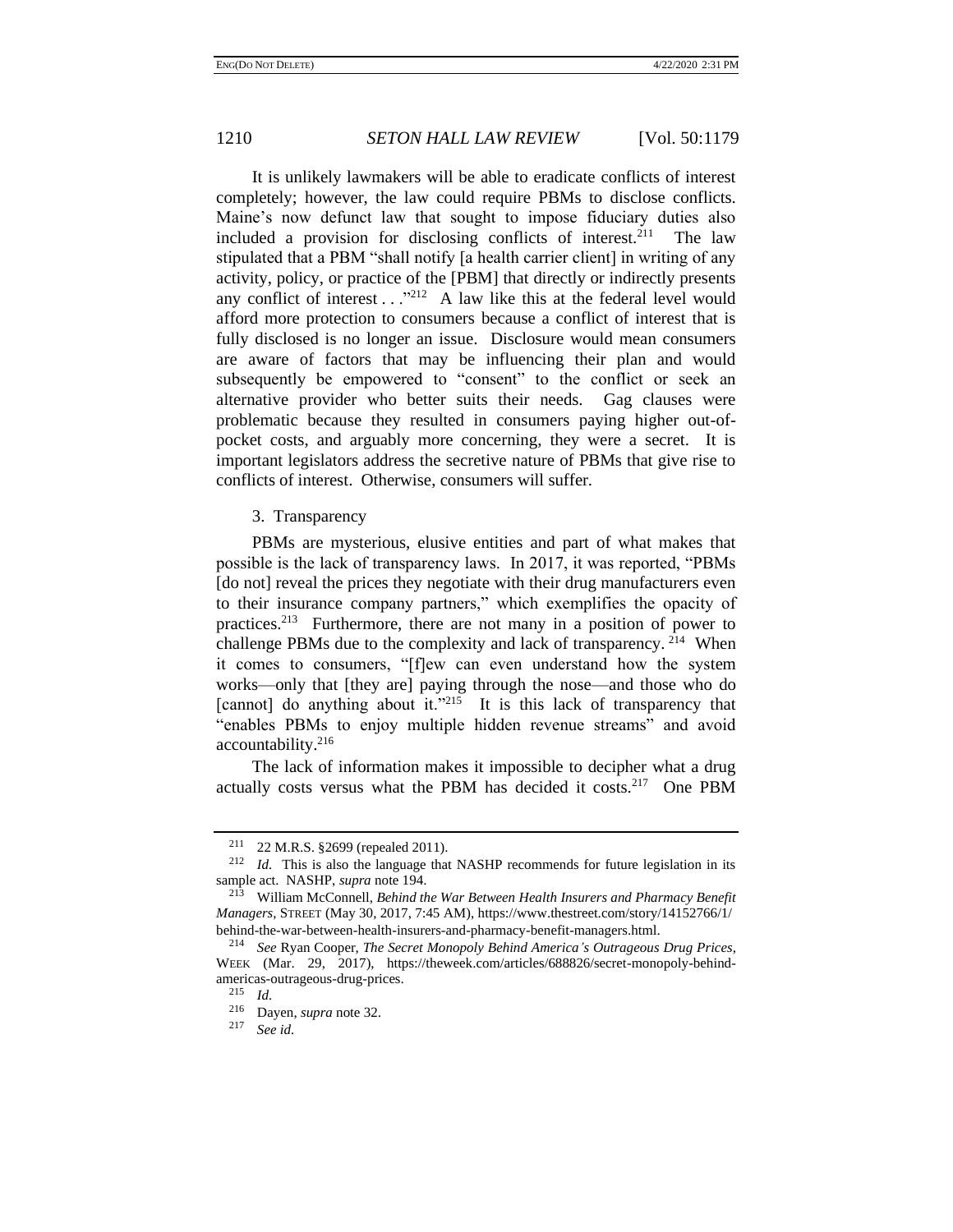contract reserved "full authority to determine whether a drug is brand or generic without being transparent" and stipulated the PBM could "pocket the difference between a brand-drug discount and a generic-drug discount."<sup>218</sup> If pricing information were readily available, it could potentially deter PBMs from setting prices that are not within a reasonable range. Even if a PBM did not change its practices, at the very least, everyone would be able to see what the pricing actually looks like.

<span id="page-32-0"></span>Gag clause legislation does nothing to increase accountability or transparency—it only addresses one very specific problem. Separately, various states have passed transparency laws to address this void and better protect consumers. Some states have opted for license and registration requirements while others have gone the route of disclosure requirements. Arkansas took the former approach and signed a bill into law that requires PBMs to be licensed in the state.<sup>219</sup> Alternatively, Louisiana took the latter approach.<sup>220</sup> In Louisiana, PBMs are required to issue "an annual transparency report that discloses aggregate data on rebates received from drug manufacturers and administrative fees obtained from pharmacists."<sup>221</sup> Laws like these allow the government to more meaningfully regulate PBMs and provide savvy consumers with an opportunity to make informed decisions about their pharmacy coverage.

Despite growing concerns that PBMs add no value to the health care system and may be the cause for rising prescription drug costs, it is impossible to gauge whether this is true because of non-transparency.<sup>222</sup> The Office of the Inspector General at Health and Human Services shared this sentiment indicating, "The lack of transparency raises concerns that

<sup>218</sup> Arielle Kane, *The Problem with PBMs*, PROGRESSIVE POL'Y INST. (Oct. 3, 2018), https://www.progressivepolicy.org/publications/the-problem-with-pbms/ (quoting Bob Herman, *Inside a Drug Pricing Contract*, AXIOS (Mar. 15, 2018), https://www.axios.com/in side-express-scripts-pbm-contract-

<sup>8</sup>be2f09d-cbfa-4275-9855-7bc9c4fcc1a7.html).

<sup>219</sup> S.B. 2, 91st Gen. Assemb., 2d Extraordinary Sess. (Ark. 2018); H.B. 1010, 91st Gen. Assemb., 2d Extraordinary Sess. (Ark. 2018); Joshua Cohen, *Improving Drug Price Transparency: From Removing Pharmacy Gag Clauses to Reforming the Rebate System*, FORBES (Oct. 17, 2018, 7:27 AM), https://www.forbes.com/sites/joshuacohen/2018/10/17/i mproving-drug-price-transparency-from-removing-pharmacy-gag-clauses-to-reforming-therebate-system/#47aec202303b. Other states have similarly adopted licensing and registration requirements. *See, e.g*., S.B. 117, Gen. Assemb., 16 Reg. Sess. (Ky. 2016); S.B. 1852, Gen. Assemb., Reg. Sess. (Tenn. 2018).

<sup>220</sup> S. 282, Gen. Assemb., 2018 Reg. Sess. (La. 2018). Louisiana also has licensing requirements. S. 283, Gen. Assemb., 2018 Reg. Sess. (La. 2018).

<sup>221</sup> Cohen *supra* note [219;](#page-32-0) S. 283, Gen. Assemb., 2018 Reg. Sess. (La. 2018); *see also* S. 282, Gen. Assemb., 2018 Reg. Sess. (La. 2018). Another example of a transparency report can be found in Washington legislation. S.B. 5422, 66th Leg., 2019 Reg. Sess. (Wash. 2019).

<sup>222</sup> Horvath, *supra* not[e 38.](#page-5-2)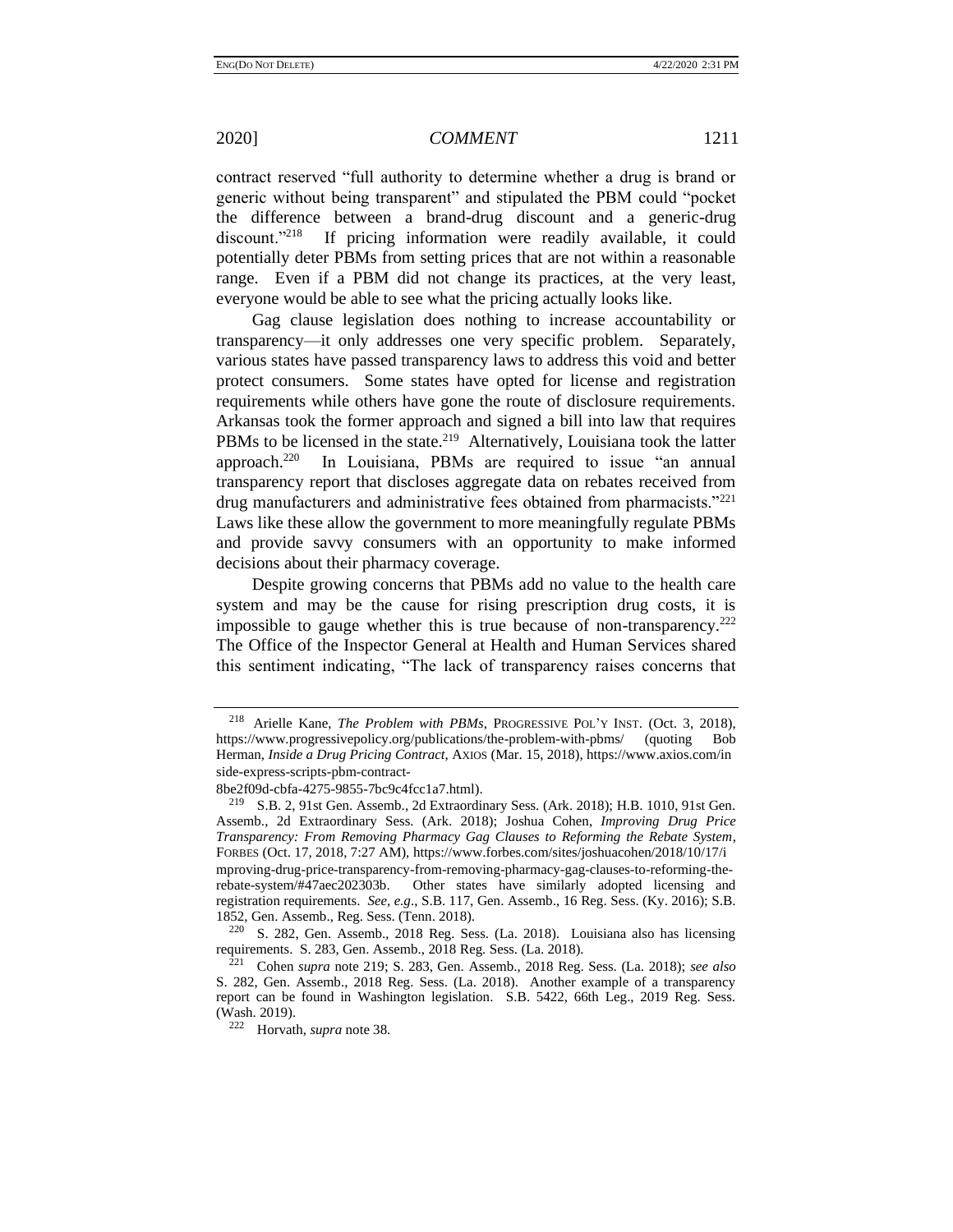sponsors may not always have enough information to oversee the services and information provided by PBMs."<sup>223</sup> To address this concern, the federal government could adopt legislation that mirrors what the states have done. Other suggestions include fixing drug prices over a contract term, or even more radically, creating a national formulary that focuses on price and transparency.<sup>224</sup> A transparent PBM is not focused on rebates and maximizing profit and is instead accountable to plan participants. Unquestionably, the system needs to change in order to better serve consumers, but proper amendments are impossible unless the system is fully understood.<sup>225</sup> Transparency laws are a necessary step to ensuring American patients are actually put first.

### VII. CONCLUSION

The discussion that has emerged regarding gag clauses is an important one. Gag clause legislation is a crucial first step towards addressing problems associated with rising health costs and PBMs, and it is a welcome change to see political parties coming together to advance initiatives at both the state and federal level. Nonetheless, banning gag clauses is not a real solution for the issue is much larger. While efforts to block the practice of gag clauses are commendable and fully appropriate considering the ethical and public policy implications, it is unlikely their removal will make much of a difference for Americans in the long run.<sup>226</sup>

With or without gag clauses, PBMs will continue to retain immense power in the pharmaceutical industry. While the prohibition of gag clauses could potentially save money in the short-term, there is no guarantee those savings will carry into the long-term. With the advent of the pharmacy deductible and other tactics in which PBMs can control an individual's outof-pocket expenses over an extended period of time, this may be an instance of immediate gratification overshadowing long-term injuries. While the banning of gag clauses is an important first step, there is much more that needs to be done to achieve the ultimate goal of lowering

<sup>223</sup> Daniel R. Levinson, *Concerns With Rebates in the Medicare Part D Program* ii, DEP'T HEALTH & HUM. SERV. OFF. INSPECTOR GEN. (Mar. 2011), https://oig.hhs.gov/oei/rep orts/oei-02-08-00050.pdf.

<sup>224</sup> Cohen, *supra* note [219;](#page-32-0) David Dayen, *Want to Bring Down Drug Prices? Go After the Middleman*, AM. PROSPECT (Aug. 11, 2017), http://prospect.org/article/want-bringdown-drug-prices-go-after-middleman.

<sup>225</sup> *A Tangled Web, supra* note [49,](#page-6-1) at 27 ("Without this information [about PBM practices], identifying opportunities to balance the benefits PBMs offer with their potential to drive up drug prices may be impossible.").

<sup>226</sup> In a poll conducted by Politico-Harvard, "81 percent [of Americans] favored eliminating the gag clauses, but only 42 percent believed it would result in lower drug prices." Firozi, *supra* not[e 11.](#page-1-0)